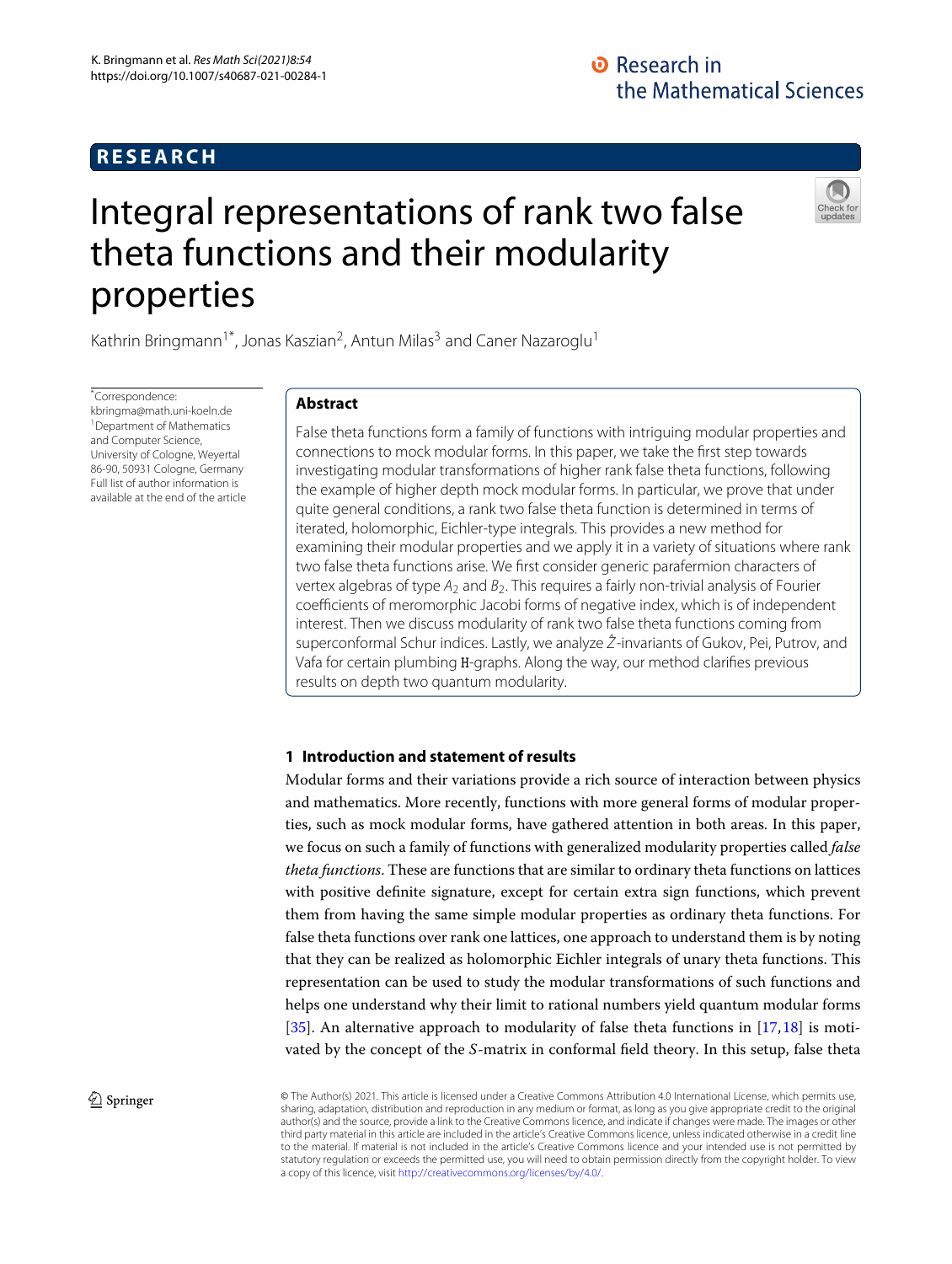functions are "regularized" (defined on  $\mathbb{C} \times \mathbb{H}$ , where  $\mathbb{H}$  is the complex upper half-plane) and transform with integral kernels under the modular group. The *S*-kernel can be used to formulate a continuous version of the Verlinde formula [\[17\]](#page-30-1). Yet another approach is to follow the example of mock modular forms and form a modular completion as done in [\[11\]](#page-30-3), where elliptic variables can also be naturally understood. The modular completion now depends on two complex variables in the upper half-plane  $(\tau, w) \in \mathbb{H} \times \mathbb{H}$ , which transform in the same way under modular transformations, $1$  and similar to mock modular forms, differentiating in *w* yields a modular form in *w*.

One of the main goals in this paper is to generalize the considerations from  $[11]$  $[11]$  to rank two false theta functions. As for rank one false theta functions, to study the modular transformations we follow the lead of higher depth mock modular forms, which were defined in unpublished work of Zagier and Zwegers and were recently developed through signature  $(n, 2)$  indefinite theta functions by  $[2]$  $[2]$ .<sup>2</sup> In particular, the double error functions introduced by [\[2](#page-30-4)] show how double products of sign functions can be replaced to give modular completions. In Lemma [3.1](#page-6-0) we give a particularly useful form to understand this fact in a shape suitable for our context. This result then suggests a notion of false theta functions at "depth two", where we find a modular completion again depending on two complex variables  $(\tau, w) \in \mathbb{H} \times \mathbb{H} \setminus {\tau = w}$  and where the derivative in *w* leads to modular completions of the kind studied in [\[11\]](#page-30-3), which are at "depth one". More specifically, our result leads ables ( $\tau$ ,  $w$ )  $\in$   $\mathbb{H} \times \mathbb{H} \setminus \{\tau = w\}$  and where the derivative in  $w$  leads to modular completions of the kind studied in [11], which are at "depth one". More specifically, our result leads us to modular compl ables (*τ*, *w*)  $\in$   $\mathbb{H} \times \mathbb{H} \setminus \{ \tau = w \}$  and where the derivative in *w* leads to modular completions of the kind studied in [11], which are at "depth one". More specifically, our result leads us to modular compl us to modular completions  $\widehat{f}(\tau, w)$  which transform like modular forms under simu<br>ous modular transformations ( $\tau, w$ )  $\mapsto$  ( $\frac{a\tau+b}{c\tau+d}$ ,  $\frac{aw+b}{cw+d}$ ) for ( $\frac{a}{c}$   $\frac{b}{d}$ ) ∈ SL<sub>2</sub>(ℤ) and repr<br>the rank two the rank two false theta functions we are studying through the limit  $\lim_{w\to\tau+i\infty} \widehat{f}(\tau,w)$ . Moreover, their derivatives with respect to *w* appear in the form

rank two false theta functions we are stu  
every, their derivatives with respect to w  

$$
\frac{\partial \widehat{f}(\tau, w)}{\partial w} = \sum_j (i(w - \tau))^{r_j} \widehat{g}_j(\tau, w) h_j(w),
$$

where  $r_j \in \frac{\mathbb{Z}}{2}$ ,  $h_j$  is a weight  $2+r_j$  modular form (with an appropriate multiplier system), where<br>and  $\widehat{g_j}$ and  $\hat{g}_i(\tau, w)$  is a modular completion of the sort studied in [\[11\]](#page-30-3). This is a structure that closely resembles those of depth two mock modular forms. It would be interesting to elaborate on the details here and form an appropriate notion of "higher depth false modular forms" by mirroring the structure of higher depth mock modular forms. We leave this problem as future work and restrict our attention to answering concrete modularity questions about rank two false theta functions arising in a variety of mathematical fields.

A rich source of false theta functions that is studied in this paper is through the Fourier coefficients of meromorphic Jacobi forms with negative index or their multivariable generalizations  $[7,12]$  $[7,12]$  $[7,12]$ .<sup>3</sup> Such meromorphic Jacobi forms naturally arise in representation theory of affine Lie algebras and in conformal field theory. In vertex algebra theory, important examples of meromorphic Jacobi forms come from characters of irreducible modules for the simple affine vertex operator algebra  $V_k(\mathfrak{g})$  at an admissible level *k*. At a boundary admissible level [\[26\]](#page-30-7), these characters admit particularly elegant infinite product form.

<span id="page-1-0"></span> $1A$  similar picture is obtained for mock modular forms by complexifying the complex conjugate of the modular variable τ so that we have a pair of complex variables (τ *, w*) one living in the upper half-plane and one in the lower half-plane with both transforming in the same way under modular transformations.

<span id="page-1-1"></span><sup>&</sup>lt;sup>2</sup>A notion that is similar to higher depth mock modular forms is that of polyharmonic Maass forms [\[5](#page-30-8),[29](#page-30-9)].

<span id="page-1-2"></span><sup>&</sup>lt;sup>3</sup> Here and in the rest of this paper, whenever we say Fourier coefficients of (meromorphic) Jacobi forms, we mean Fourier coefficients with respect to the elliptic variables.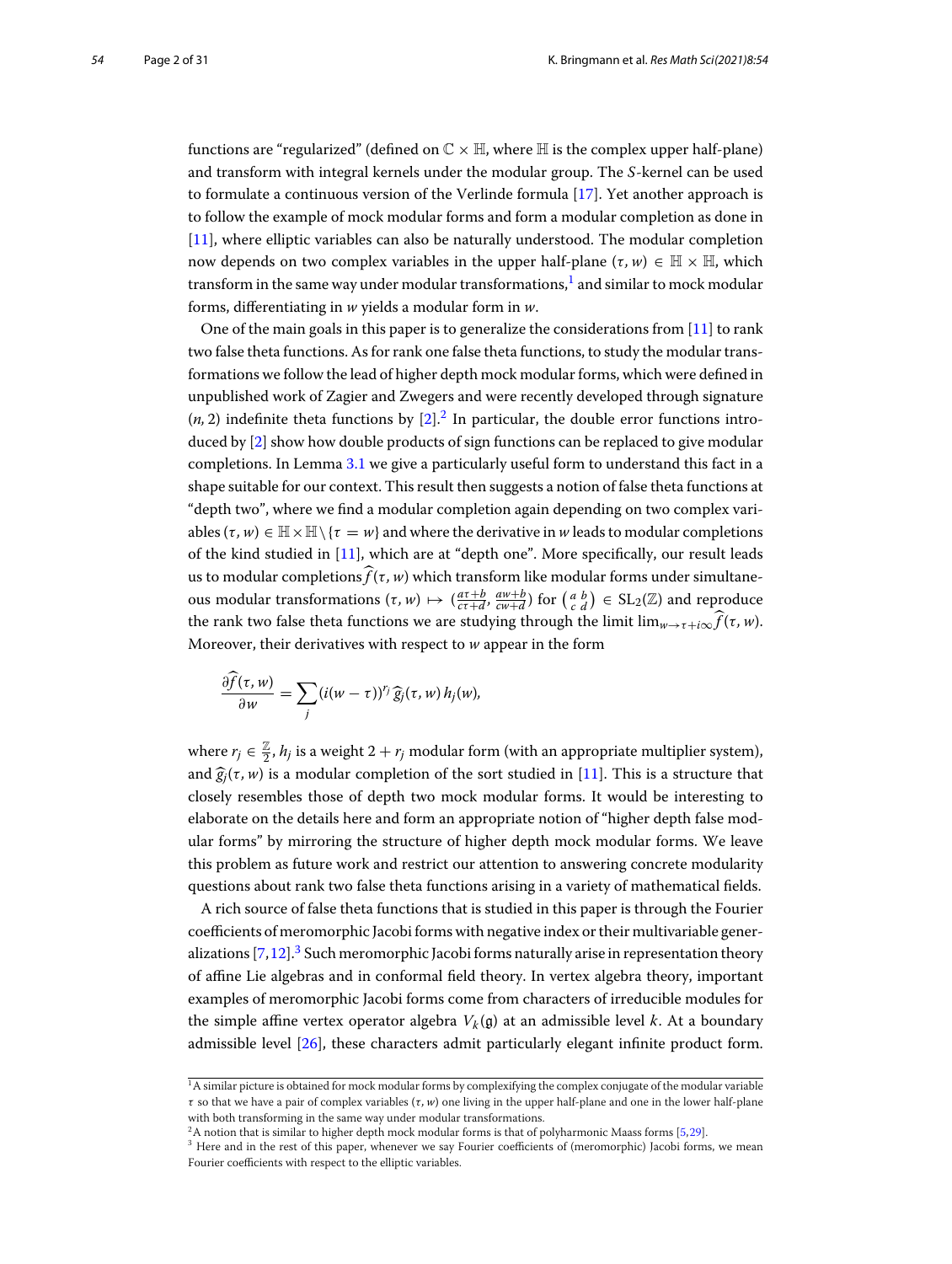Modular properties of their Fourier coefficients are understood only for  $g = sl_2$  and *V*<sub>− 3</sub> (sl<sub>3</sub>). For the latter, the Fourier coefficients are essentially rank two false theta functions (see [\[7](#page-30-5)] for more details). On the very extreme, if the level is generic, the character of  $V_k(\mathfrak{g})$  is given by

<span id="page-2-0"></span>
$$
\operatorname{ch}[V_{k}(\mathfrak{g})](\zeta;q)] = \frac{q^{-\frac{\dim(g)k}{24(k+h^\vee)}}}{(q;q)_{\infty}^n \prod_{\alpha \in \Delta_+} (\zeta^{\alpha}q;q)_{\infty} \prod_{\alpha \in \Delta_+} (\zeta^{-\alpha}q;q)_{\infty}},\tag{1.1}
$$

ch[V<sub>k</sub>(g)]( $\zeta$ ; *q*)] =  $\frac{1}{(q;q)_{\infty}^{n}} \prod_{\alpha \in \Delta_{+}} (\zeta^{\alpha}q;q)_{\infty} \prod_{\alpha \in \Delta_{+}} (\zeta^{-\alpha}q;q)_{\infty}$ <sup>1</sup> (1.1)<br>where *n* is the rank of g, *h*<sup>√</sup> the dual Coxeter number, and as usual,  $(a;q)_r := \prod_{j=0}^{r-1} (1-aq^j)$ for  $r \in \mathbb{N}_0 \cup \{\infty\}$ . Moreover  $\zeta$  are variables parametrizing the set of positive roots  $\Delta_+$  of  $\alpha$  and throughout this paper we use bold letters to denote vectors. Although  $(1.1)$  is not a Jacobi form, a slight modification in the Weyl denominator gives a genuine Jacobi form of negative index. The Fourier coefficients of  $(1.1)$  are important because they are essentially characters for the parafermion vertex algebra  $N_k(\mathfrak{g})$  [\[19,](#page-30-10)[20,](#page-30-11)[25\]](#page-30-12) (see also Sect. [5\)](#page-9-0), whose character is given by

<span id="page-2-2"></span><span id="page-2-1"></span>
$$
(q;q)_{\infty}^n \mathbf{CT}_{[\zeta]}(\mathrm{ch}[V_k(\mathfrak{g})](\zeta;q)),\tag{1.2}
$$

where  $CT_{[\zeta]}$  denotes the constant term in the expansion in  $\zeta_j$ . The character can be expressed as linear combinations of coefficients of Jacobi forms. One of the goals of this paper is to investigate modular properties of [\(1.2\)](#page-2-1) for types *A*<sup>2</sup> and *B*2, which leads us to the following result.

**Theorem 1.1** *Characters of the parafermion vertex algebras of type*  $A_2$  *and*  $B_2$  *can be written as linear combinations of (quasi-)modular forms and false theta functions of rank one and two. The rank two pieces in these decompositions can be written as iterated holomorphic Eichler-type integrals, which yields the modular transformation properties of these functions.*

Note that more precise versions of this result are given in Propositions [5.1,](#page-11-0) [5.5,](#page-15-0) [5.6,](#page-15-1) [6.1,](#page-17-0) [6.6,](#page-25-0) and [6.7](#page-25-1) . Independent of modular properties, we expect that the analysis we make on the characters ch $[V_k(\mathfrak{g})]$  in these two cases will also shed some light on the nature of coefficients of meromorphic, multivariable Jacobi forms of negative definite index. We furthermore hope that our techniques can be extended to study parafermionic characters at boundary admissible levels.

<span id="page-2-3"></span>Meromorphic Jacobi forms closely related to characters of affine Lie algebras at boundary admissible levels also show up in the computation of the Schur index  $\mathcal{I}(q)$  of 4d  $\mathcal{N}=2$ superconformal field theories (SCFTs) [\[4,](#page-30-13)[13\]](#page-30-14). If refined by flavor symmetries, the Schur index is denoted by *I*(*q, z*1*, .., zn*). In this paper, we are only interested in the Schur index of some specific SCFTs, called Argyres–Douglas theories of type (*A*1*, D*2*k*+2), whose index with two flavors was first computed in  $[13]$  $[13]$  (see also  $[15]$ ) and later identified with certain vertex algebra characters in [\[16\]](#page-30-16). In particular, for  $k = 1$  the index coincides with the character of the aforementioned vertex algebra  $V_{-\frac{3}{2}}(\mathrm{sl}_3)$ . Our second main result deals with modularity of Fourier coefficients of these indices; for a more precise statement see Sect. [7.](#page-26-0)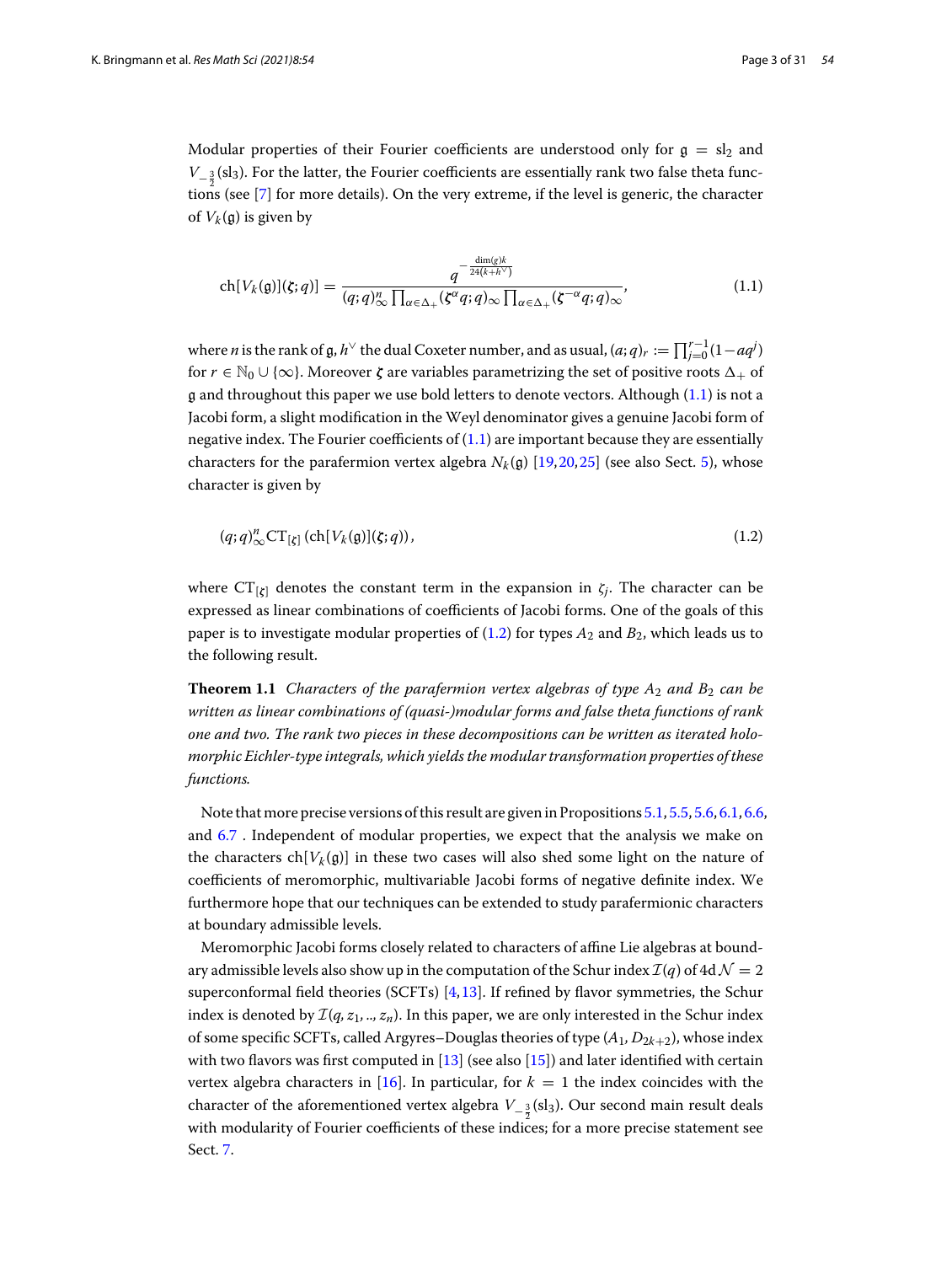**Theorem 1.2** *The Fourier coefficients of the Schur indices of Argyres–Douglas theories of type* (*A*1*, D*2*k*+2) *are essentially rank two false theta functions. Moreover, the constant terms in these Fourier expansions can be expressed as double Eichler-type integrals.*

The third main result concerns the  $\hat{Z}$ -invariants, called homological blocks, of plumbed 3-invariants introduced recently by Gukov, Pei, Putrov, and Vafa [\[24](#page-30-17)] and further studied from several viewpoints in [\[9,](#page-30-18)[14,](#page-30-19)[21,](#page-30-20)[23,](#page-30-21)[24,](#page-30-17)[27,](#page-30-22)[32\]](#page-30-23). For Seifert homology spheres, it is wellknown that they can be expressed as linear combinations of derivatives of unary false theta functions, whose modular properties are known. Further computations of *Z*ˆ-invariants for certain non-Seifert integral homology spheres were given in [\[9](#page-30-18)]. Our next result is an integral representation of these invariants. Compared to [\[9](#page-30-18)], Theorem [1.3](#page-3-0) gives a more direct relationship between iterated Eichler integrals and *Z*ˆ-invariants.

**Theorem 1.3** *Let M be a plumbed* 3*-manifold obtained from a unimodular* H *graph as*  $i$ n [\[9](#page-30-18)]. Then the  $\hat{\mathnormal{Z}}$ -invariant of M has a representation of the shape

<span id="page-3-0"></span>
$$
\hat{Z}(\tau) = \int_{\tau}^{\tau + i\infty} \int_{\tau}^{w_1} \frac{\Theta_1(w_1, w_2)}{\sqrt{i(w_1 - \tau)}\sqrt{i(w_2 - \tau)}} dw_2 dw_1 + \Theta_2(\tau),
$$

*where*  $\Theta_1(w_1, w_2)$  *is a linear combination of products of derivatives of unary theta functions in w*<sub>1</sub> and w<sub>2</sub> and  $\Theta_2(\tau)$  *is a rank two theta function. Moreover, there is a completion of*  $\hat{Z}$ *which transforms like a weight one modular form.*[4](#page-3-1)

Importantly, Theorems [1.1,](#page-2-2) [1.2,](#page-2-3) and [1.3](#page-3-0) completely determine the modular properties of the functions under investigation. These results in turn pave the way for studying "precision asymptotics" for the relevant functions within all the contexts stated above, i.e., characters of parafermionic algebras, supersymmetric Schur indices, and homological invariants of 3-manifolds. In the case of classical modular forms, this is accomplished by studying Poincaré series and by using the Circle Method. The most classical example is the exact formula for the integer partition function found by Rademacher [\[33\]](#page-30-24), whose convergent formula extended the asymptotic results of Hardy and Ramanujan significantly. In fact, such results are intimately related to the finite-dimensionality of the associated vector spaces of modular objects and this property forms the basis for many of the remarkable applications of modularity to different fields of mathematics. The Circle Method has already been applied to a case involving rank one false theta functions in  $[11]$  $[11]$  and to one involving depth two mock modular forms in [\[10](#page-30-25)]. It would be interesting to extend these results to the class of functions studied in this paper and explore the implications to the different fields considered here.

Finally, the outline of the paper is as follows: In Sect. [2,](#page-4-0) we gather several facts on certain classical modular forms, Jacobi theta functions, and a number of meromorphic Jacobi forms of two complex variables used in the paper. In Sect. [3,](#page-6-1) we prove Lemma [3.1,](#page-6-0) which is the main technical tool used to study rank two false theta functions as we demonstrate in the rest of the section. Then in Sect. [4,](#page-8-0) we collect several technical results used in studying Fourier coefficients of meromorphic Jacobi forms. In Sect. [5,](#page-9-0) we turn our attention to parafermionic characters of type*A*<sup>2</sup> and show that one can write them in terms of modular

<span id="page-3-1"></span><sup>4</sup> In this paper, we employ "hats" to denote modular completions as is common in the literature for mock modular forms. This should not be confused with the hat that appears in  $\hat{Z}$  for homological blocks, which is also a standard notation in literature.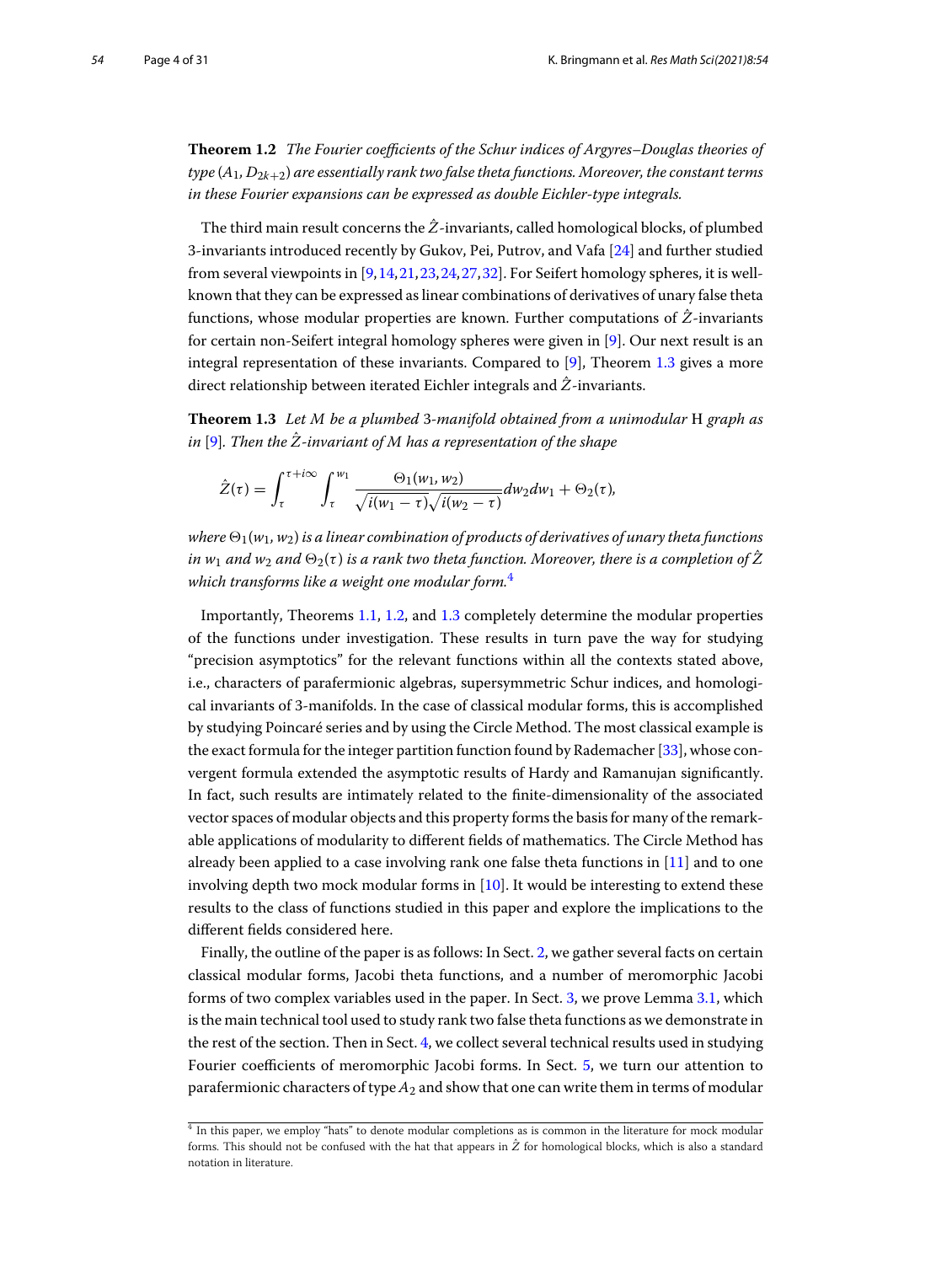forms and a rank two false theta function. We then find the modular transformations of the rank two piece using tools from Sect. [3.](#page-6-1) In Sect. [6,](#page-16-0) we apply the same type of analysis on generic parafermionic characters of type  $B_2$ . In Sect. [7,](#page-26-0) we demonstrate how the tools used in this paper also applies to rank two false theta functions coming from superconformal Schur indices and *Z*ˆ-invariants of 3-manifolds. We conclude in Sect. [8](#page-29-0) with final remarks and comments on future prospects.

#### <span id="page-4-0"></span>**2 Preliminaries**

We start by recalling several functions which we require in this paper. Firstly, let<br>  $n(\tau) := q^{\frac{1}{24}} \prod_{n=1}^{\infty} (1 - q^n)$ 

$$
\eta(\tau) := q^{\frac{1}{24}} \prod_{n=1}^{\infty} (1 - q^n)
$$

be *Dedekind's*  $\eta$ -function, where  $q := e^{2\pi i \tau}$ . It satisfies the modular transformations

$$
\eta(\tau + 1) = e^{\frac{\pi i}{12}} \eta(\tau), \qquad \eta\left(-\frac{1}{\tau}\right) = \sqrt{-i\tau} \eta(\tau).
$$
  
Note that these two transformations imply that for  $M = \begin{pmatrix} a & b \\ c & d \end{pmatrix} \in SL_2(\mathbb{Z})$  we have

$$
\eta\left(\frac{a\tau+b}{c\tau+d}\right)=\nu_{\eta}(M)(c\tau+d)^{\frac{1}{2}}\eta(\tau),
$$

where  $v_{\eta}$  denotes the multiplier system for the  $\eta$ -function. We furthermore use the identity<br>  $\eta(\tau)^3 = \sum (-1)^n \left( n + \frac{1}{2} \right) q^{\frac{1}{2} \left( n + \frac{1}{2} \right)^2}$ .

$$
\eta(\tau)^3 = \sum_{n \in \mathbb{Z}} (-1)^n \left( n + \frac{1}{2} \right) q^{\frac{1}{2} \left( n + \frac{1}{2} \right)^2}.
$$

We also require the *Jacobi theta function* defined by  $(\zeta := e^{2\pi i z})$ 

e also require the *Jacobi the*  

$$
\vartheta(z;\tau) := \sum_{n \in \mathbb{Z}+\frac{1}{2}} e^{\pi i n} q^{n^2} \zeta^n.
$$

By the Jacobi triple product formula, we have the product expansion

<span id="page-4-4"></span>
$$
\vartheta(z;\tau) = -iq^{\frac{1}{8}}\zeta^{-\frac{1}{2}}(q;q)_{\infty}(\zeta;q)_{\infty}(\zeta^{-1}q;q)_{\infty}.
$$
\n(2.1)

The Jacobi theta function transforms like a Jacobi form of weight and index  $\frac{1}{2}$ :

<span id="page-4-1"></span>
$$
\vartheta(z;\tau+1) = e^{\frac{\pi i}{4}} \vartheta(z;\tau), \qquad \vartheta\left(\frac{z}{\tau};-\frac{1}{\tau}\right) = -i\sqrt{-i\tau} e^{\frac{\pi i z^2}{\tau}} \vartheta(z;\tau), \tag{2.2}
$$

<span id="page-4-3"></span><span id="page-4-2"></span>
$$
\vartheta(z+1;\tau) = -\vartheta(z;\tau), \qquad \vartheta(z+\tau;\tau) = -q^{-\frac{1}{2}}\zeta^{-1}\vartheta(z;\tau). \tag{2.3}
$$

Moreover, we have

$$
\left[\frac{\partial}{\partial z}\vartheta(z;\tau)\right]_{z=0} = -2\pi\,\eta(\tau)^3.
$$
\n(2.4)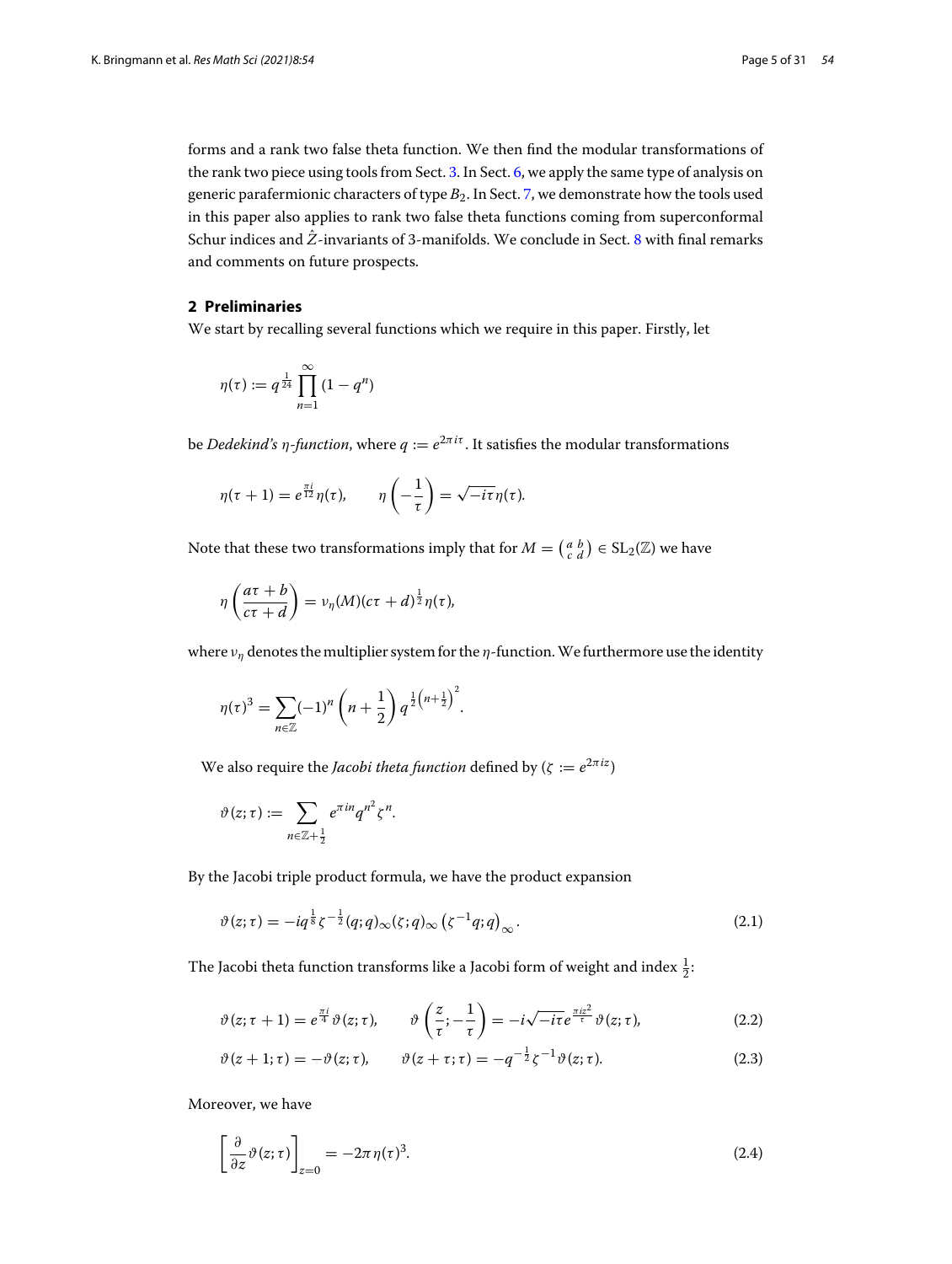We also need the unary theta functions

$$
\vartheta_{m,r}(z;\tau) := \begin{cases} \sum_{n \in \mathbb{Z} + \frac{r}{2m}} q^{mn^2} \zeta^{2mn} & \text{if } m \in \mathbb{Z}, \\ \sum_{n \in \mathbb{Z} + \frac{r}{2m} + \frac{1}{2}} (-1)^{n - \frac{r+m}{2m}} q^{mn^2} \zeta^{2mn} & \text{if } m \in \mathbb{Z} + \frac{1}{2}. \end{cases}
$$

They satisfy the following elliptic and modular transformations.

**Lemma 2.1** *(1)* For  $m \in \mathbb{Z}$  and  $r \in \mathbb{Z}/2m\mathbb{Z}$ , we have:

<span id="page-5-1"></span>
$$
\vartheta_{m,r}(z;\tau+1) = e^{\frac{\pi ir^2}{2m}} \vartheta_{m,r}(z;\tau),
$$

$$
\vartheta_{m,r}\left(\frac{z}{\tau}; -\frac{1}{\tau}\right) = e^{\frac{2\pi imz^2}{\tau}} \frac{\sqrt{-i\tau}}{\sqrt{2m}} \sum_{\ell \pmod{2m}} e^{-\frac{\pi ir\ell}{m}} \vartheta_{m,\ell}(z;\tau).
$$

*(2) For m* ∈  $\mathbb{Z}$  +  $\frac{1}{2}$  *and r* ∈  $\mathbb{Z}/2m\mathbb{Z}$ *, we have:* 

$$
\vartheta_{m,r}(z;\tau+1) = e^{\frac{\pi i (r+m)^2}{2m}} \vartheta_{m,r}(z;\tau),
$$
  

$$
\vartheta_{m,r}\left(\frac{z}{\tau};-\frac{1}{\tau}\right) = e^{\frac{2\pi i m z^2}{\tau}} \frac{e^{-\pi i m} \sqrt{-i\tau}}{\sqrt{2m}} \sum_{\ell \pmod{2m}} (-1)^{r+\ell} e^{-\frac{\pi i r \ell}{m}} \vartheta_{m,\ell}(z;\tau).
$$

We denote the derivatives of  $\vartheta_{m,r}(z;\tau)$  with respect to *z* as:

$$
\vartheta_{m,r}^{[k]}(\tau) := \left[ \left( \frac{1}{4\pi im} \frac{\partial}{\partial z} \right)^k \vartheta_{m,r}(z;\tau) \right]_{z=0}.
$$

Note that we drop the superscript if  $k = 0$ .

Another function we use is the quasimodular Eisenstein series

other function we use is the  

$$
E_2(\tau) := 1 - 24 \sum_{n=1}^{\infty} \sum_{d|n} dq^n,
$$

which satisfies the (quasi)modular transformations

$$
E_2(\tau+1) = E_2(\tau), \qquad E_2\left(-\frac{1}{\tau}\right) = \tau^2 E_2(\tau) + \frac{6\tau}{\pi i}.
$$

This function is used in the definition of the *Ramanujan–Serre derivative*,

$$
\mathcal{D}_k := \frac{1}{2\pi i} \frac{\partial}{\partial \tau} - \frac{k}{12} E_2(\tau),
$$

which maps modular forms of weight *k* to modular forms of weight  $k + 2$ .

Finally, in Sects. [5](#page-9-0) and [6](#page-16-0) , we analyze Fourier coefficients of two multivariable meromorphic Jacobi forms defined as follows:

<span id="page-5-0"></span>
$$
T_A(z;\tau) := \frac{1}{\vartheta(z_1;\tau)\vartheta(z_2;\tau)\vartheta(z_1+z_2;\tau)}, \quad T_B(z;\tau) := \frac{T_A(z;\tau)}{\vartheta(2z_1+z_2;\tau)}.
$$
(2.5)

Here we recall that a Jacobi form $f:\mathbb{C}^N\times\mathbb{H}\to\mathbb{C}$  of weight  $k\in\frac{1}{2}\mathbb{Z}$  and matrix index  $M \in \frac{1}{4} \mathbb{Z}^{N \times N}$  satisfies the following transformation laws (with multipliers  $v_1$ ,  $v_2$ ):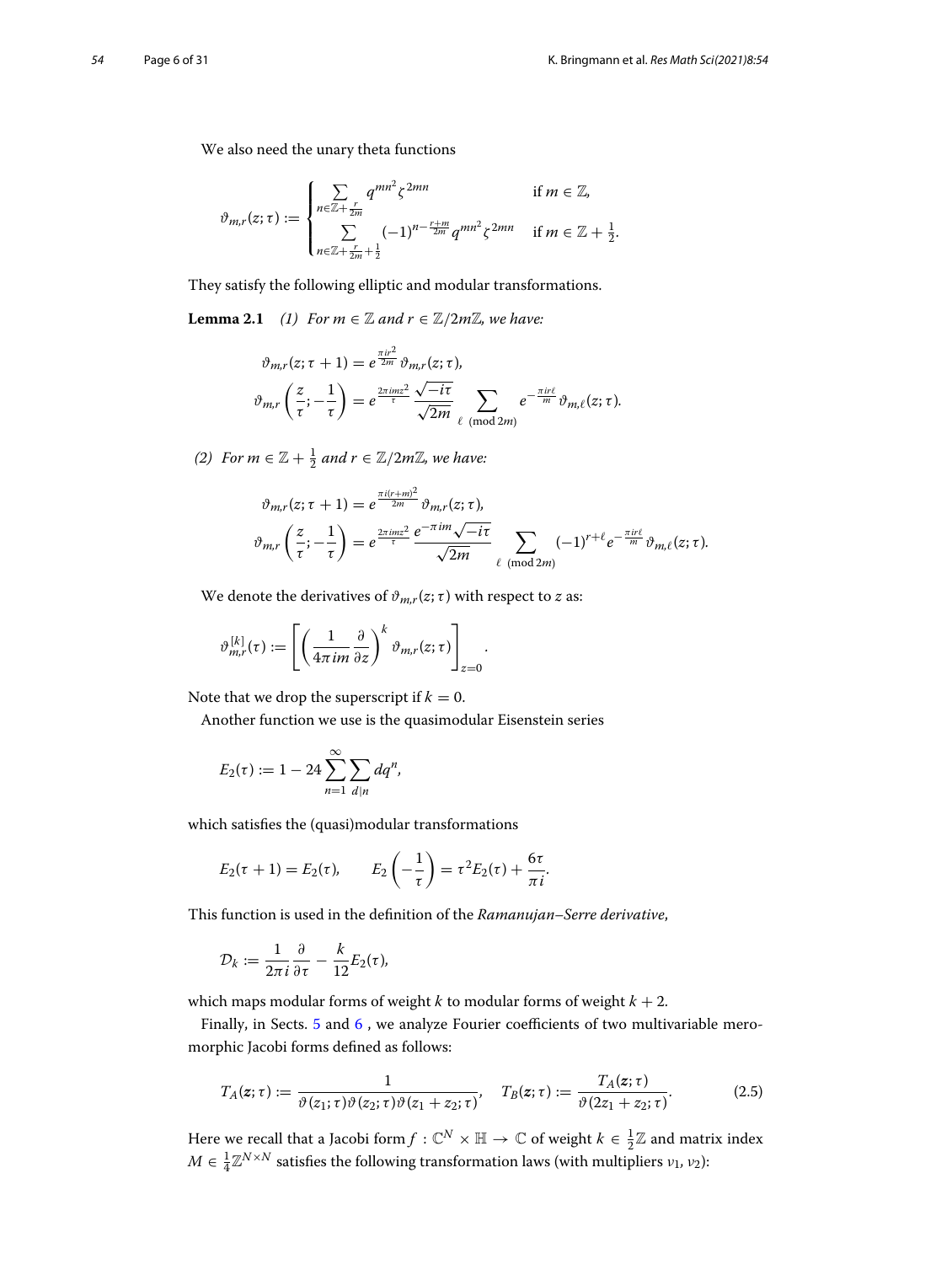(1) For  $\begin{pmatrix} a & b \\ c & d \end{pmatrix} \in \mathrm{SL}_2(\mathbb{Z})$  we have

$$
f\left(\frac{z}{c\tau+d};\frac{a\tau+b}{c\tau+d}\right)=v_1\left(\begin{matrix}a&b\\c&d\end{matrix}\right)(c\tau+d)^k e^{\frac{2\pi ic}{c\tau+d}z^T M z}f(z;\tau).
$$

(2) For  $(m, \ell) \in \mathbb{Z}^N \times \mathbb{Z}^N$  we have

$$
f(z + m\tau + \ell; \tau) = v_2(m, \ell)q^{-m^T M m} e^{-4\pi i m^T M z} f(z; \tau).
$$

From  $(2.2)$  and  $(2.3)$  we easily see that  $T_A$  and  $T_B$  transform like Jacobi forms with weights  $f(z + m\tau + \ell; \tau) = \nu_2(m, \ell) q^{-m - m m} e^{-\frac{m\tau}{2}} f(z; \tau).$ <br>From (2.2) and (2.3) we easily see that  $T_A$  and  $T_B$  transform like Jacobi forms with weights  $-\frac{3}{2}$  and  $-2$ , and matrix indices  $-\frac{1}{2}$  ( $\frac{2}{1}$ ,  $\frac{1}{2}$ ) and ers). We also consider in Sect. [7](#page-26-0) for  $k \in \mathbb{N}$ ,

$$
\mathbb{T}_{k}(z;\tau):=\frac{\vartheta(z_{1};(k+1)\tau)\vartheta(z_{2};(k+1)\tau)\vartheta(z_{1}+z_{2};(k+1)\tau)}{\vartheta(z_{1};\tau)\vartheta(z_{2};\frac{k+1}{2}\tau)\vartheta(z_{1}+z_{2};\frac{k+1}{2}\tau)}.
$$

The function  $\mathbb{T}_k((k+1)\mathbf{z}; \tau)$  with rescaled elliptic variables is a Jacobi form of weight zero and matrix index  $-\frac{k+1}{2} \binom{k+1}{1-2}$ .

#### <span id="page-6-1"></span>**3 Products of sign functions and iterated integrals**

A key technical result in this paper is the following lemma which allows one to write products of sign functions in terms of iterated integrals. This lemma essentially follows from Proposition 3.8 of [\[2](#page-30-4)], which gives an expression that allows efficient numeric evaluation of double error functions developed there. These double error functions play a fundamental role in understanding modular properties of indefinite theta functions for lattices of signature (*n,* 2). The double error functions become signs towards infinity and this is what we express in the next lemma. It is further processed and cast into a form from which the modular properties of false theta functions are manifest.

<span id="page-6-0"></span>**Lemma 3.1** *For*  $\ell_1, \ell_2 \in \mathbb{R}$ *,*  $\kappa \in \mathbb{R}$ *, with*  $(\ell_1, \ell_2 + \kappa \ell_1) \neq (0, 0)$ *, we have* 

$$
sgn(\ell_1)sgn(\ell_2 + \kappa \ell_1)q^{\frac{\ell_1^2}{2} + \frac{\ell_2^2}{2}}
$$
\n
$$
= \int_{\tau}^{\tau + i\infty} \frac{\ell_1 e^{\pi i \ell_1^2 w_1}}{\sqrt{i(w_1 - \tau)}} \int_{\tau}^{w_1} \frac{\ell_2 e^{\pi i \ell_2^2 w_2}}{\sqrt{i(w_2 - \tau)}} dw_2 dw_1 + \int_{\tau}^{\tau + i\infty} \frac{m_1 e^{\pi i m_1^2 w_1}}{\sqrt{i(w_1 - \tau)}} \int_{\tau}^{w_1} \frac{m_2 e^{\pi i m_2^2 w_2}}{\sqrt{i(w_2 - \tau)}} dw_2 dw_1 + \frac{2}{\pi} \arctan(\kappa)q^{\frac{\ell_1^2}{2} + \frac{\ell_2^2}{2}},
$$

 $where \text{ sgn}(x) := \frac{x}{|x|} for x \neq 0, \text{ sgn}(0) := 0, m_1 := \frac{\ell_2 + \kappa \ell_1}{\sqrt{1 + \kappa^2}}, and m_2 := \frac{\ell_1 - \kappa \ell_2}{\sqrt{1 + \kappa^2}}.$ 

*Remark 3.2* We use  $\tau + i\infty$  in the upper limits of these integrals to indicate that all such integrals are taken along the vertical path from  $\tau$  to *i* $\infty$  and we use the principal value of the square root.

*Proof of Lemma* [3.1](#page-6-0) We first assume that both  $\ell_1, \ell_2 + \kappa \ell_1 \neq 0$ . Shifting  $w_j \mapsto iw_j + \tau$ the first term on the right-hand side of the lemma equals

<span id="page-6-2"></span>
$$
-\ell_1\ell_2 q^{\frac{\ell_1^2}{2}+\frac{\ell_2^2}{2}}\int_0^\infty \frac{e^{-\pi\ell_1^2 w_1}}{\sqrt{-w_1}}\int_0^{w_1}\frac{e^{-\pi\ell_2^2 w_2}}{\sqrt{-w_2}}dw_2dw_1.
$$
\n(3.1)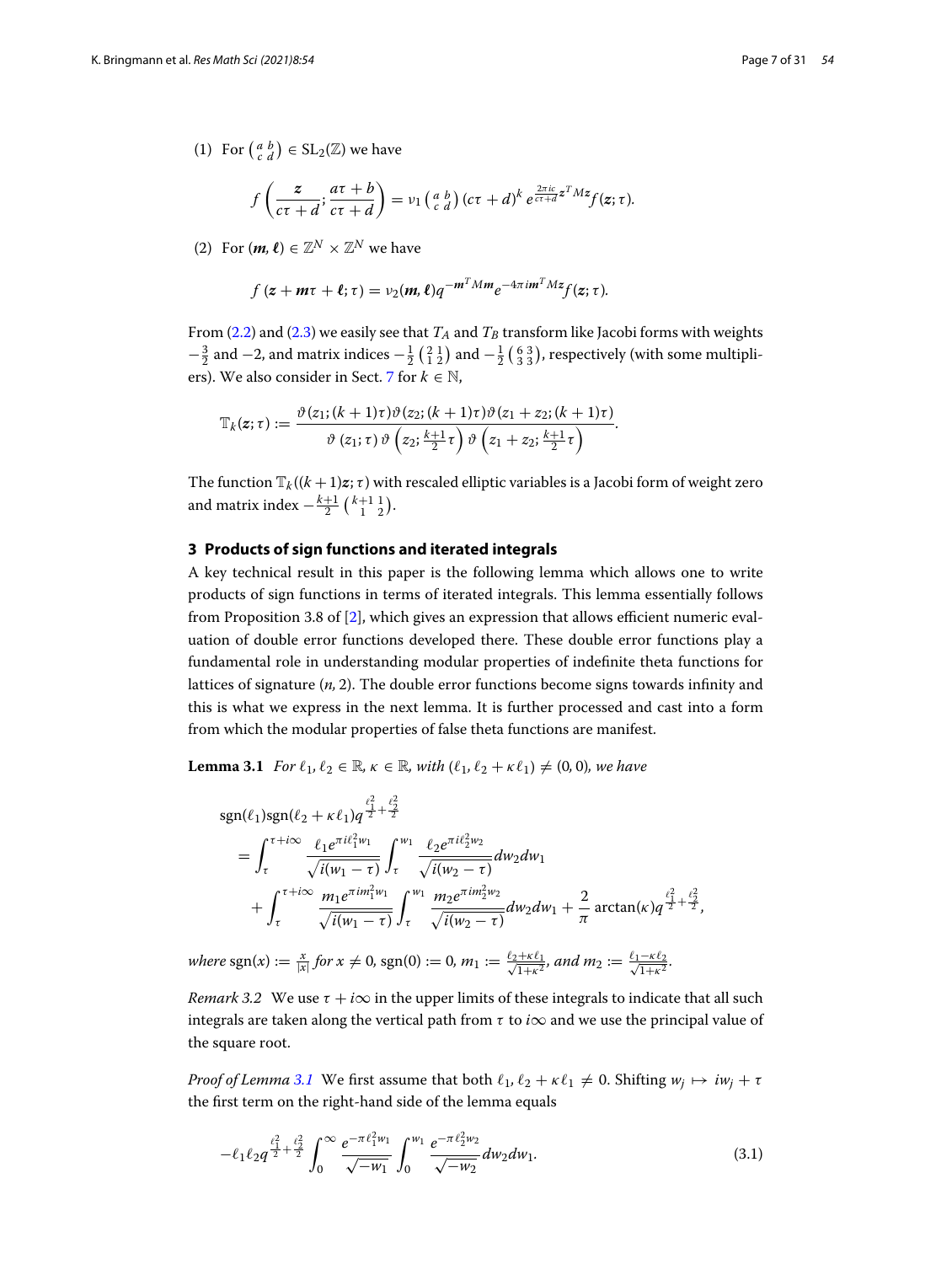On the path of integration, we have  $\sqrt{-w_j} = i\sqrt{w_j}$ . Changing  $w_j \mapsto w_j^2$ , Eq. [\(3.1\)](#page-6-2) thus equals

$$
4\ell_1\ell_2q^{\frac{\ell_1^2}{2}+\frac{\ell_2^2}{2}}\int_0^\infty e^{-\pi\ell_1^2w_1^2}\int_0^{w_1}e^{-\pi\ell_2^2w_2^2}dw_2dw_1.
$$

We then employ the following integral identity, which is straightforward to verify

$$
J_0
$$
  
then employ the following integral identity, which is straight  

$$
4\ell_1\ell_2 \int_0^\infty e^{-\pi \ell_1^2 w_1^2} \int_0^{w_1} e^{-\pi \ell_2^2 w_2^2} dw_2 dw_1 = \frac{2}{\pi} \arctan\left(\frac{\ell_2}{\ell_1}\right).
$$

Using that  $m_1^2 + m_2^2 = \ell_1^2 + \ell_2^2$ , the statement of the lemma is equivalent to

$$
\int_0^{2\pi} \left( \arctan\left(\frac{\ell_2}{\ell_1}\right) + \arctan\left(\frac{m_2}{m_1}\right) \right) \, d\mathbf{r}
$$
\n
$$
\int_0^{2\pi} \left( \arctan\left(\frac{\ell_2}{\ell_1}\right) + \arctan\left(\frac{m_2}{m_1}\right) + \arctan(\kappa) \right) = \operatorname{sgn}(\ell_1) \operatorname{sgn}(\ell_2 + \kappa \ell_1).
$$

This identity may be deduced using general properties of arctangent. The cases in which one of  $\ell_1, \ell_2 + \kappa \ell_1$  vanishes can be shown similarly.  $\Box$ 

Now, consider a general rank two false theta function

$$
\sum_{n\in\mathbb{Z}^2+\alpha} \operatorname{sgn}(n_1) \operatorname{sgn}(n_2) q^{\frac{1}{2}(an_1^2+2bn_1n_2+cn_2^2)},
$$

where *a*, *b*, and *c* are integers such that the quadratic form in the exponent is positive definite, and  $\boldsymbol{\alpha} = (\alpha_1, \alpha_2) \in \mathbb{Q}^2$ . Moreover define the theta functions *e a, b,* and *c* are integers such that the quadratic form<br>ite, and  $\alpha = (\alpha_1, \alpha_2) \in \mathbb{Q}^2$ . Moreover define the theta f<br> $\Theta_1(w) := \sum n_1 \begin{pmatrix} h_1 + \frac{b}{c}n_1 \\ n_2 + \frac{b}{c}n_1 \end{pmatrix} e^{\pi i \frac{\Delta}{c} n_1^2 w_1 + \pi i c \left(n_2 + \frac{b}{c}n_1\right$ 

$$
\Theta_1(\boldsymbol{w}) := \sum_{\boldsymbol{n} \in \mathbb{Z}^2 + \boldsymbol{\alpha}} n_1 \left( n_2 + \frac{b}{c} n_1 \right) e^{\pi i \frac{\Delta}{c} n_1^2 w_1 + \pi i c \left( n_2 + \frac{b}{c} n_1 \right)^2 w_2},
$$

$$
\Theta_2(\boldsymbol{w}) := \sum_{\boldsymbol{n} \in \mathbb{Z}^2 + \boldsymbol{\alpha}} n_2 \left( n_1 + \frac{b}{a} n_2 \right) e^{\pi i \frac{\Delta}{a} n_2^2 w_1 + \pi i a \left( n_1 + \frac{b}{a} n_2 \right)^2 w_2},
$$

where  $\Delta := ac - b^2 > 0$ , and the modular theta function

$$
n \in \mathbb{Z}^2 + \alpha
$$
  
we  $\Delta := ac - b^2 > 0$ , and the modu  
 $\Theta(\tau) := \sum_{n \in \mathbb{Z}^2 + \alpha} q^{\frac{1}{2}(an_1^2 + 2bn_1n_2 + cn_2^2)}$ .

<span id="page-7-0"></span>Then we have the following:

**Proposition 3.3** *We have*

**position 3.3** We have  
\n
$$
\sum_{n \in \mathbb{Z}^2 + \alpha} \text{sgn}(n_1) \text{sgn}(n_2) q^{\frac{1}{2}(an_1^2 + 2bn_1n_2 + cn_2^2)} - \frac{2}{\pi} \delta_{\alpha \in \mathbb{Z}^2} \arctan\left(\frac{b}{\sqrt{\Delta}}\right)
$$
\n
$$
= \sqrt{\Delta} \int_{\tau}^{\tau + i\infty} \int_{\tau}^{w_1} \frac{\Theta_1(w) + \Theta_2(w)}{\sqrt{i(w_1 - \tau)}\sqrt{i(w_2 - \tau)}} dw_2 dw_1 - \frac{2}{\pi} \arctan\left(\frac{b}{\sqrt{\Delta}}\right) \Theta(\tau),
$$

*where*  $\delta_C = 1$  *if a condition C holds and zero otherwise.* 

*Proof* Letting  $\ell_1 = \sqrt{\frac{\Delta}{c}} n_1$ ,  $\ell_2 = \sqrt{c} n_2 + \frac{b}{\sqrt{c}} n_1$ , and  $\kappa = -\frac{b}{\sqrt{\Delta}}$ , we get  $\ell_1^2$ 

$$
sgn(\ell_1)sgn(\ell_2 + \kappa \ell_1)q^{\frac{\ell_1^2}{2} + \frac{\ell_2^2}{2}} = sgn(n_1)sgn(n_2)q^{\frac{1}{2}(an_1^2 + 2bn_1n_2 + cn_2^2)}.
$$

Summing over  $\mathbb{Z}^2 + \alpha$  using Lemma [3.1,](#page-6-0) noting that  $m_1 = \sqrt{\frac{\Delta}{a}} n_2$  and  $m_2 = \frac{1}{\sqrt{a}}(an_1 + bn_2)$ and including a correction for the case  $(\ell_1, \ell_2 + \kappa \ell_1) = (0, 0)$  which occurs if  $\alpha \in \mathbb{Z}^2$  yields the claim. $\Box$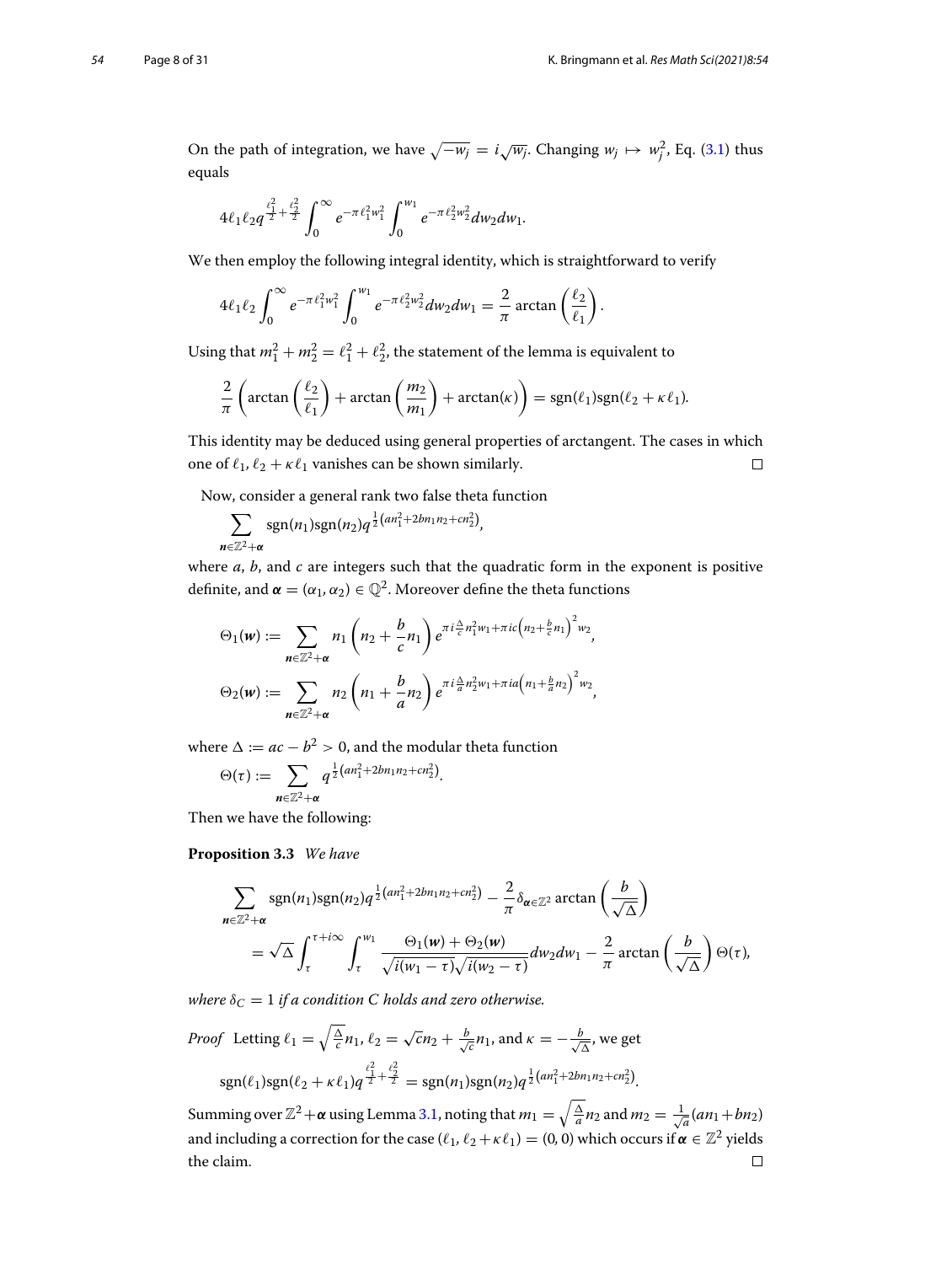*Remark 3.4* We may modify the above construction to get a family of functions for which both the modular part including  $\Theta(\tau)$  and the correction term including  $\delta_{\alpha \in \mathbb{Z}^2}$  vanish. For this purpose, consider false theta functions of the form

$$
\sum_{n\in\mathbb{Z}^2+(0,\alpha_2)} (-1)^{n_1} \text{sgn}(n_1) \text{sgn}(n_2) q^{\frac{1}{2}(an_1^2+2bn_1n_2+cn_2^2)},
$$

such that  $a \, | \, b$  and  $\frac{b}{a}a_2 \equiv \frac{1}{2} \pmod{1}$ . In particular, we have  $\alpha_2 \notin \mathbb{Z}$  and hence the correction term, with  $\delta_{\alpha \in \mathbb{Z}^2}$ , vanishes. Note that this condition is satisfied if  $\alpha_2 = \frac{1}{2r}$ , where  $r = \frac{b}{a}$ . Some series of this form are discussed in Chapter 5. As in Proposition [3.3,](#page-7-0) we can represent these  $q$ -series as iterated Eichler-type integrals with  $\Theta_1$ ,  $\Theta_2$ , and  $\Theta$  now picking up an additional  $(-1)^{n_1}$  factor. Because  $\frac{b}{a}\alpha_2 \equiv \frac{1}{2} \pmod{1}$ , the corresponding<br>
∴  $\Theta$ -part is vanishing as<br>  $\sum ( -1)^{n_1} q^{\frac{1}{2}(an_1^2 + 2bn_1n_2 + cn_2^2)} = \sum q^{\frac{\Delta}{2a}n_2^2} \sum (-1)^{n_1} q^{\frac{a}{2}(n_1 + \frac{bn_2}{$  $\Theta$ -part is vanishing as

$$
\sum_{n\in\mathbb{Z}^2+(0,\alpha_2)} (-1)^{n_1}q^{\frac{1}{2}(an_1^2+2bn_1n_2+cn_2^2)}=\sum_{n_2\in\mathbb{Z}+\alpha_2}q^{\frac{\Delta}{2a}n_2^2}\sum_{n_1\in\mathbb{Z}} (-1)^{n_1}q^{\frac{a}{2}\left(n_1+\frac{bn_2}{a}\right)^2}=0.
$$

### <span id="page-8-0"></span>**4 Decomposition formulas for meromorphic Jacobi forms**

Before moving to examples, we collect a few auxiliary results used in decomposing multivariable meromorphic Jacobi forms and extracting their Fourier coefficients. We start with a basic result involving two Jacobi theta functions. Besides its use in Sect. [5,](#page-9-0) the methods employed in its proof are employed as a blueprint for more complex variations that we need in sections below. Here and throughout we sometimes drop dependencies on  $\tau$  if they are clear from the context; e.g. we often write  $\eta$  instead of  $\eta(\tau)$ . The next result was suggested to us by S. Zwegers.

<span id="page-8-1"></span>**Lemma 4.1** *For*  $r \in \mathbb{Z}$  *and*  $w \notin \mathbb{Z}\tau + \mathbb{Z}$  *we have* 

$$
\frac{\zeta^r}{\vartheta(z)\vartheta(z+w)}=\frac{i}{\eta^3\vartheta(w)}\sum_{n\in\mathbb{Z}}\frac{q^{n^2-rn}e^{-2\pi inw}}{1-\zeta q^n}-\frac{ie^{-2\pi irw}}{\eta^3\vartheta(w)}\sum_{n\in\mathbb{Z}}\frac{q^{n^2-rn}e^{2\pi inw}}{1-\zeta e^{2\pi i w}q^n}.
$$

*Proof* Define

f Define  
\n
$$
h(\mathfrak{z}) := \frac{e^{2\pi i r \mathfrak{z}}}{\vartheta(\mathfrak{z})\vartheta(\mathfrak{z}+w)}, \qquad g(z, \mathfrak{z}) := \sum_{n \in \mathbb{Z}} \frac{q^{n^2 - rn} e^{-2\pi i n (2\mathfrak{z}+w)}}{1 - \zeta e^{-2\pi i \mathfrak{z}} q^n}.
$$

Using [\(2.3\)](#page-4-2) gives that  $\chi \mapsto h(\chi)g(z, \chi)$  is elliptic. Let  $P_\delta := \delta + [0, 1] + [0, 1]\tau$  be a fundamental parallelogram with  $\delta$  in a small neighborhood of 0 such that  $\delta \mapsto h(\delta)g(z, \delta)$  has no poles on the boundary. Moreover, we assume that *z* and −*w* are in  $P_\delta$  and prove the proposition statement for such values; the result generalizes to the whole complex plane by analytic continuation. If we integrate  $h(\lambda)g(z, \lambda)$  around  $P_\delta$  counterclockwise, then the integral vanishes by ellipticity of the function and we have, by the Residue Theorem

$$
0 = \int_{\partial P_\delta} h(\mathfrak{z}) g(z, \mathfrak{z}) d\mathfrak{z} = 2\pi i \sum_{w \in P_\delta} \text{Res}_{\mathfrak{z} = w} (h(\mathfrak{z}) g(z, \mathfrak{z})).
$$

Using that  $\text{Res}_{\mathfrak{z}=z}(g(z,\mathfrak{z})) = \frac{1}{2\pi i}$ , we get

$$
h(z) = -2\pi i g(z, 0) \operatorname{Res}_{3=0}(h(3)) - 2\pi i g(z, -w) \operatorname{Res}_{3=-w}(h(3)).
$$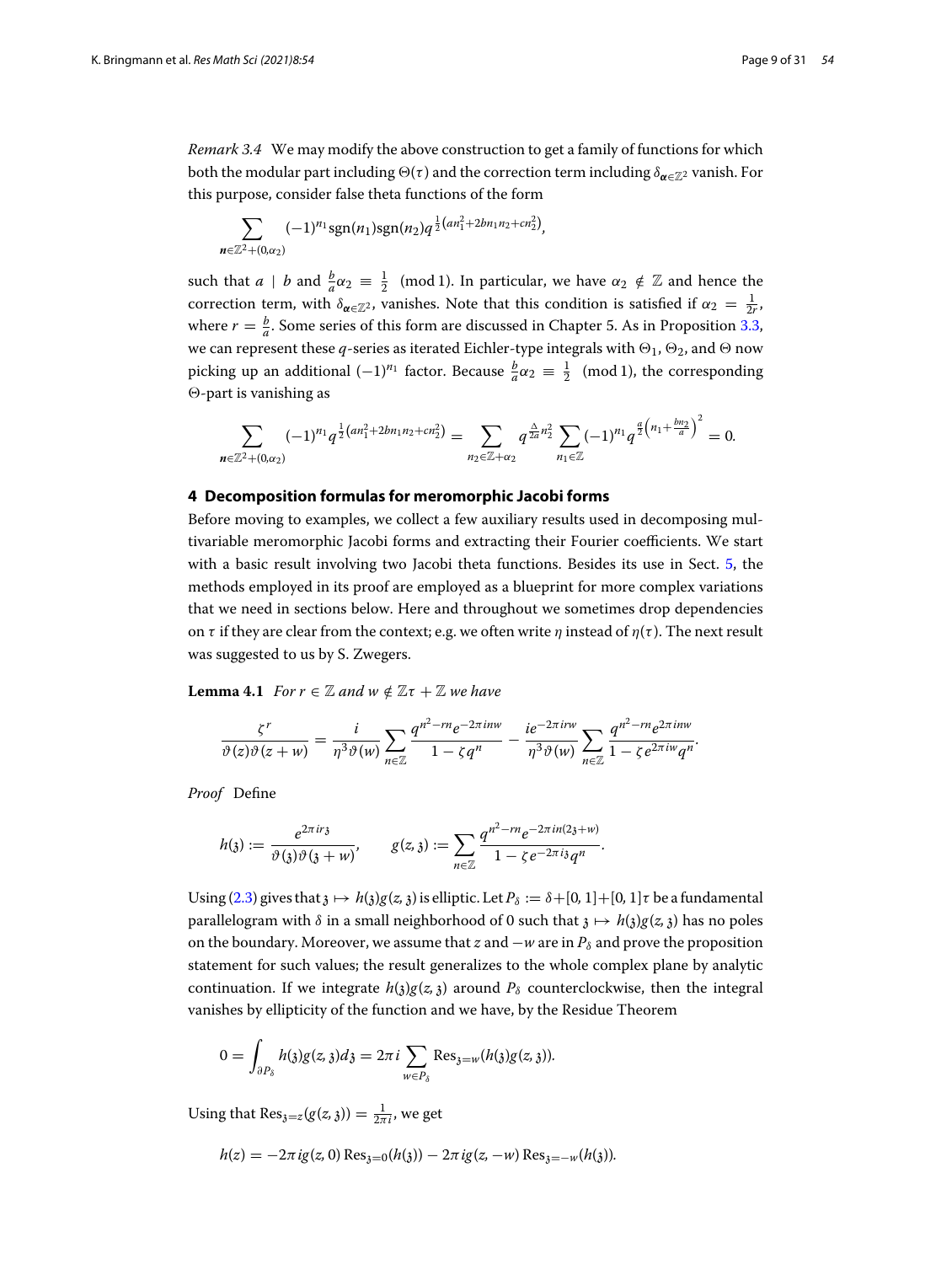We compute, using  $(2.4)$ 

$$
\text{Res}_{\mathfrak{z}=0}(h(\mathfrak{z})) = -\frac{1}{2\pi \eta^3 \vartheta(w)}, \qquad \text{Res}_{\mathfrak{z}=-w}(h(\mathfrak{z})) = \frac{e^{-2\pi i r w}}{2\pi \eta^3 \vartheta(w)},
$$

which then gives the claim.

<span id="page-9-1"></span>We next state two variations of this result involving three Jacobi theta functions, which we need in Sect. [6](#page-16-0) and whose proofs follow the same method as the one used in Lemma [4.1.](#page-8-1)

**Lemma 4.2** *For*  $w_1$ *,*  $w_2$ *,*  $w_1 - w_2 \notin \mathbb{Z}\tau + \mathbb{Z}$ *, and*  $r \in \mathbb{Z} + \frac{1}{2}$ *, we have* 

$$
\frac{\zeta^{r}}{\vartheta(z)\vartheta(z+w_{1})\vartheta(z+w_{2})} = \frac{i}{\eta^{3}\vartheta(w_{1})\vartheta(w_{2})} \sum_{n\in\mathbb{Z}} \frac{(-1)^{n}q^{\frac{3n^{2}}{2}-rn}e^{-2\pi in(w_{1}+w_{2})}}{1-\zeta q^{n}} + \frac{ie^{-2\pi inw_{1}}}{\eta^{3}\vartheta(w_{1})\vartheta(w_{1}-w_{2})} \sum_{n\in\mathbb{Z}} \frac{(-1)^{n}q^{\frac{3n^{2}}{2}-rn}e^{-2\pi in(w_{2}-2w_{1})}}{1-\zeta e^{2\pi inw_{1}}q^{n}} + \frac{ie^{-2\pi inw_{2}}}{\eta^{3}\vartheta(w_{2})\vartheta(w_{2}-w_{1})} \sum_{n\in\mathbb{Z}} \frac{(-1)^{n}q^{\frac{3n^{2}}{2}-rn}e^{-2\pi in(w_{1}-2w_{2})}}{1-\zeta e^{2\pi inw_{2}}q^{n}}.
$$

<span id="page-9-2"></span>**Lemma 4.3** *For*  $w_1$ ,  $w_2 \notin \mathbb{Z}_2^{\tau} + \mathbb{Z}_2^{\tau}$ ,  $w_1 - w_2 \notin \mathbb{Z}\tau + \mathbb{Z}$ , and  $r \in \mathbb{Z}$ , we have

$$
\frac{\zeta^{r}}{\vartheta(2z)\vartheta(z+w_{1})\vartheta(z+w_{2})}
$$
\n
$$
= \frac{ie^{-2\pi i r w_{1}}}{\eta^{3}\vartheta(2w_{1})\vartheta(w_{1}-w_{2})} \sum_{n\in\mathbb{Z}} \frac{q^{3n^{2}-rn}e^{2\pi i n(5w_{1}-w_{2})}}{1-\zeta e^{2\pi i w_{1}}q^{n}} + \frac{ie^{-2\pi i r w_{2}}}{\eta^{3}\vartheta(2w_{2})\vartheta(w_{2}-w_{1})} \sum_{n\in\mathbb{Z}} \frac{q^{3n^{2}-rn}e^{2\pi i n(5w_{2}-w_{1})}}{1-\zeta e^{2\pi i w_{2}}q^{n}} + \frac{i}{2\eta^{3}} \sum_{\ell_{1},\ell_{2}\in\{0,1\}} \frac{(-1)^{\ell_{1}+\ell_{2}+r\ell_{2}}q^{\frac{\ell_{1}(\ell_{1}+r)}{2}}}{\vartheta(w_{1}+\frac{\ell_{1}\tau+\ell_{2}}{2})\vartheta(w_{2}+\frac{\ell_{1}\tau+\ell_{2}}{2})} \sum_{n\in\mathbb{Z}} \frac{q^{3n^{2}-(3\ell_{1}+r)n}e^{-2\pi i n(w_{1}+w_{2})}}{1-(-1)^{\ell_{2}}\zeta q^{n-\frac{\ell_{1}}{2}}}.
$$

## <span id="page-9-0"></span>**5 Generic parafermionic characters of type** *A***<sup>2</sup>**

#### **5.1 Parafermions and parfermion algebras**

The parafermionic conformal field theories first appeared in the famous article of Fateev and Zamolodchikov on  $\mathbb{Z}_k$ -parafermions [\[36](#page-30-26)]. The fields in such theories have fractional conformal weight and are not necessarily local to each other, which thereby generalizes the familiar bosonic and fermionic free fields.

In mathematics literature, parafermions and parafermionic spaces originally appeared in the ground-breaking work of Lepowsky and Wilson on *Z*-algebras and Rogers– Ramanujan identities [\[30](#page-30-27)]. This concept was later formalized by Dong and Lepowsky in [\[19\]](#page-30-10), where parafermionic spaces [\[36](#page-30-26)] were viewed as examples of generalized vertex algebras. Although [\[30](#page-30-27)[,36](#page-30-26)] dealt only with  $51<sub>2</sub>$  parafermions at positive integral levels, parafermions can be defined for any affine Lie algebra g and any level *<sup>k</sup>*. In this generality, the parafermionic space  $\Omega_k(\mathfrak{g})$  consists of highest weight vectors for the Heisenberg vertex subalgebra inside the affine vertex algebra *Vk* (g). The *parafermion (vertex) algebra*, denoted by  $N_k(\mathfrak{g}) \subset \Omega_k(\mathfrak{g})$ , is defined as the charge zero subspace of the parafermionic

 $\Box$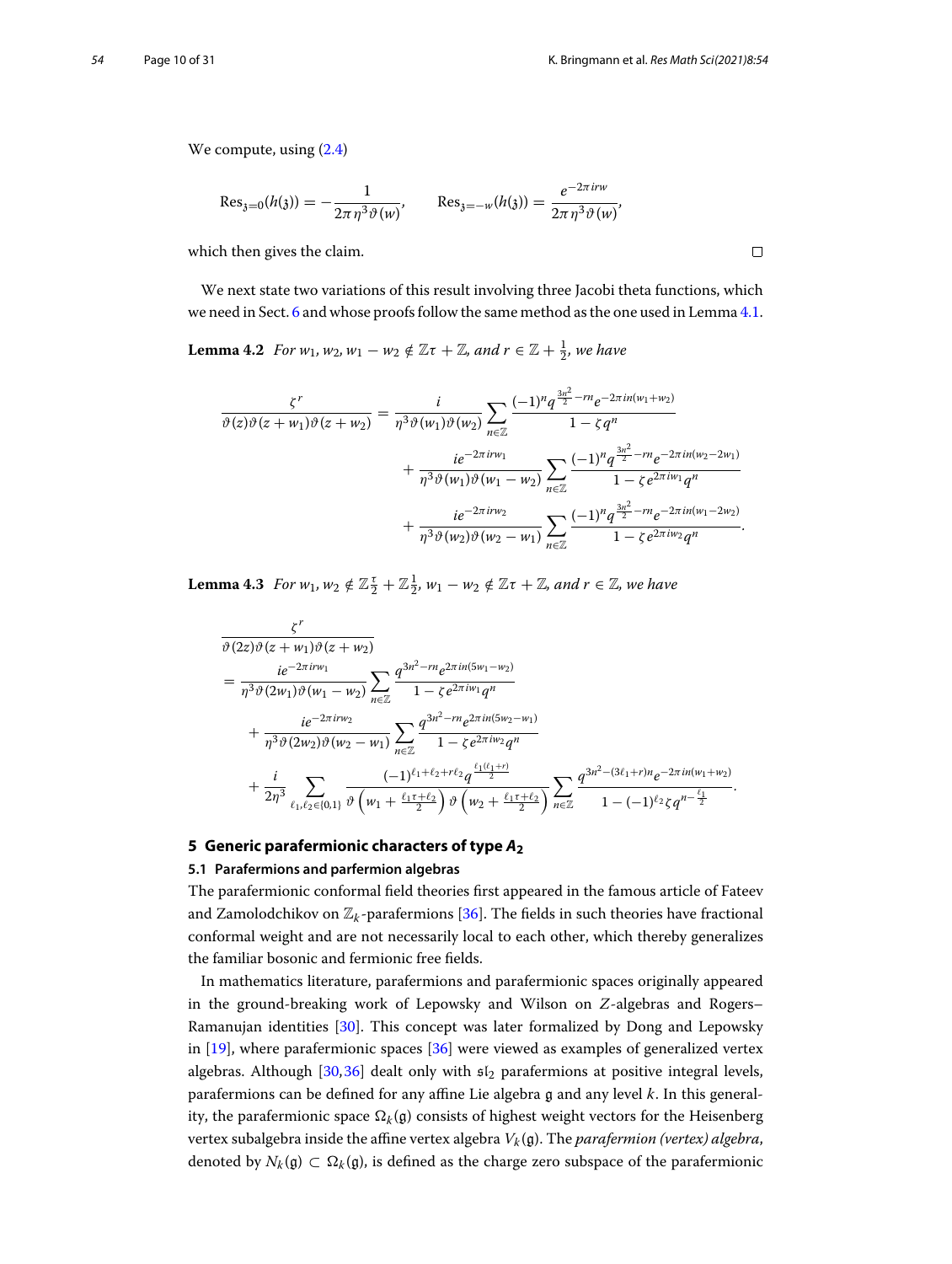space. It has a natural vertex operator algebra structure of central charge  $c = \frac{k \text{dim}(\mathfrak{g})}{k + h^\vee} - n$ . Then the *parafermionic character* is defined by

$$
\operatorname{ch}[N_k(\mathfrak{g})](q):=\operatorname{tr}|_{N_k(\mathfrak{g})}q^{L(0)-\frac{c}{24}},
$$

where  $L(0)$  is the degree operator. This can in turn be expressed as the constant term [\(1.2\)](#page-2-1) discussed in the introduction. To illustrate this concept, let us consider the simplest non-trivial case of  $V_2(\mathfrak{sl}_2)$ . The parafermionic space  $\Omega_2(\mathfrak{sl}_2)$  is simply the free fermion vertex superalgebra and  $N_2(\mathfrak{sl}_2)$  is the even part thereof, also known as the  $c = \frac{1}{2}$  Ising model. Therefore,

$$
\operatorname{ch}[N_2(\mathfrak{sl}_2)](q) = q^{-\frac{1}{48}} \left( \frac{\left(-q^{\frac{1}{2}}; q\right)_{\infty}}{2} + \frac{\left(q^{\frac{1}{2}}; q\right)_{\infty}}{2} \right).
$$

For other levels,  $k \in \mathbb{N}$ ,  $k \geq 3$ , the algebraic structure of  $N_k(\mathfrak{sl}_2)$  is more complicated and involves non-linear *W*-algebras. Parafermionic characters of  $s1<sub>2</sub>$  for positive integral levels are well-understood [\[3,](#page-30-28)[25\]](#page-30-12) and they transform as vector-valued modular forms of weight zero. Similar results persist for higher rank algebras.

For generic k, that is if  $V_k(\mathfrak{g})$  is the universal affine vertex algebra (e.g.  $k \notin \mathbb{Q}$ ), properties of  $N_k$ (g) are quite different. The structure of the parafermion algebra is known explicitly only in a handful of examples and their parafermionic characters are not modular.

#### <span id="page-10-0"></span>**5.2 Parafermionic character of** *A***<sup>2</sup>**

We are finally at a point where we can work out our first example involving generic parafermionic characters of type *A*2. As a warm up to this discussion, we first consider the simplest example, which is the generic parafermionic characters of type *A*1.

**Example.** For  $g = sl_2$ , the parafermionic character is known to be (see for instance [\[1](#page-30-29)[,3](#page-30-28)])

$$
CT_{\lbrack \zeta \rbrack} \left( \frac{1}{(\zeta q; q)_{\infty} (\zeta^{-1} q; q)_{\infty}} \right) = \frac{1}{(q; q)_{\infty}^2} \left( -1 + 2 \sum_{n=0}^{\infty} (-1)^n q^{\frac{n(n+1)}{2}} \right)
$$

$$
= -\frac{q^{\frac{1}{12}}}{\eta(\tau)^2} + 2 \frac{q^{-\frac{1}{24}} \psi(\tau)}{\eta(\tau)^2},
$$
where  $\psi(\tau) := \sum_{n \in \mathbb{Z}} \text{sgn}(n + \frac{1}{4}) q^{2(n + \frac{1}{4})^2}$  is Rogers' false theta function. The modular

properties of  $\frac{\psi(t)}{\eta(t)^2}$  were studied and used in [\[11](#page-30-3)] to give a Rademacher type exact formula for its coefficients in the *q*-expansion. The constant term in the above example splits into two *q*-series with different modular behaviors (note the different *q*-powers). Our goal is to obtain a similar decomposition for the *A*<sup>2</sup> vacuum character.

#### **5.3 Expression in terms of false theta functions**

Specializing Eqs.  $(1.1)$  and  $(1.2)$  to the case of  $A_2$  with positive roots

$$
\Delta_+ := \left\{ \alpha_1 = \begin{pmatrix} 1 \\ 0 \end{pmatrix}, \ \alpha_2 = \begin{pmatrix} 0 \\ 1 \end{pmatrix}, \ \alpha_1 + \alpha_2 \right\},\
$$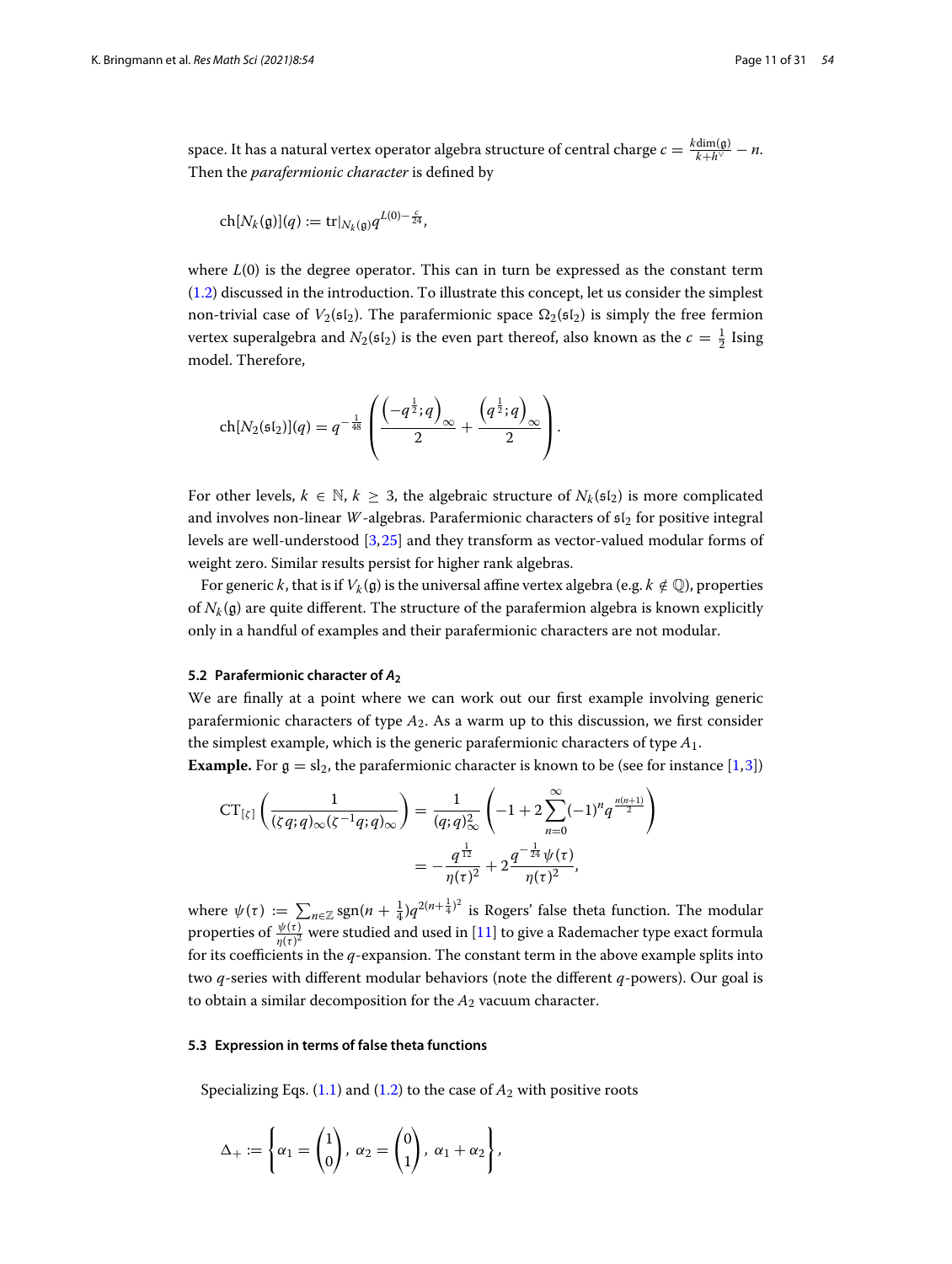the goal in this section is to study the constant term of 

$$
G(\zeta) := q^{\frac{8k}{24(k+3)}}(q;q)_{\infty}^2 \text{ch}[V_k(\mathfrak{sl}_3)](\zeta;q) = \frac{1}{\left(\zeta_1 q, \zeta_1^{-1} q, \zeta_2 q, \zeta_2^{-1} q, \zeta_1 \zeta_2 q, \zeta_1^{-1} \zeta_2^{-1} q, q\right)_{\infty}},
$$
  
where  $(a_1, \ldots, a_\ell; q)_n := \prod_{j=1}^{\ell} (a_j; q)_n$ . Using (2.1) we rewrite it as  $(\zeta_j := e^{2\pi i z_j})$ 

<span id="page-11-1"></span>
$$
G(\zeta) = iq^{\frac{1}{4}}\eta^{3}\frac{\zeta_{1}^{-1}\zeta_{2}^{-1}(1-\zeta_{1})(1-\zeta_{2})(1-\zeta_{1}\zeta_{2})}{\vartheta(z_{1})\vartheta(z_{2})\vartheta(z_{1}+z_{2})}.
$$
\n(5.1)

Then, to state our result on the constant term of *G*(*ζ*), we introduce the following functions:

$$
G_0(\tau) := 1 + 3 \sum_{n \in \mathbb{Z}} |n|q^{n^2} - 6q^{-\frac{1}{4}} \sum_{n \in \mathbb{Z} + \frac{1}{2}} |n|q^{n^2},
$$
  
\n
$$
\Psi(\tau) := \sum_{n \in \mathbb{Z}^2 + (\frac{1}{3}, \frac{1}{3})} \text{sgn}(n_1) \text{sgn}(n_2) n_1 q^{Q_A(n)}, \quad \text{where } Q_A(n) := n_1^2 + n_1 n_2 + n_2^2.
$$

<span id="page-11-0"></span>**Proposition 5.1** *For*  $|q| < |\zeta_1|, |\zeta_2|, |\zeta_1 \zeta_2| < 1$  *we have* 

$$
CT_{\{\xi\}}(G(\xi)) = \frac{q^{\frac{1}{4}}}{\eta(\tau)^6}G_0(\tau) + \frac{9q^{-\frac{1}{12}}}{\eta(\tau)^6}\Psi(\tau)
$$
  
= 1+3q<sup>2</sup>+8q<sup>3</sup>+21q<sup>4</sup>+48q<sup>5</sup>+116q<sup>6</sup>+252q<sup>7</sup>+555q<sup>8</sup>+1156q<sup>9</sup>+O(q<sup>10</sup>).

<span id="page-11-2"></span>To prove Proposition [5.1,](#page-11-0) we employ Lemma [4.1](#page-8-1) and another auxiliary result stated below, which itself is a corollary of Lemma [4.1.](#page-8-1)

**Lemma 5.2** *For*  $r \in \mathbb{Z}$  *we have* 

$$
\begin{aligned}\n\textbf{ma 5.2} \quad & \text{For } r \in \mathbb{Z} \text{ we have} \\
\frac{\zeta^r}{\vartheta(z)^2} &= -\frac{1}{\eta^6} \sum_{n \in \mathbb{Z}} q^{n^2 - rn} \left( \frac{2n - r - 1}{1 - \zeta q^n} + \frac{1}{(1 - \zeta q^n)^2} \right).\n\end{aligned}
$$

*Proof*  $\,$  Using [\(2.4\)](#page-4-3) and the fact that  $\vartheta$  is odd, we find that for a function  $F$  that is holomorphic in a neighborhood of  $w = 0$ , we have (at  $\vartheta$  i<br>we l<br>(0)

$$
\frac{F(w)}{\vartheta(w)} = -\frac{1}{2\pi\eta^3} \left( \frac{F(0)}{w} + F'(0) \right) + O(w) \quad \text{as } w \to 0.
$$

Thus taking the limit 
$$
w \to 0
$$
 in Lemma 4.1 yields (noting that  $F(0) = 0$  in this case)  

$$
\frac{\zeta^r}{\vartheta(z)^2} = -\frac{i}{2\pi\eta^6} \sum_{n\in\mathbb{Z}} q^{n^2-rn} \left[ \frac{\partial}{\partial w} \left( \frac{e^{-2\pi i n w}}{1 - \zeta^r q^n} - \frac{e^{2\pi i (n-r)w}}{1 - \zeta^r e^{2\pi i w} q^n} \right) \right]_{w=0}.
$$

The result follows, using that

$$
\frac{i}{2\pi}\left[\frac{\partial}{\partial w}\left(\frac{e^{-2\pi inw}}{1-\zeta q^n}-\frac{e^{2\pi i(n-r)w}}{1-\zeta e^{2\pi i w}q^n}\right)\right]_{w=0}=\frac{2n-r-1}{1-\zeta q^n}+\frac{1}{(1-\zeta q^n)^2}.
$$

*.*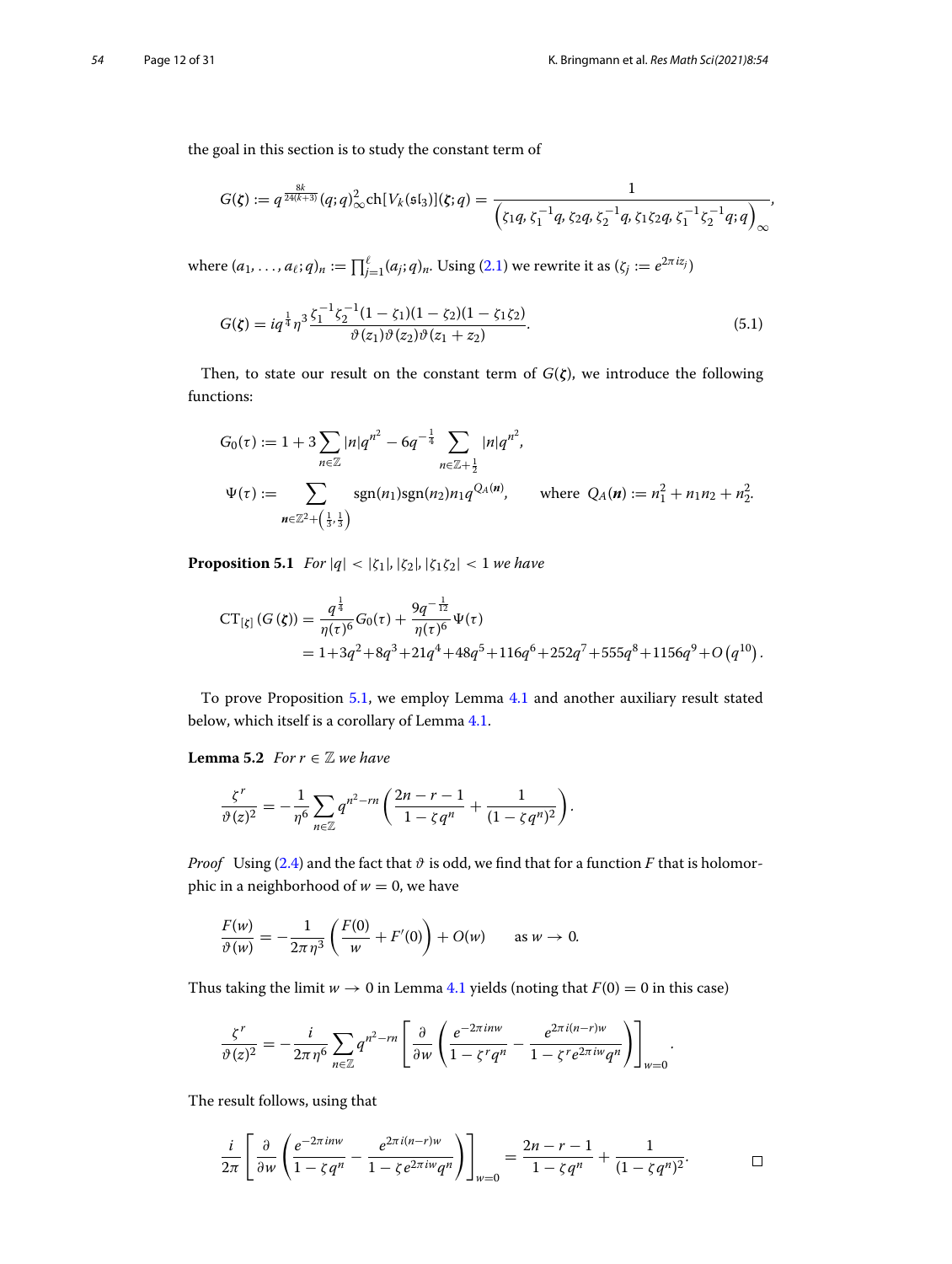We are now ready to compute Fourier coefficients of the meromorphic Jacobi form appearing in Eq. [\(5.1\)](#page-11-1). To state our result, we define

$$
D(\mathbf{r}) := CT_{[\zeta]} \left( \frac{i\eta^9 \zeta_1^{r_1} \zeta_2^{r_2}}{\vartheta(z_1)\vartheta(z_2)\vartheta(z_1+z_2)} \right),
$$
  
\n
$$
D_1(\mathbf{r}) := \sum_{\mathbf{n} \in \mathbb{N}_0^2} (n_1 + 2n_2 - r_1) q^{n_1^2 + n_1 n_2 + n_2^2 - r_2 n_1 - r_1 n_2},
$$
  
\n
$$
D_2(\mathbf{r}) := \sum_{\mathbf{n} \in \mathbb{N}_0^2} (n_1 - 2n_2 + r_1 - r_2) q^{n_1^2 - n_1 n_2 + n_2^2 - r_2 n_1 + (r_2 - r_1) n_2}.
$$

<span id="page-12-0"></span>**Corollary 5.3** *For*  $|q| < |\zeta_1|, |\zeta_2|, |\zeta_1 \zeta_2| < 1$  *and for*  $r \in \mathbb{Z}^2$  *we have* 

$$
D(\mathbf{r})=D_1(\mathbf{r})+D_2(\mathbf{r}).
$$

*Proof* Using Lemma 4.1 with 
$$
(r, z, w) \mapsto (r_2, z_2, z_1)
$$
 we find that with  $T_A$  defined in (2.5),  
\n
$$
T_A(z)\zeta_2^{r_2} = \frac{i}{\eta^3 \vartheta(z_1)^2} \left( \sum_{n_1 \in \mathbb{Z}} \frac{q^{n_1^2 - r_2 n_1} \zeta_1^{-n_1}}{1 - \zeta_2 q^{n_1}} - \sum_{n_1 \in \mathbb{Z}} \frac{q^{n_1^2 - r_2 n_1} \zeta_1^{n_1 - r_2}}{1 - \zeta_1 \zeta_2 q^{n_1}} \right).
$$

Next, we use Lemma [5.2](#page-11-2) with  $(r, z) \mapsto (r_1 - n_1, z_1)$  and  $(r, z) \mapsto (r_1 - r_2 + n_1, z_1)$  to write

$$
i\eta^{9}T_{A}(z)\zeta_{1}^{r_{1}}\zeta_{2}^{r_{2}}
$$
\n
$$
=\sum_{n\in\mathbb{Z}^{2}}\frac{q^{n_{1}^{2}+n_{1}n_{2}+n_{2}^{2}-r_{2}n_{1}-r_{1}n_{2}}}{1-\zeta_{2}q^{n_{1}}}\left(\frac{2n_{2}+n_{1}-r_{1}-1}{1-\zeta_{1}q^{n_{2}}}+\frac{1}{(1-\zeta_{1}q^{n_{2}})^{2}}\right)
$$
\n
$$
-\sum_{n\in\mathbb{Z}^{2}}\frac{q^{n_{1}^{2}-n_{1}n_{2}+n_{2}^{2}-r_{2}n_{1}+(r_{2}-r_{1})n_{2}}}{1-\zeta_{1}\zeta_{2}q^{n_{1}}}\left(\frac{2n_{2}-n_{1}+r_{2}-r_{1}-1}{1-\zeta_{1}q^{n_{2}}}+\frac{1}{(1-\zeta_{1}q^{n_{2}})^{2}}\right).
$$

The claim now follows using the identity ⎨

<span id="page-12-1"></span>
$$
CT_{\lbrack \zeta \rbrack} \left( \frac{1}{(1 - \zeta q^n)^k} \right) = \begin{cases} 1 & \text{if } n \ge 0, \\ 0 & \text{if } n < 0, \end{cases} \tag{5.2}
$$

which holds for *z* sufficiently close to 0 with  $|\zeta| < 1$  and  $k \in \mathbb{N}$ .

 $\Box$ 

We are now ready to prove Proposition [5.1.](#page-11-0)

*Proof of Proposition [5.1](#page-11-0)* Using [\(5.1\)](#page-11-1) and Corollary [5.3,](#page-12-0) for |*q*| < |ζ1|*,* |ζ2|*,* |ζ1ζ2| < 1 we have

$$
CT_{[\zeta]}(G(\zeta))=\frac{q^{\frac{1}{4}}}{\eta^6}\sum_{r\in S_A}\varepsilon_A(r)D(r),
$$

where

$$
r \in S_A
$$
  
\n
$$
S_A := \{(1, 0), (0, 1), (-1, -1), (-1, 0), (0, -1), (1, 1)\},\
$$
  
\n
$$
\varepsilon_A(r) := \begin{cases} 1 & \text{if } r \in \{(1, 0), (0, 1), (-1, -1)\},\\ -1 & \text{if } r \in \{(-1, 0), (0, -1), (1, 1)\}. \end{cases}
$$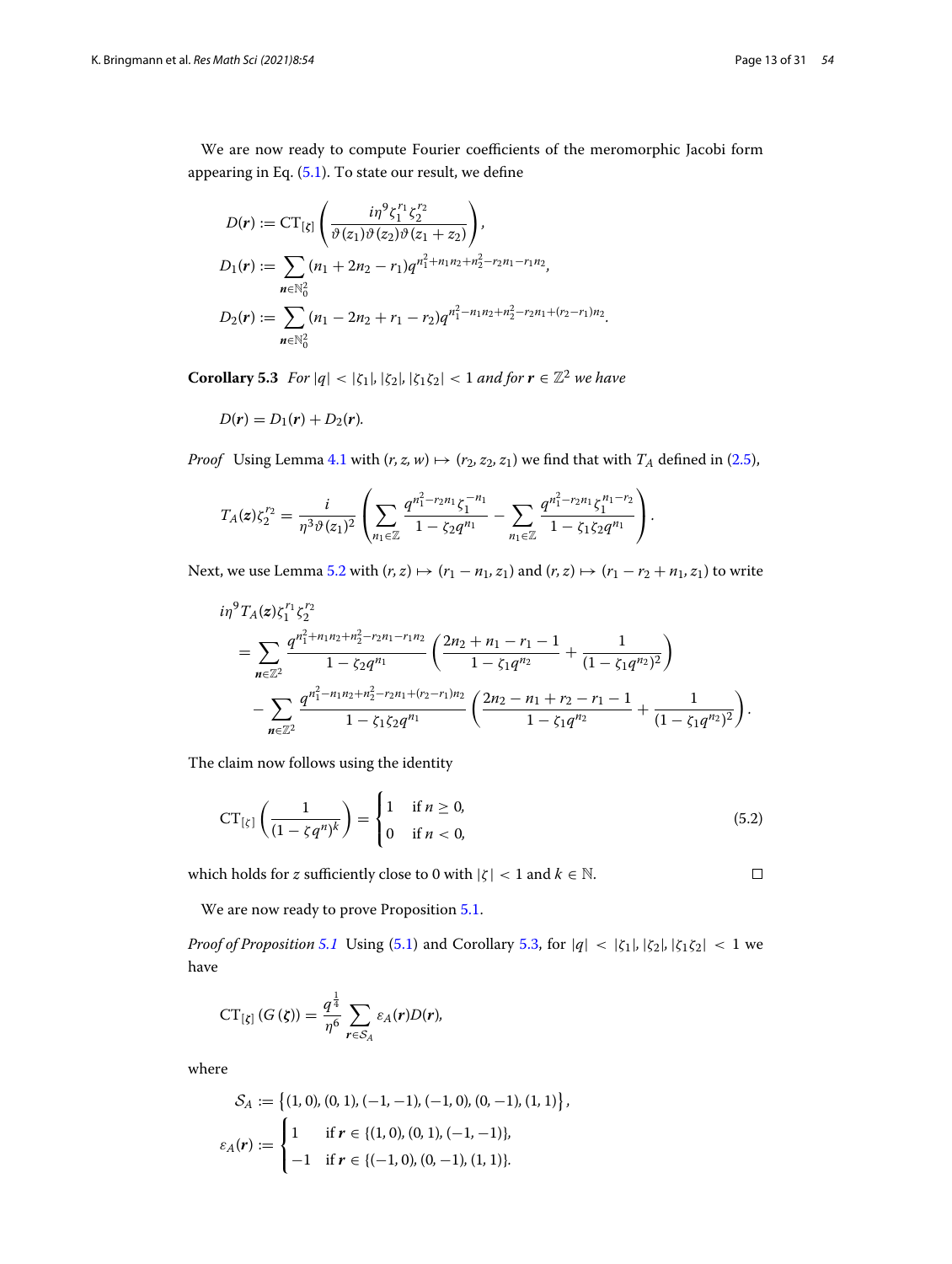Defining  $Q_A^*(\mathbf{n}) := Q_A(-n_1, n_2)$ , we rewrite  $D_1(\mathbf{r})$  and  $D_2(\mathbf{r})$  as

$$
D_1(r) = q^{-\frac{Q_A^*(r)}{3}} \sum_{n \in \mathbb{N}_0^2} (n_1 + 2n_2 - r_1) q^{Q_A(n_1 + \frac{r_1 - 2r_2}{3}, n_2 + \frac{r_2 - 2r_1}{3})},
$$
  
\n
$$
D_2(r) = q^{-\frac{Q_A^*(r)}{3}} \sum_{n \in \mathbb{N}_0^2} (n_1 - 2n_2 + r_1 - r_2) q^{Q_A^*(n_1 - \frac{r_1 + r_2}{3}, n_2 + \frac{r_2 - 2r_1}{3})}.
$$

Then,

$$
q^{\frac{1}{3}}\sum_{r\in S_A} \varepsilon_A(r)D_1(r) = \sum_{n\in\mathbb{N}_0^2} \left( (n_1 + 2n_2 - 1)q^{Q_A(n_1 + \frac{1}{3}, n_2 - \frac{2}{3})} + (n_1 + 2n_2)q^{Q_A(n_1 - \frac{2}{3}, n_2 + \frac{1}{3})} + (n_1 + 2n_2 + 1)q^{Q_A(n_1 + \frac{1}{3}, n_2 + \frac{1}{3})} - (n_1 + 2n_2 + 1)q^{Q_A(n_1 - \frac{1}{3}, n_2 + \frac{2}{3})} - (n_1 + 2n_2 - 1)q^{Q_A(n_1 - \frac{1}{3}, n_2 - \frac{1}{3})} \right).
$$

Shifting either  $n_1$  or  $n_2$  by one while collecting the one-dimensional boundary terms yields

$$
\sum_{\mathbf{r}\in S_A} \varepsilon_A(\mathbf{r})D_1(\mathbf{r})
$$
\n
$$
= 3q^{-\frac{1}{3}} \sum_{\mathbf{n}\in\mathbb{N}_0^2} \left( (n_1 + 2n_2 + 1)q^{Q_A(n_1 + \frac{1}{3}, n_2 + \frac{1}{3})} - (n_1 + 2n_2 + 2)q^{Q_A(n_1 + \frac{2}{3}, n_2 + \frac{2}{3})} \right)
$$
\n
$$
+ \sum_{n=0}^{\infty} \left( (n-1)q^{n^2} + 2nq^{n^2} - (2n+1)q^{n(n+1)} - nq^{n(n+1)} - (2n-1)q^{n(n-1)} - nq^{n(n+1)} \right).
$$

Changing  $n \mapsto -(1, 1) - n$  for the second two-dimensional term and shifting  $n \mapsto n + 1$ in the one-dimensional contribution with the factor  $q^{n(n-1)}$  we find that

$$
\sum_{r \in S_A} \varepsilon_A(r) D_1(r) = \frac{3}{2} q^{-\frac{1}{3}} \sum_{n \in \mathbb{Z}^2 + (\frac{1}{3}, \frac{1}{3})} (1 + \text{sgn}(n_1) \text{sgn}(n_2)) (n_1 + 2n_2) q^{Q_A(n)} + 1 + \sum_{n=0}^{\infty} ((3n - 1)q^{n^2} - 2(3n + 1)q^{n(n+1)}).
$$

A similar computation gives

$$
\sum_{\mathbf{r}\in S_A} \varepsilon_A(\mathbf{r})D_2(\mathbf{r}) = \frac{3}{2}q^{-\frac{1}{3}} \sum_{\mathbf{n}\in\mathbb{Z}^2+\left(\frac{1}{3},\frac{1}{3}\right)} (-1+\text{sgn}(n_1)\text{sgn}(n_2))(n_1+2n_2)q^{Q_A(\mathbf{n})} + \sum_{n=0}^{\infty} \left( (3n+1)q^{n^2} - 2(3n+2)q^{n(n+1)} \right).
$$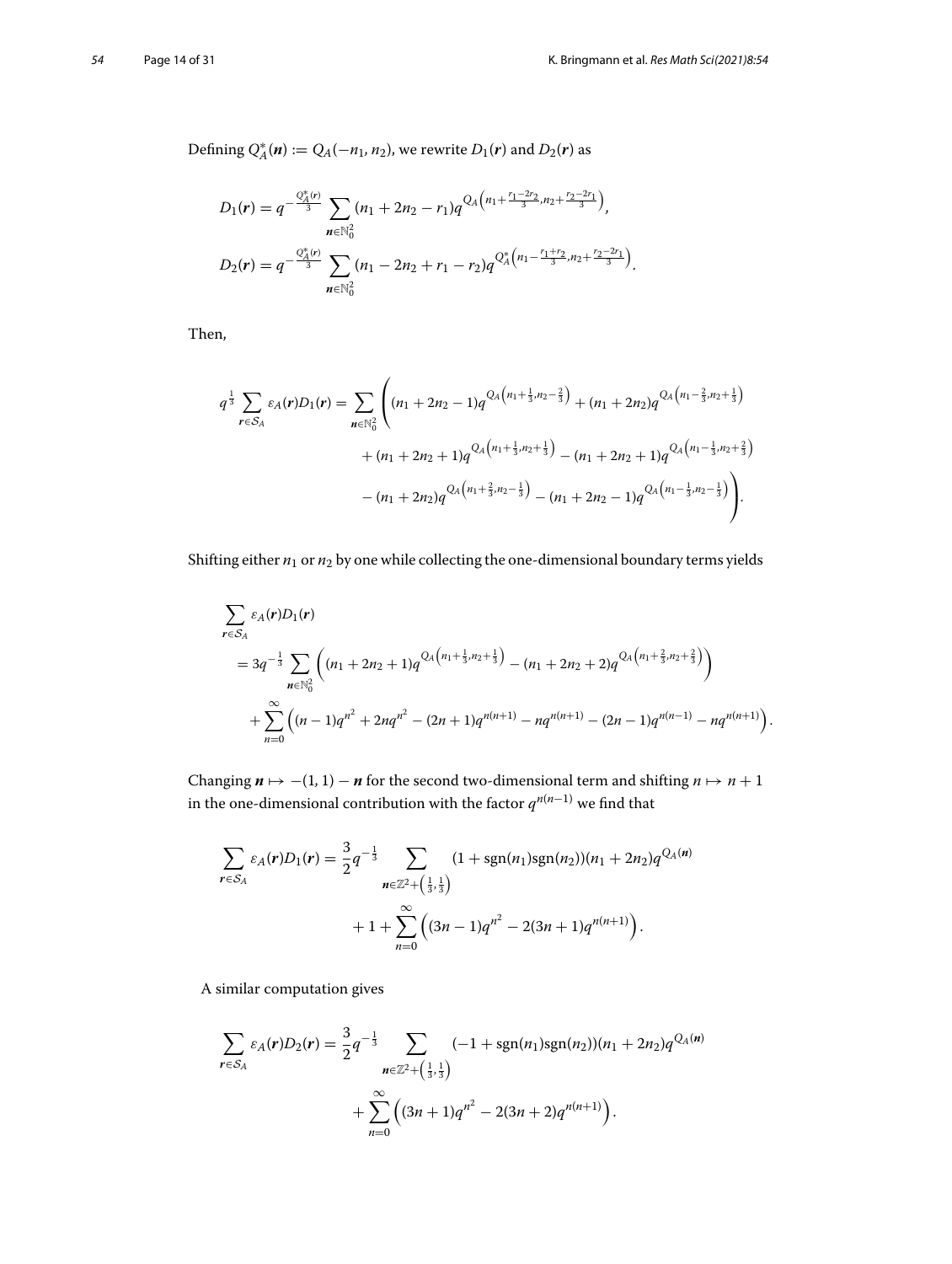Then, combining the two terms we find

$$
\sum_{r \in S_A} \varepsilon_A(r)D(r) = 3q^{-\frac{1}{3}} \sum_{n \in \mathbb{Z}^2 + (\frac{1}{3},\frac{1}{3})} \operatorname{sgn}(n_1)\operatorname{sgn}(n_2)(n_1 + 2n_2)q^{Q_A(n)} + 1 + \sum_{n=0}^{\infty} \left(6nq^{n^2} - 6(2n+1)q^{(n+\frac{1}{2})^2 - \frac{1}{4}}\right).
$$

Noting the symmetry between  $n_1$  and  $n_2$  of the two-dimensional sum and antisymmetry of the two one-dimensional sums under  $n \mapsto -n$  and  $n \mapsto -n-1$ , respectively, (as well as the vanishing of the first one-dimensional summand for  $n = 0$ ) yields the result.  $\Box$ 

*Remark 5.4* Note that for  $r = (r_1, r_2)$ , such that  $r_1 + r_2 \equiv 0 \pmod{3}$ , the coefficient  $D(r)$ 

is a finite sum of one-dimensional false theta functions. Specifically for 
$$
k \in \mathbb{N}_0
$$
, we have  
\n
$$
D(3k, 3k) = \left(\sum_{j=0}^{k-1} - \sum_{j=k+1}^{3k} \right) q^{j^2 - 3kj} \sum_{n=0}^{\infty} (2n + j - 3k) q^{n^2 + (j - 3k)n}
$$
\n
$$
+ \sum_{j=-k}^{k} q^{j^2 - 3k^2} \sum_{n=0}^{\infty} q^{n^2} \left(n \frac{q^{jn} + q^{-jn}}{2} + j \left(q^{jn} - q^{-jn}\right)\right).
$$

In particular,  $D(0, 0) = \sum_{n=1}^{\infty} nq^n$ . This leads to the new *q*-hypergeometric representa-<br>
tion<br>  $\frac{D(0, 0)}{(q)^6} = \sum_{n=1}^{\infty} \frac{q^{n_1+n_2+n_4}}{(q)!(q)!(q)!(q)!(q)!(q)!(q)}$ tion

$$
\frac{D(0,0)}{(q)_{\infty}^6} = \sum_{n \in \mathbb{N}_0^4} \frac{q^{n_1+n_2+n_4}}{(q)_{n_1+n_4-n_3-1}(q)_{n_2+n_4-n_3-1}(q)_{n_1}(q)_{n_2}(q)_{n_3}(q)_{n_4}},
$$
\nwhich easily follows from applying Euler's identity  $\frac{1}{(a)_{\infty}} = \sum_{n=0}^{\infty} \frac{a^n}{(q)_n}$  to  $T_A(z;\tau)$  six times.

Another consequence of the formula for *D*(0*,* 0) is the following *q*-series identity

$$
\sum_{n=1}^{\infty} nq^{n^2}
$$
\n
$$
= \sum_{n \in \mathbb{N}_0^4} (-1)^{n_1 + n_2 + n_3} q^{\frac{1}{2}(n_1^2 + n_2^2 + n_3^2 + n_1 + n_2 + n_3) + (n_1 + n_2 + n_3 + 2)(n_4 + 1) - n_1} (1 + q^{n_1 - n_2 - n_3 - n_4 - 1}),
$$

which follows after three applications of another well-known identity [\[3](#page-30-28)]

h follows after three applications of another well-  
\n
$$
\frac{(q)_{\infty}^2}{(\zeta)_{\infty}(\zeta^{-1}q)_{\infty}} = \sum_{\ell \in \mathbb{Z}} \zeta^{\ell} \sum_{n \geq 0} (-1)^n q^{\frac{n^2+n}{2} + n|\ell| + \frac{1}{2}(|\ell| - \ell)}.
$$

#### **5.4 Modular properties of the parafermion character**

We now study the modular transformations of  $\Psi$  appearing in the  $A_2$  parafermion character. This contains a two-dimensional false theta function and is the more interesting part of the character. The first step is to apply Lemma [3.1](#page-6-0) and rewrite  $\Psi$  in a more appropriate form to analyze modular properties. To give this statement, we consider the function

$$
h(\mathbf{w}) := \vartheta_{3,1}^{[1]}(w_1)\vartheta_{1,1}(w_2) - \vartheta_{3,2}^{[1]}(w_1)\vartheta_{1,0}(w_2)
$$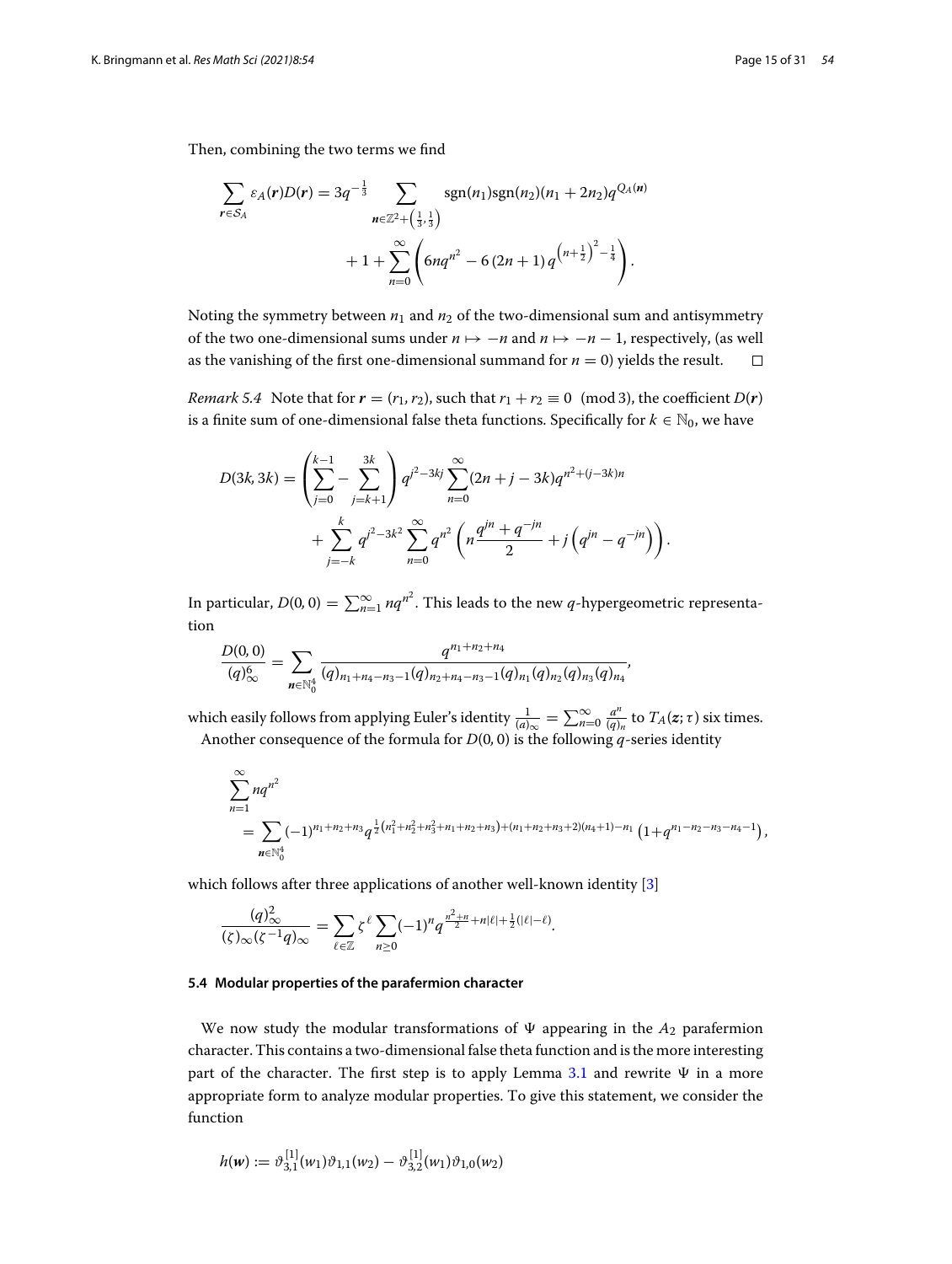and also define the following regularized integral for  $w_1 \in \mathbb{H} \setminus \{\tau\}$ :

$$
\int_{\tau}^{w_1} \frac{f(w_2)}{(i(w_2-\tau))^{\frac{3}{2}}} dw_2 := \lim_{\delta \to \tau} \left( \int_{\delta}^{w_1} \frac{f(w_2)}{(i(w_2-\tau))^{\frac{3}{2}}} dw_2 + 2i \frac{f(\tau)}{\sqrt{i(\delta-\tau)}} \right),
$$

where both the integral and the one-sided limit are taken along the hyperbolic geodesic from  $\tau$  to *w*. Now, one could deform the path of integration away from the hyperbolic geodesic and provided that the contour does not cross the branch point at  $w_2 = \tau$ , the value of the regularized integral is maintained thanks to the holomorphy of the integrand. The choice for the path here gives a concrete way to compute the integral while working with the principal value of the square root and moreover is quite convenient for studying the modular transformation properties we encounter in this paper. In fact, for the remainder of this paper we assume that all similar (iterated) integrals in the upper half-plane, including the one-sided limits involved in the regularization, are taken along hyperbolic geodesics.

#### <span id="page-15-0"></span>**Proposition 5.5** *We have*

$$
\Psi(\tau) = \frac{\sqrt{3}}{2\pi} \int_{\tau}^{\tau + i\infty} \int_{\tau}^{w_1} \frac{h(w)}{\sqrt{i(w_1 - \tau)} (i(w_2 - \tau))^{\frac{3}{2}}} dw_2 dw_1.
$$

*Proof* The claim follows directly from Lemma [3.1](#page-6-0) and integration by parts noting that  $h(w_1, w_1) = 0.$  $\Box$ 

We now define the completion of  $\Psi$  as a function on  $\mathbb{H}\times\mathbb{H}$  by

e now define the completion of 
$$
\Psi
$$
 as a function on  $\mathbb{H} \times \mathbb{H}$  b  

$$
\widehat{\Psi}(\tau, w) := \frac{\sqrt{3}}{2\pi} \int_{\tau}^{w} \int_{\tau}^{w_1} \frac{h(w)}{\sqrt{i(w_1 - \tau)}(i(w_2 - \tau))^{\frac{3}{2}}} dw_2 dw_1,
$$

so that, with the limit taken to be vertical  
\n
$$
\Psi(\tau) = \lim_{w \to \tau + i\infty} \widehat{\Psi}(\tau, w).
$$

Note that, unlike the one-dimensional false theta functions studied in [\[11\]](#page-30-3) (where a cutplane is used for the domain of *w*), the integral to *i* $\infty$  can be taken in any direction as long as the same branch of square-root is used for both half-integral powers in the integrand. plane is used for the domain of *w*), the integral to *i*o<br>
as the same branch of square-root is used for both<br> **Proposition 5.6** *For M* =  $\begin{pmatrix} a & b \\ c & d \end{pmatrix} \in SL_2(\mathbb{Z})$  *we have*<br>  $\widehat{\Psi}\left(\frac{a\tau + b}{\sigma}, \frac{a w + b}{\sigma}, \frac{a$ 

<span id="page-15-1"></span>

**position 5.6** For 
$$
M = \begin{pmatrix} a & b \\ c & d \end{pmatrix} \in SL_2(\mathbb{Z})
$$
 we have  
\n
$$
\widehat{\Psi} \left( \frac{a\tau + b}{c\tau + d}, \frac{a w + b}{c w + d} \right) = \nu_{\eta}(M)^8 (c\tau + d)^2 \widehat{\Psi}(\tau, w).
$$

*Proof* It suffices to prove the statement for translation and inversion, in which case the claim is

<span id="page-15-2"></span>m is  
\n
$$
\widehat{\Psi}(\tau+1, w+1) = e^{\frac{2\pi i}{3}} \widehat{\Psi}(\tau, w) \quad \text{and} \quad \widehat{\Psi}\left(-\frac{1}{\tau}, -\frac{1}{w}\right) = \tau^2 \widehat{\Psi}(\tau, w).
$$
\n(5.3)

We first recall that the integrals in  $w_1$  and  $w_2$  (as well as the one-sided limit used in regularizing the integral) are taken along the hyperbolic geodesic from τ to *w*, i.e., along the unique circle with a real center containing  $\tau$  and  $w$  or along the straight vertical line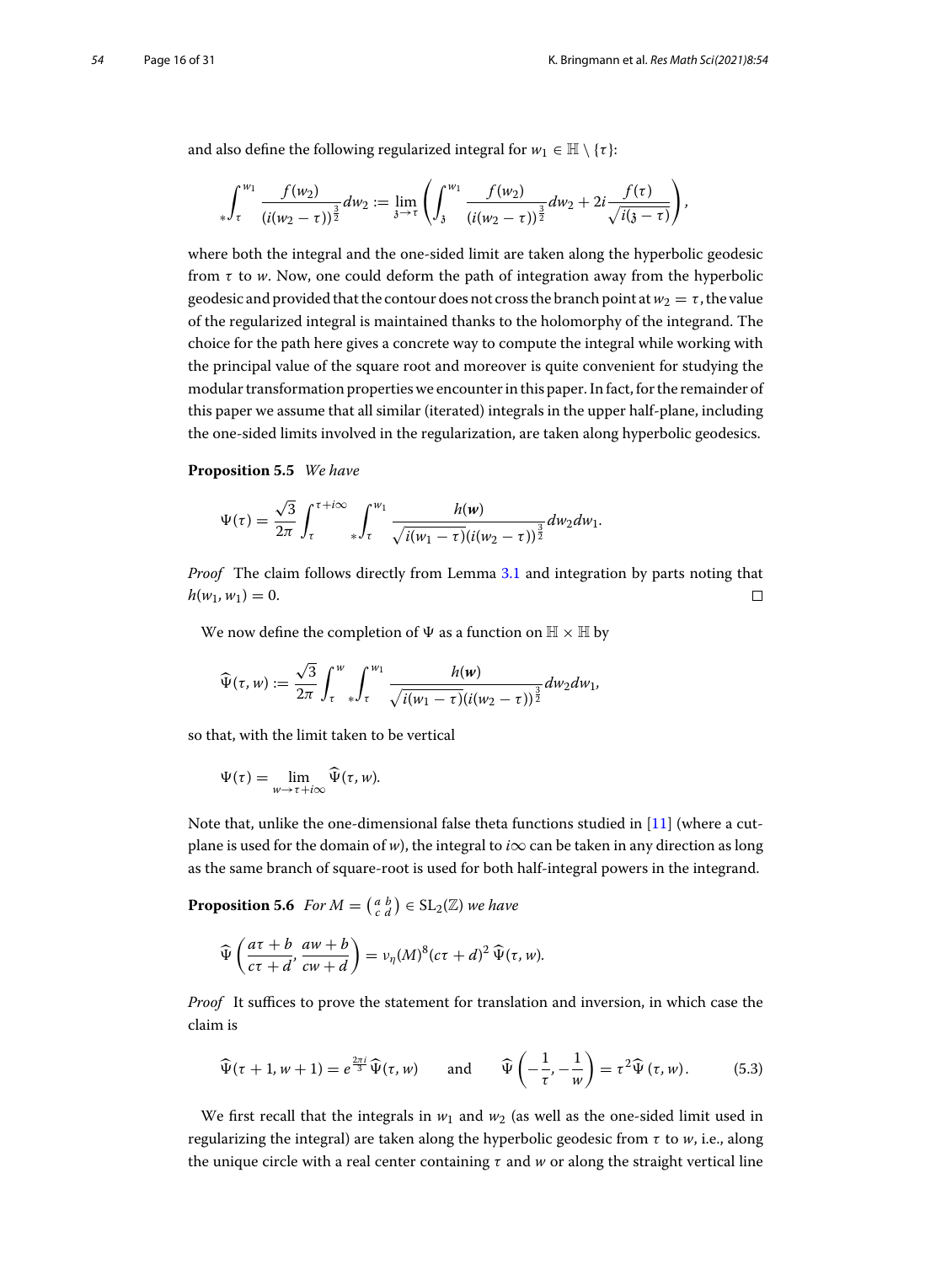from  $\tau$  to  $w$  if Im( $\tau$ ) = Im( $w$ ). Then, we modify  $\widehat{\Psi}(\tau, w)$  in the following way without changing its value ்<br>ச

<span id="page-16-1"></span>
$$
\widehat{\Psi}(\tau, w) = \frac{\sqrt{3}}{2\pi} \int_{\tau}^{w} \frac{1}{\sqrt{i(w_1 - \tau)}} \lim_{\delta \to \tau} \left( \int_{\delta}^{w_1} \frac{h(w)}{(i(w_2 - \tau))^{\frac{3}{2}}} dw_2 + 2i \frac{h(w_1, \delta)}{\sqrt{i(\delta - \tau)}} \frac{\delta - w_1}{\tau - w_1} \right) dw_1.
$$
\n(5.4)

In this form, the modular transformation properties may be concluded by the following modular transformations for *h*(*w*), which can be deduced from Lemma [2.1:](#page-5-1)

$$
h(\mathbf{w} + (1, 1)) = e^{\frac{2\pi i}{3}} h(\mathbf{w}) \text{ and } h\left(-\frac{1}{w_1}, -\frac{1}{w_2}\right) = w_1^{\frac{3}{2}} w_2^{\frac{1}{2}} h(\mathbf{w}).
$$

 $h(w + (1, 1)) = e^{\frac{2\pi i}{3}} h(w)$  and  $h\left(-\frac{1}{w_1}, -\frac{1}{w_2}\right) = w_1^{\frac{1}{2}} w_2^{\frac{1}{2}} h(w)$ .<br>In fact, to work with  $\widehat{\Psi}(-\frac{1}{\tau}, -\frac{1}{w})$ , we change variables as  $w_1 \mapsto -\frac{1}{w_1}, w_2 \mapsto -\frac{1}{w_2}$ .  $z \mapsto -\frac{1}{z}, \zeta \mapsto -\frac{1}{3}$  in Eq. [\(5.4\)](#page-16-1). Note that integration and limit are originally taken along<br>the goodesig from  $z^{-1}$  to  $z^{-1}$  and the transformations man them to be on the goodesig the geodesic from  $-\frac{1}{\tau}$  to  $-\frac{1}{w}$ , and the transformations map them to be on the geodesic from τ to *w*. We then find

$$
\vec{v} \left( -\frac{1}{\tau}, -\frac{1}{w} \right) = \frac{\sqrt{3}}{2\pi} \int_{\tau}^{w} \frac{\chi_{w_1, \tau} \sqrt{w_1} \sqrt{\tau}}{\sqrt{i(w_1 - \tau)}}
$$
  
 
$$
\times \lim_{3 \to \tau} \left( \int_{3}^{w_1} \frac{w_2^{\frac{3}{2}} \tau^{\frac{3}{2}} h \left( -\frac{1}{w_1}, -\frac{1}{w_2} \right)}{\left( i(w_2 - \tau) \right)^{\frac{3}{2}}} \frac{dw_2}{w_2^2}
$$
  
+ 
$$
2iz_{3, \tau} \frac{3^{\frac{1}{2}} \tau^{\frac{1}{2}} h \left( -\frac{1}{w_1}, -\frac{1}{3} \right)}{\sqrt{i(3 - \tau)}} \frac{3 - w_1}{\tau - w_1} \frac{\tau}{3} \right) \frac{dw_1}{w_1^2},
$$

where

$$
\chi_{\tau_1,\tau_2} := \sqrt{\frac{i(\tau_1 - \tau_2)}{\tau_1 \tau_2}} \frac{\sqrt{\tau_1} \sqrt{\tau_2}}{\sqrt{i(\tau_1 - \tau_2)}} \in \{-1, +1\} \text{ for } \tau_1, \tau_2 \in \mathbb{H}
$$

keeps track of signs required to work with the principal value of the square-root. Crucially, along the geodesic from  $\tau$  to  $w$  we have  $\chi_{w_1, \tau} = \chi_{w_2, \tau} = \chi_{\chi, \tau} = \chi_{w, \tau}$ . Using this fact as well as the inversion properties of *h* we obtain the second identity in [\(5.3\)](#page-15-2).

A similar and easier computation yields the translation property.

 $\Box$ 

The one-dimensional false theta functions appearing in  $G_0$  can be treated as in [\[11](#page-30-3)] by following a similar strategy to Propositions [5.5](#page-15-0) and [5.6](#page-15-1) and using the regularized integral defined there. Its quantum modularity can be studied by a slight adjustment of the argument in [\[11](#page-30-3), Theorem 1.5].

# <span id="page-16-0"></span>**6 Generic parafermionic characters of type** *B***<sup>2</sup>**

#### **6.1 Expression in terms of false functions**

Our next goal is to study parafermionic characters associated to the affine Lie algebra of !type  $B_2$ , which has the positive roots

$$
\left\{\alpha_1=\begin{pmatrix}1\\0\end{pmatrix}, \alpha_2=\begin{pmatrix}0\\1\end{pmatrix}, \alpha_1+\alpha_2, 2\alpha_1+\alpha_2\right\}.
$$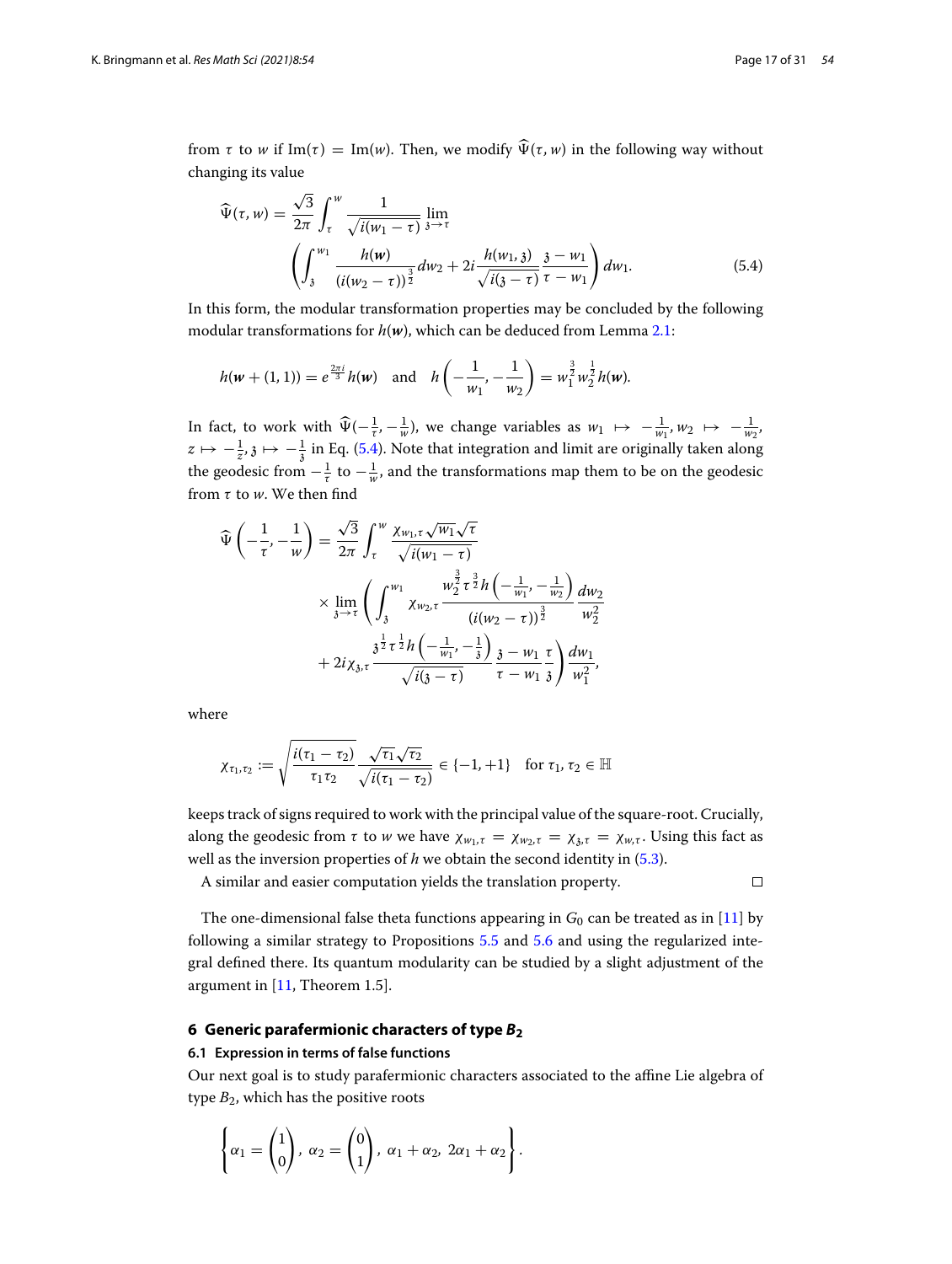In particular, specializing Eqs. [\(1.1\)](#page-2-0) and [\(1.2\)](#page-2-1) to the case of  $B_2$ , so that  $\mathfrak{g} = \mathfrak{so}_5$ , we study the constant term of

$$
F(\zeta) := q^{\frac{10k}{24(k+3)}}(q;q)_\infty^2 \text{ch}[V_k(\mathfrak{so}_5)](\zeta;q)
$$
  
= 
$$
\frac{1}{\left(\zeta_1 q, \zeta_1^{-1} q, \zeta_2 q, \zeta_2^{-1} q, \zeta_1 \zeta_2 q, \zeta_1^{-1} \zeta_2^{-1} q, \zeta_1^2 \zeta_2 q, \zeta_1^{-2} \zeta_2^{-1} q, q\right)_{\infty}}.
$$

Using Eq. [\(2.1\)](#page-4-4) we obtain

$$
F(\zeta) = q^{\frac{1}{3}} \eta^4 \frac{\zeta_1^{-2} \zeta_2^{-\frac{3}{2}} (1 - \zeta_1)(1 - \zeta_2)(1 - \zeta_1 \zeta_2) (1 - \zeta_1^2 \zeta_2)}{\vartheta(z_1)\vartheta(z_2)\vartheta(z_1 + z_2)\vartheta(2z_1 + z_2)}.
$$

Now, to state our main result for the associated character, we first require some notation. Using the quadratic form  $Q_B(n) := \frac{3}{2}n_1^2 + 3n_1n_2 + 3n_2^2$ , we define

$$
\Phi(\tau):=\Phi_1(\tau)+\Phi_2(\tau),
$$

where

re  
\n
$$
\Phi_1(\tau) := \sum_{n \in \mathbb{Z}^2 + (\frac{1}{3}, \frac{1}{6})} (-1)^{n_1 - \frac{1}{3}} (\text{sgn}(n_2) + \text{sgn}(n_1 + n_2)) \text{sgn}(n_1) \left( (n_1 + 2n_2)^2 - \frac{E_2(\tau)}{18} \right) q^{Q_B(n)},
$$
\n
$$
\Phi_2(\tau) := \sum_{n \in \mathbb{Z}^2 + (\frac{1}{3}, \frac{1}{6})} (-1)^{n_1 - \frac{1}{3}} \text{sgn}(n_1 + n_2) \text{sgn}(n_2) n_1(n_1 + 2n_2) q^{Q_B(n)}.
$$

Then for 
$$
\mathbf{a} \in \mathbb{Z}^2
$$
, we let  
\n
$$
\Lambda_{\mathbf{a}}(\tau) := \sum_{\mathbf{n} \in \mathbb{Z}^2 + (\frac{1}{3}, \frac{a_1}{2} + \frac{1}{6})} (-1)^{(a_2 + 1)(n_1 - \frac{1}{3})} \text{sgn}(n_1) \text{sgn}(n_1 + 2n_2) q^{Q_B(\mathbf{n})}.
$$

We also need the following one-dimensional false theta functions:

also need the following one-dimensional false theta functions:  
\n
$$
\phi_r(\tau) := \sum_{n \in \mathbb{Z} + \frac{r}{6}} \operatorname{sgn}(n) q^{3n^2} \quad \text{and} \quad \omega_r(\tau) := \sum_{n \in \mathbb{Z} + \frac{r}{3} + \frac{1}{2}} (-1)^{n - \frac{r}{3} - \frac{1}{2}} \operatorname{sgn}(n) q^{\frac{3n^2}{2}}
$$

to define

Since

\n
$$
F_0(\tau) := \frac{E_2(\tau) + 2}{4} + \frac{\eta(\tau)^6}{\vartheta(\frac{1}{2}; \tau)^2} + 6q^{-\frac{1}{24}} \mathcal{D}_{\frac{1}{2}}(\omega_1(\tau)) - 6q^{-\frac{3}{8}} \mathcal{D}_{\frac{1}{2}}(\omega_0(\tau))
$$
\n
$$
+ q^{-\frac{1}{12}} \left( 6\mathcal{D}_{\frac{1}{2}} - \frac{\eta(\tau)^6}{\vartheta(\frac{1}{2}; \tau)^2} + q^{-\frac{1}{2}} \frac{\eta(\tau)^6}{\vartheta(\frac{\tau}{2}; \tau)^2} - q^{-\frac{1}{2}} \frac{\eta(\tau)^6}{\vartheta(\frac{\tau+1}{2}; \tau)^2} \right) (\phi_1(\tau))
$$
\n
$$
- q^{-\frac{1}{3}} \left( 6\mathcal{D}_{\frac{1}{2}} + \frac{\eta(\tau)^6}{\vartheta(\frac{1}{2}; \tau)^2} + \frac{\eta(\tau)^6}{\vartheta(\frac{\tau}{2}; \tau)^2} + \frac{\eta(\tau)^6}{\vartheta(\frac{\tau+1}{2}; \tau)^2} \right) (\phi_2(\tau)).
$$

<span id="page-17-0"></span>With these definitions at hand, we can give our result.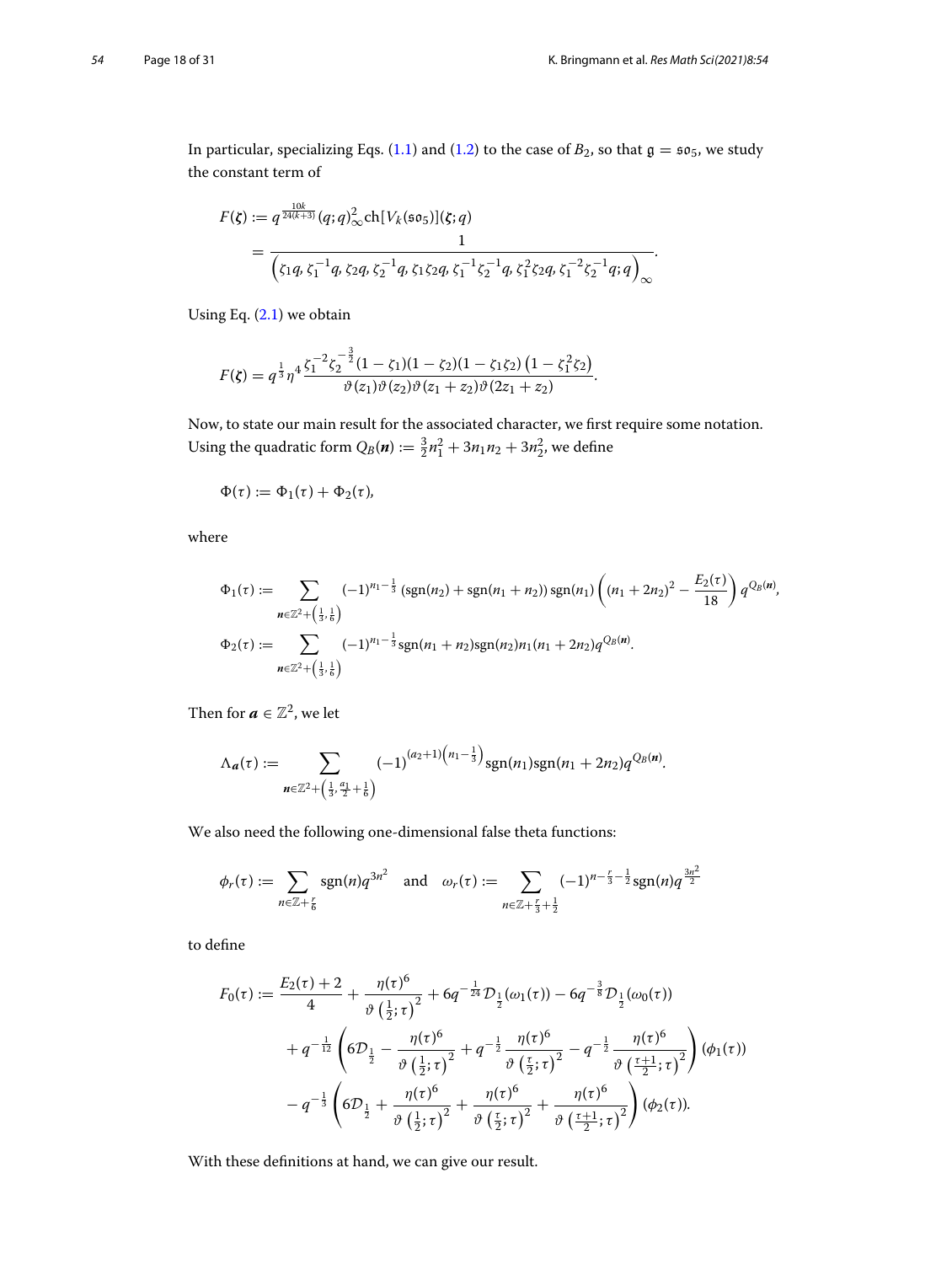**Proposition 6.1** *In the range*  $|q| < |\zeta_1^2|$ ,  $|\zeta_2|$ ,  $|\zeta_1\zeta_2|$ ,  $|\zeta_1^2\zeta_2| < 1$ , we have  $\mathbf{a}$  ,  $\mathbf{a}$  ,  $\mathbf{a}$  ,  $\mathbf{a}$  ,  $\mathbf{a}$ 

$$
CT_{\lbrack \xi \rbrack}(F(\xi)) = \frac{q^{\frac{1}{3}}}{\eta(\tau)^8}F_0(\tau) + \frac{9q^{-\frac{1}{12}}}{2\eta(\tau)^8}\Phi(\tau) + \frac{q^{-\frac{1}{12}}}{\eta(\tau)^2} \left(\frac{\Lambda_{0,1}(\tau)}{\vartheta(\frac{1}{2};\tau)^2} + \frac{q^{-\frac{1}{4}}\Lambda_{1,0}(\tau)}{\vartheta(\frac{\tau}{2};\tau)^2} - \frac{q^{-\frac{1}{4}}\Lambda_{1,1}(\tau)}{\vartheta(\frac{\tau+1}{2};\tau)^2}\right)
$$
  
= 1 + 4q^2 + 12q^3 + 38q^4 + 100q^5 + 276q^6 + 688q^7 + 1709q^8 + 4020q^9 + O(q^{10}).

To prove Proposition [6.1,](#page-17-0) we require several preliminary results based on Lemmas [4.2](#page-9-1) and [4.3](#page-9-2) . The first of these is an auxiliary statement that helps us study various limits of the two lemmas and it follows from Eq. [\(2.4\)](#page-4-3) and the identity  $\vartheta^{(3)}(0) = 2\pi^3 \eta^3 E_2$ .

**Lemma 6.2** *For a function F that is holomorphic in a neighborhood of w* <sup>=</sup> <sup>0</sup> *and for*  $a, b \in \mathbb{R}$  *we have, as*  $w \to 0$ 

<span id="page-18-2"></span><span id="page-18-0"></span>
$$
\frac{F(w)}{\vartheta(aw)\vartheta(bw)} = \frac{1}{4\pi^2 ab\eta^6} \left(\frac{F(0)}{w^2} + \frac{F'(0)}{w}\right) + \left(\frac{a^2 + b^2}{ab} \frac{E_2}{24\eta^6} F(0) + \frac{F''(0)}{8\pi^2 ab\eta^6}\right) + O(w).
$$

The next two results are then two particular limits of Lemmas [4.2](#page-9-1) and [4.3](#page-9-2) , respectively, that appear in the proof of Proposition [6.1.](#page-17-0) Taking  $w = (w, -w)$  in Lemma [4.2](#page-9-1) and then letting  $w \to 0$  using Lemma [6.2,](#page-18-0) yields the following statement.

**Lemma 6.3** For 
$$
r \in \mathbb{Z} + \frac{1}{2}
$$
 we have  
\n
$$
\frac{\zeta^r}{\vartheta(z)^3} = -\frac{i}{\eta^9} \sum_{n \in \mathbb{Z}} (-1)^n q^{\frac{3n^2}{2} - rn} \left( \frac{4(3n - r - 1)^2 - E_2}{8(1 - \zeta q^n)} + \frac{6n - 2r - 3}{2(1 - \zeta q^n)^2} + \frac{1}{(1 - \zeta q^n)^3} \right).
$$

Plugging in  $w = (w, -w)$  in Lemma [4.3](#page-9-2) and taking  $w \to 0$  using Lemma [6.2,](#page-18-0) we obtain the following result.

**Lemma 6.4** *For*  $r \in \mathbb{Z}$  *we have* 

<span id="page-18-1"></span>
$$
\begin{split} \n\textbf{ma 6.4} \quad & \text{For } r \in \mathbb{Z} \text{ we have} \\ \n\frac{\zeta^r}{\vartheta(z)^2 \vartheta(2z)} &= -\frac{i}{\eta^9} \sum_{n \in \mathbb{Z}} q^{3n^2 - rn} \left( \frac{2(6n - r - 1)^2 - E_2}{8(1 - \zeta q^n)} + \frac{12n - 2r - 3}{4(1 - \zeta q^n)^2} + \frac{1}{2(1 - \zeta q^n)^3} \right. \\ \n&\left. -\frac{\eta^6}{2} \sum_{\substack{\ell_1, \ell_2 \in \{0, 1\} \\ \ell \neq (0, 0)}} \frac{1}{\vartheta \left( \frac{\ell_1 \tau + \ell_2}{2} \right)^2} \frac{(-1)^{\ell_1 + \ell_2 + r\ell_2} q^{\frac{\ell_1(\ell_1 - r)}{2} + 3\ell_1 n}}{1 - (-1)^{\ell_2} \zeta q^{n + \frac{\ell_1}{2}}} \right). \n\end{split}
$$

We are now ready to prove Proposition [6.1.](#page-17-0)

*Proof of Proposition* [6.1](#page-17-0) Let for  $r_1 \in \mathbb{Z}$ ,  $r_2 \in \mathbb{Z} + \frac{1}{2}$  and  $T_B$  defined in [\(2.5\)](#page-5-0)

 $C(r) := CT_{[\zeta]} (T_B(z)\eta^{12}\zeta_1^{r_1}\zeta_2^{r_2}).$ 

Using Lemma [4.2](#page-9-1) with  $(r, z, w_1, w_2)$   $\mapsto$   $(r_2, z_2, z_1, 2z_1)$ , Lemma [6.4](#page-18-1) with  $(z, r) \mapsto (z_1, r_1-3k)$ and  $(z, r) \mapsto (z_1, r_1 - 2r_2 + 3k)$ , and Lemma [6.3](#page-18-2) with  $(z, r) \mapsto (z_1, r_1 - r_2)$  we obtain

$$
T_B(z)\eta^{12}\zeta_1^{r_1}\zeta_2^{r_2}
$$
\n
$$
= \sum_{n\in\mathbb{Z}^2} \frac{(-1)^{n_1}q^{\frac{3n_1^2}{2}+3n_1n_2+3n_2^2-r_2n_1-r_1n_2}}{1-\zeta_2q^{n_1}} \left(\frac{2(3n_1-r_1+6n_2-1)^2-E_2}{8(1-\zeta_1q^{n_2})}+\frac{6n_1+12n_2-2r_1-3}{4(1-\zeta_1q^{n_2})^2}\right)
$$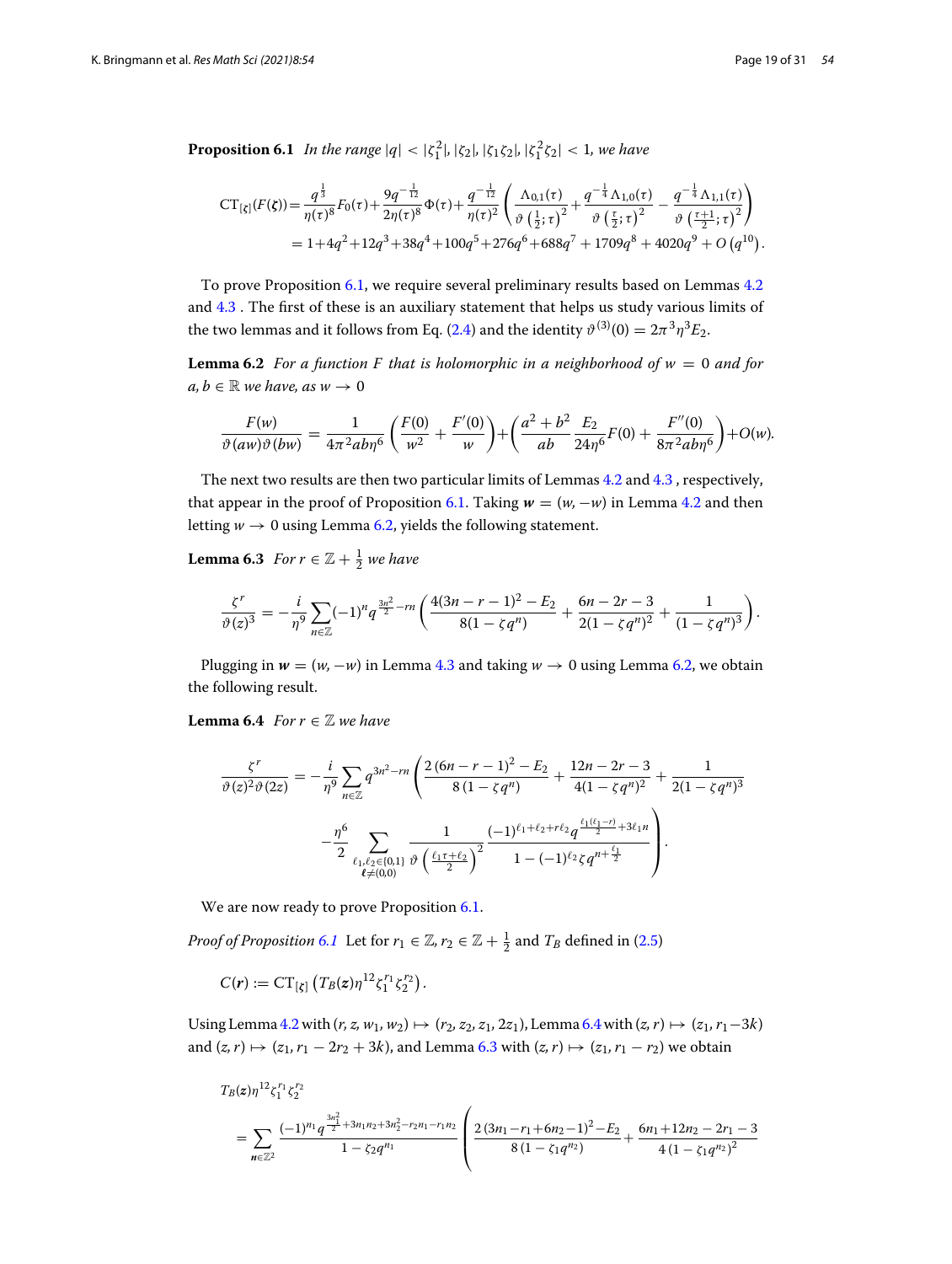$$
+\frac{1}{2(1-\zeta_1q^{n_2})^3}-\sum_{\ell_1,\ell_2\in\{0,1\}}\frac{\eta^6}{2\vartheta^2}\frac{(-1)^{\ell_1+\ell_2+(1+r_1+n_1)\ell_2}q^{\frac{\ell_1(\ell_1+3n_1-r_1)}{2}+3\ell_1n_2}}{1-(-1)^{\ell_2}\zeta_1q^{n_2+\frac{\ell_1}{2}}}
$$
  
+
$$
\sum_{n\in\mathbb{Z}^2}\frac{(-1)^{n_1}q^{\frac{3n_1^2}{2}-3n_1n_2+3n_2^2-r_2n_1+(2r_2-r_1)n_2}}{1-\zeta_1^2\zeta_2q^{n_1}}\left(\frac{2(3n_1-6n_2+r_1-2r_2+1)^2-E_2}{8(1-\zeta_1q^{n_2})}-\frac{6n_1-12n_2+2r_1-4r_2+3}{4(1-\zeta_1q^{n_2})^2}+\frac{1}{2(1-\zeta_1q^{n_2})^3}\right)
$$
  
-
$$
\sum_{\ell_1,\ell_2\in\{0,1\}}\frac{\eta^6}{2\vartheta^6}\left(\frac{(-1)^{\ell_1+\ell_2+(1+r_1+2r_2+n_1)\ell_2}q^{\frac{\ell_1(\ell_1-3n_1-r_1+2r_2)}{2}+3\ell_1n_2}}{1-(-1)^{\ell_2}\zeta_1q^{n_2+\frac{\ell_1}{2}}}\right)
$$
  
-
$$
\sum_{n\in\mathbb{Z}^2}\frac{(-1)^{n_1+n_2}q^{\frac{3n_1^2}{2}+\frac{3n_2^2}{2}-r_2n_1+(r_2-r_1)n_2}}{1-\zeta_1\zeta_2q^{n_1}}
$$
  

$$
\times\left(\frac{4(3n_2-r_1+r_2-1)^2-E_2}{8(1-\zeta_1q^{n_2})}+\frac{6n_2-2r_1+2r_2-3}{2(1-\zeta_1q^{n_2})^2}+\frac{1}{(1-\zeta_1q^{n_2})^3}\right).
$$

In the range  $|q|^{\frac{1}{2}} < |\zeta_1| < 1$ ,  $|q| < |\zeta_2|$ ,  $|\zeta_1\zeta_2|$ ,  $|\zeta_1^2\zeta_2| < 1$ , we use [\(5.2\)](#page-12-1) to find the

constant term as  
\n
$$
C(r) = \sum_{\ell=1}^{6} C_{\ell}(r) + \sum_{\substack{\ell_1, \ell_2 \in \{0,1\} \\ \ell \neq (0,0)}} (C_{7,\ell}(r) + C_{8,\ell}(r)),
$$

where

$$
C_1(\mathbf{r}) := \frac{1}{4} \sum_{n \in \mathbb{N}_0^2} (-1)^{n_1} (6n_2 + 3n_1 - r_1)^2 q^{\frac{3n_1^2}{2} + 3n_1 n_2 + 3n_2^2 - r_2 n_1 - r_1 n_2},
$$
  
\n
$$
C_2(\mathbf{r}) := \frac{1}{4} \sum_{n \in \mathbb{N}_0^2} (-1)^{n_1} (6n_2 - 3n_1 + 2r_2 - r_1)^2 q^{\frac{3n_1^2}{2} - 3n_1 n_2 + 3n_2^2 - r_2 n_1 + (2r_2 - r_1) n_2},
$$
  
\n
$$
C_3(\mathbf{r}) := -\frac{1}{2} \sum_{n \in \mathbb{N}_0^2} (-1)^{n_1 + n_2} (3n_2 + r_2 - r_1)^2 q^{\frac{3n_1^2}{2} + \frac{3n_2^2}{2} - r_2 n_1 + (r_2 - r_1) n_2},
$$
  
\n
$$
C_4(\mathbf{r}) := -\frac{E_2}{8} \sum_{n \in \mathbb{N}_0^2} (-1)^{n_1} q^{\frac{3n_1^2}{2} + 3n_1 n_2 + 3n_2^2 - r_2 n_1 - r_1 n_2},
$$
  
\n
$$
C_5(\mathbf{r}) := -\frac{E_2}{8} \sum_{n \in \mathbb{N}_0^2} (-1)^{n_1} q^{\frac{3n_1^2}{2} - 3n_1 n_2 + 3n_2^2 - r_2 n_1 + (2r_2 - r_1) n_2},
$$
  
\n
$$
C_6(\mathbf{r}) := \frac{E_2}{8} \sum_{n \in \mathbb{N}_0^2} (-1)^{n_1 + n_2} q^{\frac{3n_1^2}{2} + \frac{3n_2^2}{2} - r_2 n_1 + (r_2 - r_1) n_2},
$$
  
\n
$$
C_7 \mathbf{r}(\mathbf{r}) := -\frac{\eta^6 (-1)^{\ell_1 + (r_1 + 1)\ell_2}}{2\vartheta \left(\frac{\ell_1 \tau + \ell_2}{2}\right)^2} q^{\frac{\
$$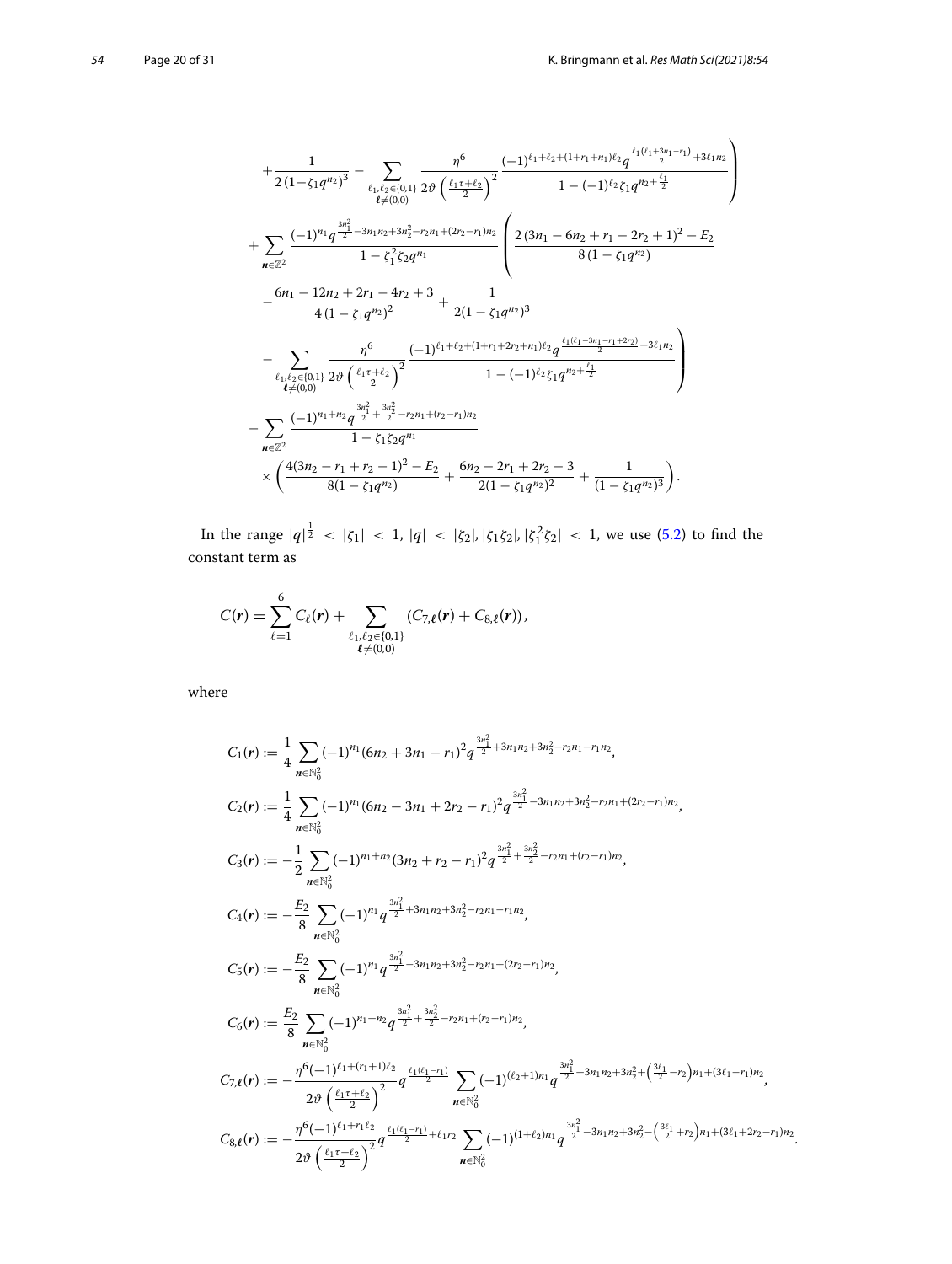Then we may write

$$
CT_{\lbrack \xi \rbrack}(F(\xi))=\frac{q^{\frac{1}{3}}}{\eta^8}\sum_{\mathbf{r}\in S_B}\varepsilon_B(\mathbf{r})C(\mathbf{r}),
$$

where

$$
\mathcal{S}_B := \left\{ \left( -2, -\frac{3}{2} \right), \left( -1, \frac{1}{2} \right), \left( 1, -\frac{1}{2} \right), \left( 2, \frac{3}{2} \right), \left( -1, -\frac{3}{2} \right), \left( -2, -\frac{1}{2} \right), \left( 1, \frac{3}{2} \right), \left( 2, \frac{1}{2} \right) \right\},\
$$
  

$$
\varepsilon_B(\mathbf{r}) := \begin{cases} 1 & \text{if } \mathbf{r} \in \left\{ \left( -2, -\frac{3}{2} \right), \left( -1, \frac{1}{2} \right), \left( 1, -\frac{1}{2} \right), \left( 2, \frac{3}{2} \right) \right\},\\ -1 & \text{if } \mathbf{r} \in \left\{ \left( -1, -\frac{3}{2} \right), \left( -2, -\frac{1}{2} \right), \left( 1, \frac{3}{2} \right), \left( 2, \frac{1}{2} \right) \right\}. \end{cases}
$$

Next, we simplify the individual terms in the decomposition of *C*(*r*). We start with\n
$$
C_6(r) = \frac{E_2}{8} q^{-\frac{1}{6}(r_1^2 - 2r_1r_2 + 2r_2^2)} \sum_{n \in \mathbb{N}_0^2} (-1)^{n_1 + n_2} q^{\frac{3}{2}(n_1 - \frac{r_2}{3})^2 + \frac{3}{2}(n_2 - \frac{r_1 - r_2}{3})^2}.
$$

Note that the sum in  $C_6(\mathbf{r})$  is invariant if  $n_1$  and  $n_2$  are interchanged together with their respective shifts. The terms  $C_6(r)$  cancel in pairs and we have

$$
\sum_{r \in S_B} \varepsilon_B(r) C_6(r) = 0.
$$

For the remaining pieces, the details are quite lengthy. Therefore, we carry them out only for one of the terms and leave the remaining ones to the reader. We focus on the term in the enginy. Therefore, we can get<br>
we the remaining ones to the reader. We focus of<br>  $2^2$ )  $\sum_{n=1}^{\infty} (-1)^{n_1+n_2} \left( n_2 + \frac{r_2 - r_1}{r_2 + r_1} \right)^2 a^{\frac{3}{2}(n_1 - \frac{r_2}{3})^2 + \frac{3}{2}}$ 

$$
C_3(r) = -\frac{9}{2}q^{-\frac{1}{6}(r_1^2 - 2r_1r_2 + 2r_2^2)} \sum_{n \in \mathbb{N}_0^2} (-1)^{n_1+n_2} \left(n_2 + \frac{r_2 - r_1}{3}\right)^2 q^{\frac{3}{2}(n_1 - \frac{r_2}{3})^2 + \frac{3}{2}(n_2 + \frac{r_2 - r_1}{3})^2}.
$$

We have

$$
C_3\left(1, -\frac{1}{2}\right) - C_3\left(-2, -\frac{1}{2}\right)
$$
  
=  $-\frac{9}{2}q^{-\frac{5}{12}}\sum_{n \in \mathbb{N}_0^2}(-1)^{n_1+n_2}q^{\frac{3}{2}\left(n_1+\frac{1}{6}\right)^2}\left(\left(n_2-\frac{1}{2}\right)^2q^{\frac{3}{2}\left(n_2-\frac{1}{2}\right)^2} - \left(n_2+\frac{1}{2}\right)^2q^{\frac{3}{2}\left(n_2+\frac{1}{2}\right)^2}\right)$   
=  $-\frac{9}{8}q^{-\frac{1}{24}}\sum_{n_1=0}^{\infty}(-1)^{n_1}q^{\frac{3}{2}\left(n_1+\frac{1}{6}\right)^2} + 9q^{-\frac{5}{12}}\sum_{n \in \mathbb{N}_0^2}(-1)^{n_1+n_2}\left(n_2+\frac{1}{2}\right)^2q^{\frac{3}{2}\left(n_1+\frac{1}{6}\right)^2+\frac{3}{2}\left(n_2+\frac{1}{2}\right)^2},$ 

where for the last equality we split off the  $n_2 = 0$  contribution from the first term and then shift  $n_2 \mapsto n_2 + 1$  there.

Next, we have

$$
C_3\left(-1,\frac{1}{2}\right)-C_3\left(2,\frac{1}{2}\right)
$$
  
= $-\frac{9}{2}q^{-\frac{5}{12}}\sum_{n\in\mathbb{N}_0^2}(-1)^{n_1+n_2}q^{\frac{3}{2}\left(n_1-\frac{1}{6}\right)^2}\left(\left(n_2+\frac{1}{2}\right)^2q^{\frac{3}{2}\left(n_2+\frac{1}{2}\right)^2}-\left(n_2-\frac{1}{2}\right)^2q^{\frac{3}{2}\left(n_2-\frac{1}{2}\right)^2}\right)$   
= $\frac{9}{8}q^{-\frac{1}{24}}\sum_{n_1=0}^{\infty}(-1)^{n_1}q^{\frac{3}{2}\left(n_1-\frac{1}{6}\right)^2}-9q^{-\frac{5}{12}}\sum_{n\in\mathbb{N}_0^2}(-1)^{n_1+n_2}\left(n_2+\frac{1}{2}\right)^2q^{\frac{3}{2}\left(n_1-\frac{1}{6}\right)^2+\frac{3}{2}\left(n_2+\frac{1}{2}\right)^2},$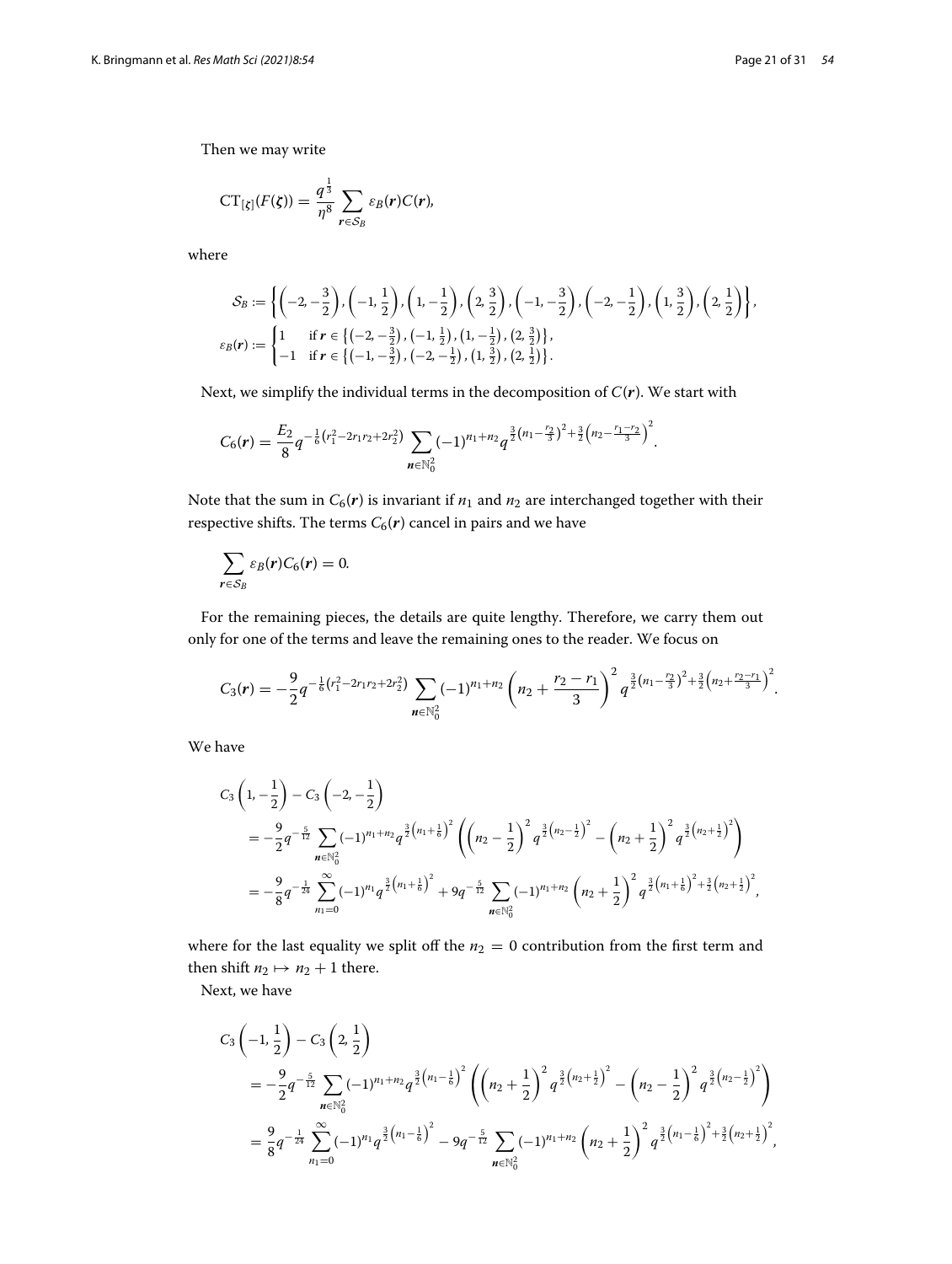where for the last equality we split off the  $n_2 = 0$  part from the second term and then shift  $n_2 \mapsto n_2 + 1$  there. Splitting off the terms with  $n_1 = 0$  from the second sum and then changing  $n_1 \mapsto -n_1$  and  $n_2 \mapsto -n_2 - 1$  we get

$$
C_3\left(-1,\frac{1}{2}\right)-C_3\left(2,\frac{1}{2}\right)
$$
  
=  $\frac{9}{8}q^{-\frac{1}{24}}\sum_{n_1=0}^{\infty}(-1)^{n_1}q^{\frac{3}{2}\left(n_1-\frac{1}{6}\right)^2}-9q^{-\frac{3}{8}}\sum_{n_2=0}^{\infty}(-1)^{n_2}\left(n_2+\frac{1}{2}\right)^2q^{\frac{3}{2}\left(n_2+\frac{1}{2}\right)^2}+9q^{-\frac{5}{12}}\sum_{n\in-\mathbb{N}^2}(-1)^{n_1+n_2}\left(n_2+\frac{1}{2}\right)^2q^{\frac{3}{2}\left(n_1+\frac{1}{6}\right)^2+\frac{3}{2}\left(n_2+\frac{1}{2}\right)^2}.$ 

Next, we study

$$
C_3\left(-2, -\frac{3}{2}\right) - C_3\left(1, \frac{3}{2}\right)
$$
  
=  $-\frac{9}{2}q^{-\frac{5}{12}}\sum_{n\in\mathbb{N}_0^2}(-1)^{n_1+n_2}\left(n_2 + \frac{1}{6}\right)^2 q^{\frac{3}{2}(n_2+\frac{1}{6})^2}\left(q^{\frac{3}{2}(n_1+\frac{1}{2})^2} - q^{\frac{3}{2}(n_1-\frac{1}{2})^2}\right)$   
=  $\frac{9}{2}q^{-\frac{1}{24}}\sum_{n_2=0}^{\infty}(-1)^{n_2}\left(n_2 + \frac{1}{6}\right)^2 q^{\frac{3}{2}(n_2+\frac{1}{6})^2}$   
-  $9q^{-\frac{5}{12}}\sum_{n\in\mathbb{N}_0^2}(-1)^{n_1+n_2}\left(n_2 + \frac{1}{6}\right)^2 q^{\frac{3}{2}(n_1+\frac{1}{2})^2+\frac{3}{2}(n_2+\frac{1}{6})^2},$ 

where for the last equality we split off the  $n_1 = 0$  contribution from the second term and then shift  $n_1 \mapsto n_1 + 1$  there. Finally, we study

$$
C_3\left(2,\frac{3}{2}\right)-C_3\left(-1,-\frac{3}{2}\right)
$$
  
= $-\frac{9}{2}q^{-\frac{5}{12}}\sum_{n\in\mathbb{N}_0^2}(-1)^{n_1+n_2}\left(n_2-\frac{1}{6}\right)^2q^{\frac{3}{2}\left(n_2-\frac{1}{6}\right)^2}\left(q^{\frac{3}{2}\left(n_1-\frac{1}{2}\right)^2}-q^{\frac{3}{2}\left(n_1+\frac{1}{2}\right)^2}\right)$   
= $-\frac{9}{2}q^{-\frac{1}{24}}\sum_{n_2=0}^{\infty}(-1)^{n_2}\left(n_2-\frac{1}{6}\right)^2q^{\frac{3}{2}\left(n_2-\frac{1}{6}\right)^2}$   
+ $9q^{-\frac{5}{12}}\sum_{n\in\mathbb{N}_0^2}(-1)^{n_1+n_2}\left(n_2-\frac{1}{6}\right)^2q^{\frac{3}{2}\left(n_1+\frac{1}{2}\right)^2+\frac{3}{2}\left(n_2-\frac{1}{6}\right)^2},$ 

where for the last equality we split off the  $n_1 = 0$  part from the first term and then shift *n*<sub>1</sub>  $\mapsto$  *n*<sub>1</sub> + 1 there. Splitting off the *n*<sub>2</sub> = 0 contribution from the double sum and then changing  $n_2 \mapsto -n_2$  and  $n_1 \mapsto -n_1 - 1$  we get

$$
C_3\left(2,\frac{3}{2}\right)-C_3\left(-1,-\frac{3}{2}\right)
$$
  
= $-\frac{9}{2}q^{-\frac{1}{24}}\sum_{n_2=0}^{\infty}(-1)^{n_2}\left(n_2-\frac{1}{6}\right)^2q^{\frac{3}{2}(n_2-\frac{1}{6})^2}+\frac{1}{4}q^{-\frac{3}{8}}\sum_{n_1=0}^{\infty}(-1)^{n_1}q^{\frac{3}{2}(n_1+\frac{1}{2})^2}$   
 $-9q^{-\frac{5}{12}}\sum_{n_1\in\mathbb{N}^2}(-1)^{n_1+n_2}\left(n_2+\frac{1}{6}\right)^2q^{\frac{3}{2}(n_1+\frac{1}{2})^2+\frac{3}{2}(n_2+\frac{1}{6})^2}.$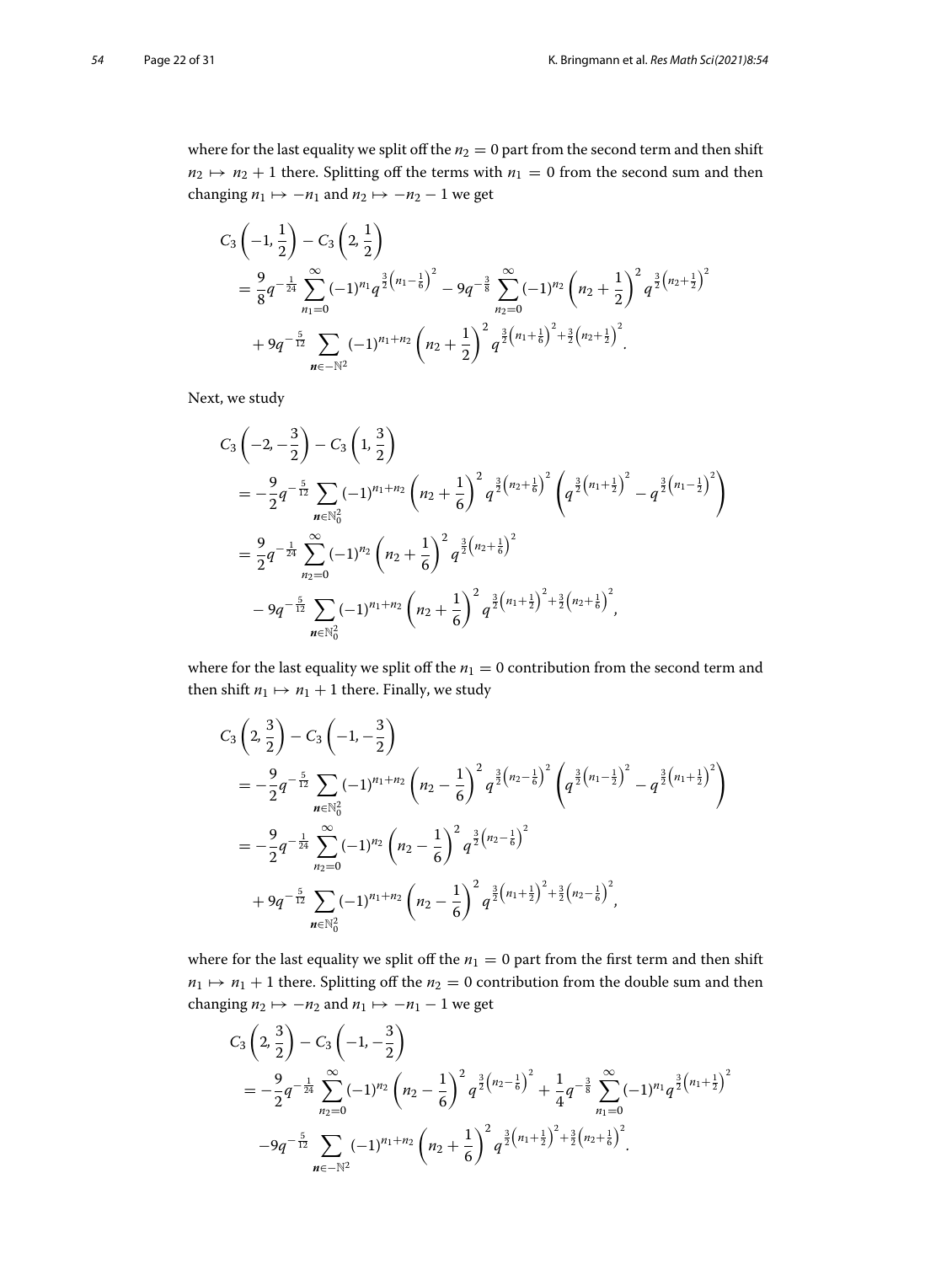Therefore, the two-dimensional contribution in  $\sum_{r \in S_B} \varepsilon_B(r) C_3(r)$  is

$$
\frac{9q^{-\frac{5}{12}}}{2}\sum_{n\in\mathbb{Z}^2+\left(\frac{1}{2},\frac{1}{6}\right)}(-1)^{n_1-\frac{1}{2}+n_2-\frac{1}{6}}(1+\text{sgn}(n_1)\text{sgn}(n_2))\left(n_1^2-n_2^2\right)q^{\frac{3n_1^2}{2}+\frac{3n_2^2}{2}}.
$$

Under  $n_1$   $\mapsto$  −*n*<sub>1</sub> the contribution of the "1" in parentheses picks a minus sign (note that  $(-1)^{2n_1} = -1$ ) and hence vanishes. Then we can rewrite the two-dimensional part as

$$
\frac{9q^{-\frac{5}{12}}}{2}\sum_{n\in\mathbb{Z}^2+\left(\frac{1}{2},\frac{1}{6}\right)}(-1)^{n_1-\frac{1}{2}+n_2-\frac{1}{6}}\mathrm{sgn}(n_1)\mathrm{sgn}(n_2)\left(n_1^2-n_2^2\right)q^{\frac{3n_1^2}{2}+\frac{3n_2^2}{2}}.
$$

Mapping *<sup>n</sup>* → (−*n*<sup>1</sup> <sup>−</sup> *<sup>n</sup>*2*, n*2) we get

$$
\frac{9q^{-\frac{5}{12}}}{2}\sum_{n\in\mathbb{Z}^2+\left(\frac{1}{3},\frac{1}{6}\right)}(-1)^{n_1-\frac{1}{3}}sgn(n_1+n_2)sgn(n_2)n_1(n_1+2n_2)q^{Q_B(n)}.
$$

The one-dimensional pieces are

ne-dimensional pieces are  
\n
$$
-\frac{9}{8}q^{-\frac{1}{24}}\sum_{n_1\in\mathbb{Z}}(-1)^{n_1}\text{sgn}(n_1)q^{\frac{3}{2}(n_1+\frac{1}{6})^2} + \frac{1}{8}q^{-\frac{3}{8}}\sum_{n_1\in\mathbb{Z}}(-1)^{n_1}\text{sgn}\left(n_1+\frac{1}{2}\right)q^{\frac{3}{2}(n_1+\frac{1}{2})^2} + \frac{9}{2}q^{-\frac{1}{24}}\sum_{n_2\in\mathbb{Z}}(-1)^{n_2}\text{sgn}(n_2)\left(n_2+\frac{1}{6}\right)^2q^{\frac{3}{2}(n_2+\frac{1}{6})^2}
$$
\n
$$
-\frac{9}{2}q^{-\frac{3}{8}}\sum_{n_2\in\mathbb{Z}}(-1)^{n_2}\text{sgn}\left(n_2+\frac{1}{2}\right)\left(n_2+\frac{1}{2}\right)^2q^{\frac{3}{2}(n_2+\frac{1}{2})^2}.
$$

We next consider the remaining pieces following similar computations.

• Firstly, we have

$$
\sum_{r \in S_B} \varepsilon_B(r) C_1(r)
$$
\n
$$
= \frac{9}{4} q^{-\frac{5}{12}} \left( \sum_{n \in \mathbb{Z}^2 + \left(\frac{1}{3}, \frac{1}{6}\right)} - \sum_{n \in \mathbb{Z}^2 + \left(\frac{1}{3}, \frac{1}{2}\right)} \right) (-1)^{n_1 - \frac{1}{3}} (1 + \text{sgn}(n_1) \text{sgn}(n_2)) (n_1 + 2n_2)^2 q^{O_B(n)}
$$
\n
$$
- \frac{9}{4} \sum_{n_2 \in \mathbb{Z}} \text{sgn}(n_2) \left( 2n_2 + \frac{2}{3} \right)^2 q^{3n_2^2 + 2n_2} + \frac{9}{4} \sum_{n_2 \in \mathbb{Z}} \text{sgn}(n_2) \left( 2n_2 + \frac{1}{3} \right)^2 q^{3n_2^2 + n_2}
$$
\n
$$
- \frac{9}{2} \sum_{n_1=0}^{\infty} (-1)^{n_1} \left( n_1 + \frac{1}{3} \right)^2 q^{\frac{3n_1^2}{2} + \frac{3n_1}{2}} - \frac{9}{4} \sum_{n_1=0}^{\infty} (-1)^{n_1} \left( n_1 - \frac{2}{3} \right)^2 q^{\frac{3n_1^2}{2} - \frac{n_1}{2}}
$$
\n
$$
+ \frac{9}{4} \sum_{n_1=0}^{\infty} (-1)^{n_1} \left( n_1 - \frac{1}{3} \right)^2 q^{\frac{3n_1^2}{2} + \frac{n_1}{2}},
$$

$$
\sum_{r \in S_B} \varepsilon_B(r) C_2(r)
$$
\n
$$
= \frac{9}{4} q^{-\frac{5}{12}} \left( \sum_{n \in \mathbb{Z}^2 + (\frac{1}{3},\frac{1}{2})} - \sum_{n \in \mathbb{Z}^2 + (\frac{1}{3},\frac{1}{6})} \right) (-1)^{n_1 - \frac{1}{3}} (1 - \text{sgn}(n_1) \text{sgn}(n_2)) (n_1 + 2n_2)^2 q^{O_B(n)}
$$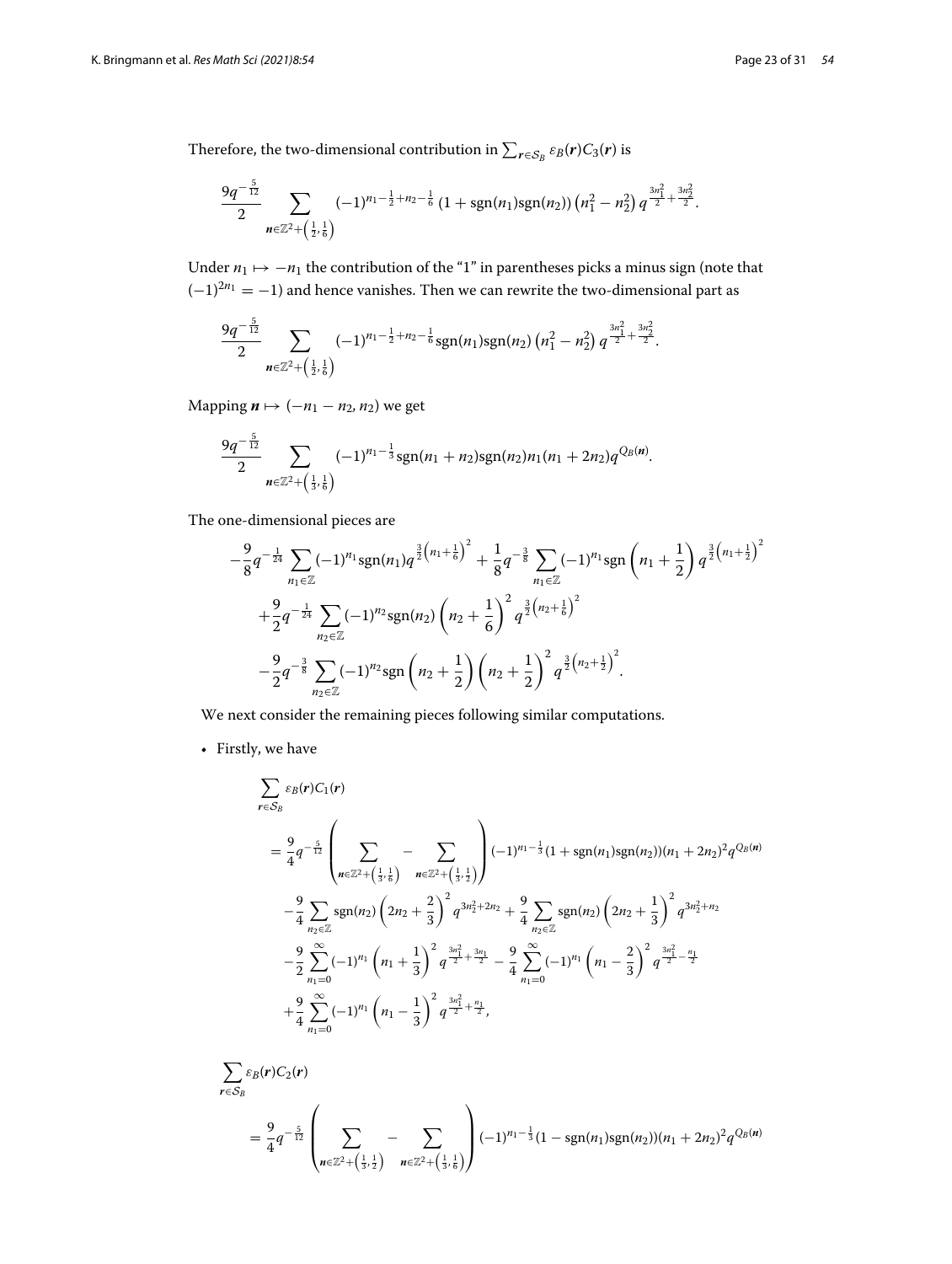$$
+\frac{9}{4}\sum_{n_2\in\mathbb{Z}}sgn(n_2)\left(2n_2+\frac{1}{3}\right)^2q^{3n_2^2+n_2}-\frac{9}{4}\sum_{n_2\in\mathbb{Z}}sgn(n_2)\left(2n_2+\frac{2}{3}\right)^2q^{3n_2^2+2n_2}
$$
  

$$
-\frac{9}{4}\sum_{n_1=1}^{\infty}(-1)^{n_1}\left(n_1+\frac{1}{3}\right)^2q^{\frac{3n_1^2}{2}-\frac{n_1}{2}}+\frac{9}{4}\sum_{n_1=1}^{\infty}(-1)^{n_1}\left(n_1+\frac{2}{3}\right)^2q^{\frac{3n_1^2}{2}+\frac{n_1}{2}}
$$
  

$$
-\frac{9}{2}\sum_{n_1=0}^{\infty}(-1)^{n_1}\left(n_1+\frac{2}{3}\right)^2q^{\frac{3n_1^2}{2}+\frac{3n_1}{2}}.
$$

Combining the contributions from  $C_1$ ,  $C_2$ , and  $C_3$ , we then find that

$$
\sum_{\mathbf{r}\in\mathcal{S}_{B}}\varepsilon_{B}(\mathbf{r})\left(C_{1}(\mathbf{r})+C_{2}(\mathbf{r})+C_{3}(\mathbf{r})\right)
$$
\n
$$
=\frac{9}{2}q^{-\frac{5}{12}}\sum_{\mathbf{n}\in\mathbb{Z}^{2}+\left(\frac{1}{3},\frac{1}{6}\right)}(-1)^{n_{1}-\frac{1}{3}}\mathrm{sgn}(n_{1})\left(\mathrm{sgn}(n_{2})+\mathrm{sgn}(n_{1}+n_{2})\right)(n_{1}+2n_{2})^{2}q^{O_{B}(\mathbf{n})}
$$
\n
$$
+\frac{9}{2}q^{-\frac{5}{12}}\sum_{\mathbf{n}\in\mathbb{Z}^{2}+\left(\frac{1}{3},\frac{1}{6}\right)}(-1)^{n_{1}-\frac{1}{3}}\mathrm{sgn}(n_{1}+n_{2})\mathrm{sgn}(n_{2})n_{1}(n_{1}+2n_{2})q^{O_{B}(\mathbf{n})}
$$
\n
$$
+\frac{1}{2}+18q^{-\frac{1}{12}}\sum_{\mathbf{n}\in\mathbb{Z}+\frac{1}{6}}\mathrm{sgn}(\mathbf{n})n^{2}q^{3n^{2}}-18q^{-\frac{1}{3}}\sum_{\mathbf{n}\in\mathbb{Z}+\frac{1}{3}}\mathrm{sgn}(\mathbf{n})n^{2}q^{3n^{2}}
$$
\n
$$
+9q^{-\frac{1}{24}}\sum_{\mathbf{n}\in\mathbb{Z}+\frac{1}{6}}(-1)^{n-\frac{1}{6}}\mathrm{sgn}(\mathbf{n})n^{2}q^{\frac{3n^{2}}{2}}-9q^{-\frac{3}{8}}\sum_{\mathbf{n}\in\mathbb{Z}+\frac{1}{2}}(-1)^{n-\frac{1}{2}}\mathrm{sgn}(\mathbf{n})n^{2}q^{\frac{3n^{2}}{2}}.
$$

• Next, we have

$$
{}_{n\in\mathbb{Z}+\frac{1}{6}}
$$
\nwe have\n
$$
\sum_{\mathbf{r}\in S_B} \varepsilon_B(\mathbf{r})C_4(\mathbf{r}) = \sum_{\mathbf{r}\in S_B} \varepsilon_B(\mathbf{r})C_5(\mathbf{r})
$$
\n
$$
= -\frac{E_2}{8}q^{-\frac{5}{12}} \sum_{\mathbf{n}\in\mathbb{Z}^2+\left(\frac{1}{3},\frac{1}{6}\right)} (-1)^{n_1-\frac{1}{3}}\text{sgn}(n_1)\left(\text{sgn}(n_2) + \text{sgn}(n_1 + n_2)\right)q^{O_B(n)}
$$
\n
$$
+ \frac{E_2}{8} - \frac{E_2}{8}q^{-\frac{1}{12}} \sum_{\mathbf{n}\in\mathbb{Z}+\frac{1}{6}} \text{sgn}(n)q^{3n^2} + \frac{E_2}{8}q^{-\frac{1}{3}} \sum_{\mathbf{n}\in\mathbb{Z}+\frac{1}{3}} \text{sgn}(n)q^{3n^2}
$$
\n
$$
- \frac{E_2}{8}q^{-\frac{1}{24}} \sum_{\mathbf{n}\in\mathbb{Z}+\frac{1}{6}} (-1)^{n-\frac{1}{6}}\text{sgn}(n)q^{\frac{3n^2}{2}} + \frac{E_2}{8}q^{-\frac{3}{8}} \sum_{\mathbf{n}\in\mathbb{Z}+\frac{1}{2}} (-1)^{n-\frac{1}{2}}\text{sgn}(n)q^{\frac{3n^2}{2}}
$$

so that we get

$$
\sum_{r \in S_B} \varepsilon_B(r) (C_4(r) + C_5(r) + C_6(r)) = 2 \sum_{r \in S_B} \varepsilon_B(r) C_4(r).
$$

• We next consider the contributions from  $C_{7,(0,1)}$  and  $C_{8,(0,1)}$  to find that

ext consider the contributions from 
$$
C_{7,(0,1)}
$$
 and  $C_{8,(0,1)}$  to fir  
\n
$$
-\frac{2\vartheta(\frac{1}{2})^2}{\eta^6} \sum_{r \in S_B} \varepsilon_B(r) C_{7,(0,1)}(r)
$$
\n
$$
= -q^{-\frac{5}{12}} \sum_{n \in \mathbb{Z}^2 + (\frac{1}{3}, \frac{1}{6})} \text{sgn}(n_1) (\text{sgn}(n_2) + \text{sgn}(n_1 + n_2)) q^{Q_B(n)}
$$
\n
$$
-1 + q^{-\frac{1}{12}} \sum_{n \in \mathbb{Z} + \frac{1}{6}} \text{sgn}(n) q^{3n^2} + q^{-\frac{1}{3}} \sum_{n \in \mathbb{Z} + \frac{1}{3}} \text{sgn}(n) q^{3n^2}
$$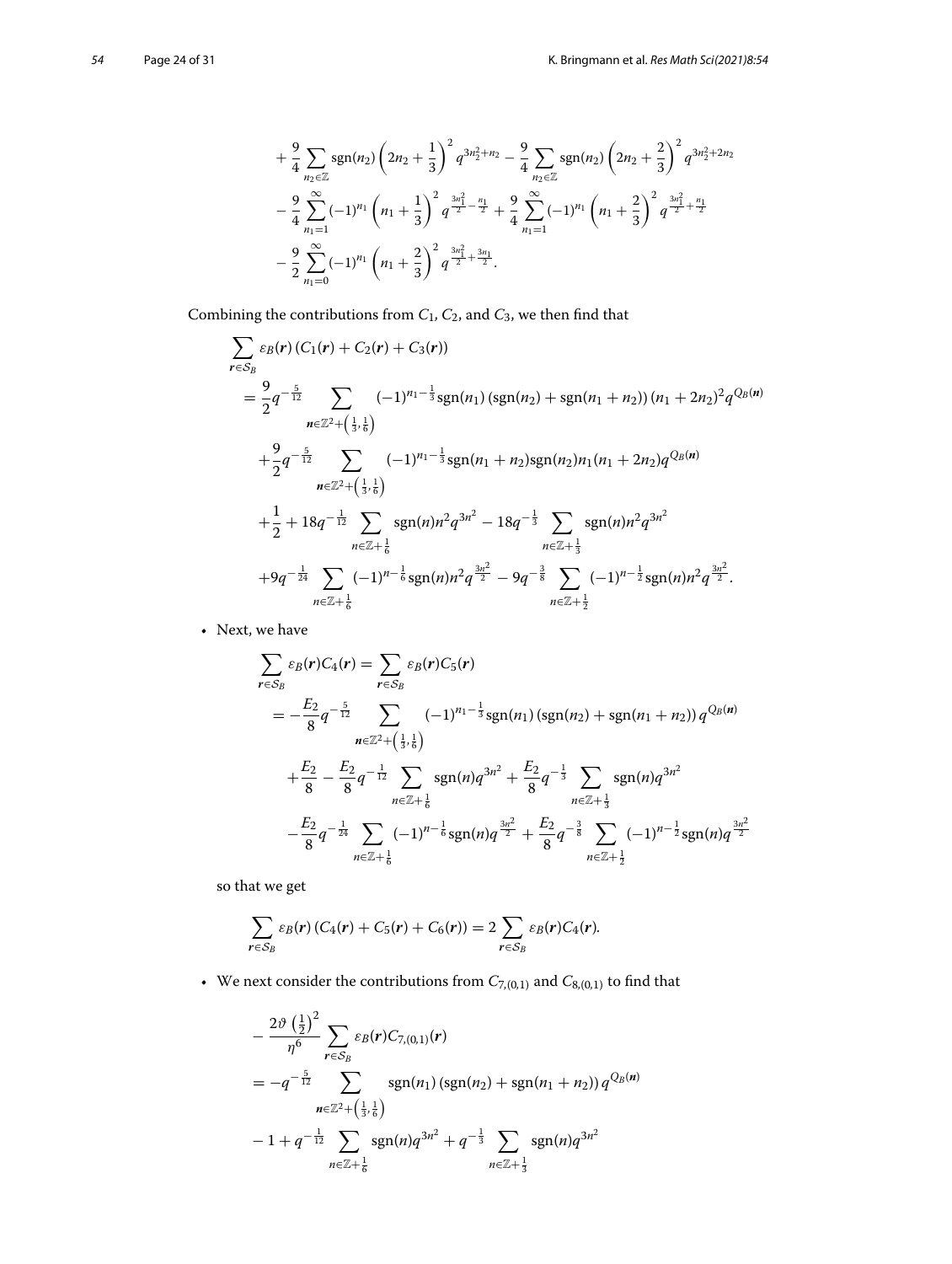$$
+ q^{-\frac{1}{24}} \sum_{n \in \mathbb{Z} + \frac{1}{6}} q^{\frac{3n^2}{2}} - q^{-\frac{3}{8}} \sum_{n \in \mathbb{Z} + \frac{1}{2}} q^{\frac{3n^2}{2}},
$$
  
\n
$$
- \frac{2\vartheta(\frac{1}{2})^2}{\eta^6} \sum_{r \in S_B} \varepsilon_B(r) C_{8,(0,1)}(r)
$$
  
\n
$$
= -q^{-\frac{5}{12}} \sum_{n \in \mathbb{Z}^2 + (\frac{1}{3}, \frac{1}{6})} \operatorname{sgn}(n_1) (\operatorname{sgn}(n_2) + \operatorname{sgn}(n_1 + n_2)) q^{Q_B(n)}
$$
  
\n
$$
-1 + q^{-\frac{1}{12}} \sum_{n \in \mathbb{Z} + \frac{1}{6}} \operatorname{sgn}(n) q^{3n^2} + q^{-\frac{1}{3}} \sum_{n \in \mathbb{Z} + \frac{1}{3}} \operatorname{sgn}(n) q^{3n^2}
$$
  
\n
$$
+ q^{-\frac{3}{8}} \sum_{n \in \mathbb{Z} + \frac{1}{2}} q^{\frac{3n^2}{2}} - q^{-\frac{1}{24}} \sum_{n \in \mathbb{Z} + \frac{1}{6}} q^{\frac{3n^2}{2}}.
$$

They combine as

$$
\lim_{n \in \mathbb{Z} + \frac{1}{2}} n \leq \mathbb{Z} + \frac{1}{6}
$$
\n
$$
\frac{\partial \left(\frac{1}{2}\right)^2}{\eta^6} \sum_{r \in S_B} \varepsilon_B(r) \left( C_{7,(0,1)}(r) + C_{8,(0,1)}(r) \right)
$$
\n
$$
= q^{-\frac{5}{12}} \sum_{n \in \mathbb{Z}^2 + \left(\frac{1}{3}, \frac{1}{6}\right)} \operatorname{sgn}(n_1) \left( \operatorname{sgn}(n_2) + \operatorname{sgn}(n_1 + n_2) \right) q^{Q_B(n)}
$$
\n
$$
+1 - q^{-\frac{1}{12}} \sum_{n \in \mathbb{Z} + \frac{1}{6}} \operatorname{sgn}(n) q^{3n^2} - q^{-\frac{1}{3}} \sum_{n \in \mathbb{Z} + \frac{1}{3}} \operatorname{sgn}(n) q^{3n^2}.
$$

• Finally, we consider the case  $\ell = (1, \ell_2)$  ( $\ell_2 \in \{0, 1\}$ ) and determine ier in Silvia.<br>Linda  $) a$ 

$$
\frac{2\vartheta\left(\frac{\tau+\ell_2}{2}\right)^2}{\eta^6} \sum_{\mathbf{r}\in\mathcal{S}_B} \varepsilon_B(\mathbf{r}) C_{7,(1,\ell_2)}(\mathbf{r}) = \frac{2\vartheta\left(\frac{\tau+\ell_2}{2}\right)^2}{\eta^6} \sum_{\mathbf{r}\in\mathcal{S}_B} \varepsilon_B(\mathbf{r}) C_{8,(1,\ell_2)}(\mathbf{r})
$$
  
=  $(-1)^{\ell_2} q^{-\frac{2}{3}} \sum_{\mathbf{n}\in\mathbb{Z}^2+\left(\frac{1}{3},\frac{2}{3}\right)} (-1)^{(\ell_2+1)\left(n_1-\frac{1}{3}\right)} \text{sgn}(n_1) \left(\text{sgn}(n_2) + \text{sgn}(n_1+n_2)\right) q^{Q_B(\mathbf{n})}$   
 $-q^{-\frac{1}{3}} \sum_{\mathbf{n}\in\mathbb{Z}+\frac{1}{3}} \text{sgn}(n) q^{3n^2} + (-1)^{\ell_2} q^{-\frac{7}{12}} \sum_{\mathbf{n}\in\mathbb{Z}+\frac{1}{6}} \text{sgn}(n) q^{3n^2}.$ 

The claim of the theorem now follows by a direct calculation using the following signidentity on the two-dimensional contributions from  $C_7$  and  $C_8$  together with the change of variables  $n$  → (−*n*<sub>1</sub> − 2*n*<sub>2</sub>*, n*<sub>2</sub>) which leaves both  $Q_B$  and the respective lattice shifts invariant:

$$
sgn(n_1)(sgn(n_2) + sgn(n_1 + n_2)) - sgn(n_1 + 2n_2)(sgn(n_2) - sgn(n_1 + n_2))
$$
  
= 2sgn(n\_1 + 2n\_2)sgn(n\_1).

#### **6.2 Modular properties of the vacuum character**

As in the case of parafermionic characters of type *A*2, we focus on the rank two contributions  $\Phi(\tau)$  and  $\Lambda_a(\tau)$ . For  $\Lambda_a(\tau)$ , the two vectors determining the factors inside the sign functions are orthogonal with respect to the quadratic form  $Q_B$ . Therefore,  $\Lambda_a(\tau)$ can be written in terms of products of two rank one false theta functions. This leaves us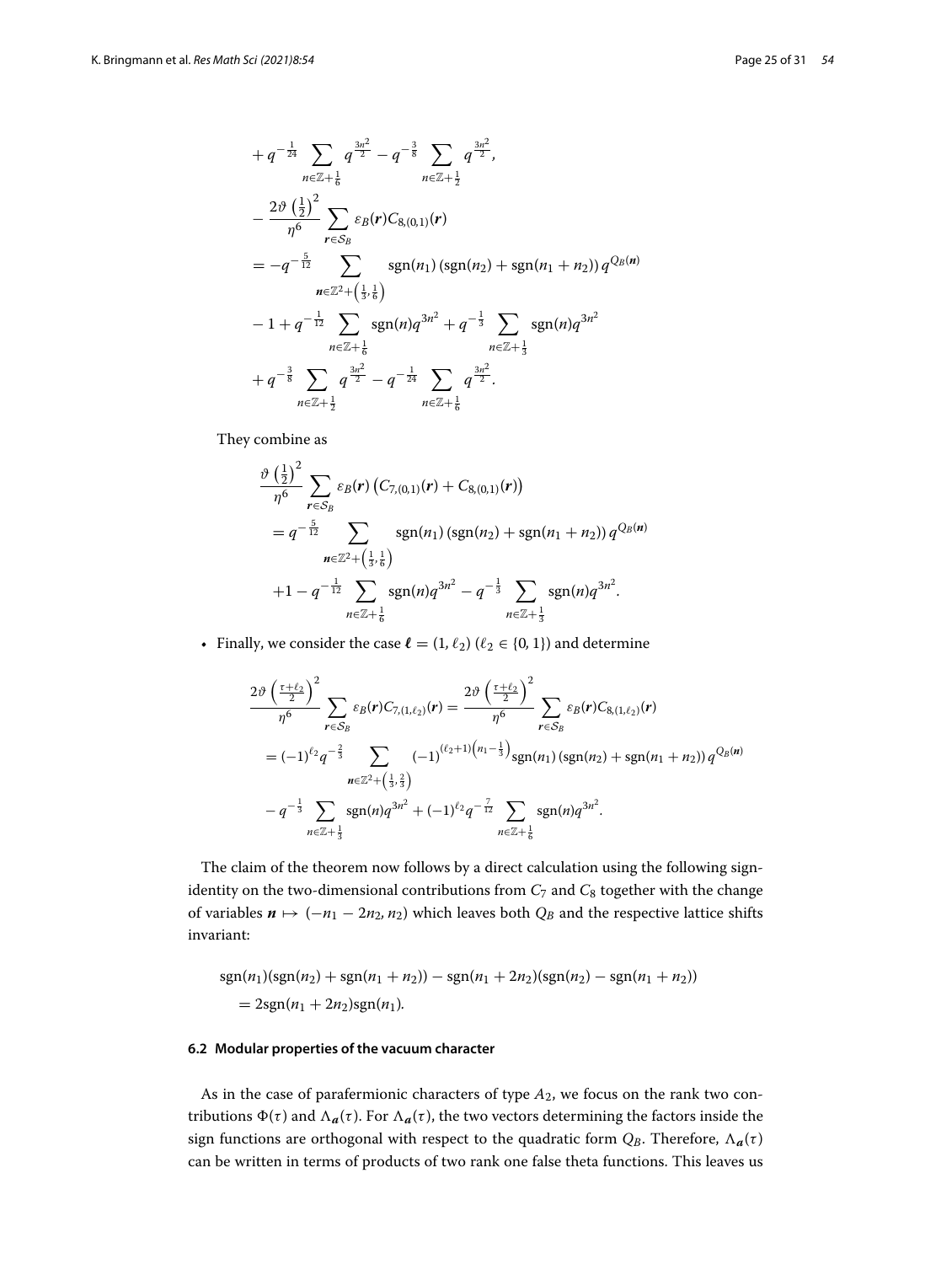with  $\Phi(\tau)$  as the only nontrivially rank two piece in the decomposition, which we study next. We start by defining

$$
f_0(w) := \vartheta_{3,1}^{[1]}(w_1)\vartheta_{3,2}^{[1]}(w_2) - \vartheta_{3,2}^{[1]}(w_1)\vartheta_{3,1}^{[1]}(w_2),
$$
  
\n
$$
f_1(w) := \vartheta_{3,1}^{[1]}(w_1)\vartheta_{3,2}^{[3]}(w_2) - \vartheta_{3,2}^{[1]}(w_1)\vartheta_{3,1}^{[3]}(w_2),
$$
  
\n
$$
g_0(w) := \vartheta_{\frac{3}{2},1}^{[1]}(w_1)\vartheta_{\frac{3}{2},0}^{[1]}(w_2) - \vartheta_{\frac{3}{2},0}^{[1]}(w_1)\vartheta_{\frac{3}{2},1}^{[1]}(w_2),
$$
  
\n
$$
g_1(w) := \vartheta_{\frac{3}{2},1}^{[1]}(w_1)\vartheta_{\frac{3}{2},0}^{[3]}(w_2) - \vartheta_{\frac{3}{2},0}^{[1]}(w_1)\vartheta_{\frac{3}{2},1}^{[3]}(w_2).
$$

A direct calculation, using Lemma [3.1](#page-6-0) then gives:

#### **Lemma 6.5** *We have*

$$
\Phi(\tau) = \frac{2}{3} \int_{\tau}^{\tau + i\infty} \int_{\tau}^{w_1} \frac{72f_1(w) - E_2(\tau)f_0(w)}{\sqrt{i(w_1 - \tau)}\sqrt{i(w_2 - \tau)}} dw_2 dw_1 \n+ \frac{1}{6} \int_{\tau}^{\tau + i\infty} \int_{\tau}^{w_1} \frac{36g_1(w) - E_2(\tau)g_0(w)}{\sqrt{i(w_1 - \tau)}\sqrt{i(w_2 - \tau)}} dw_2 dw_1.
$$

Using integration by parts, while noting that we have  $\vartheta_{m,r}^{[3]}(\tau) = \frac{1}{2\pi im} \frac{\partial}{\partial \tau} \vartheta_{m,r}^{[1]}(\tau)$  and  $f_0(w_1, w_1) = g_0(w_1, w_1) = 0$ , we obtain the following:

# **Proposition 6.6** *We have*

<span id="page-25-0"></span>
$$
\Phi(\tau) = \frac{1}{\pi} \int_{\tau}^{\tau + i\infty} \int_{\tau}^{w_1} \frac{(4f_0(w) + g_0(w)) \left(1 - \frac{\pi i}{6}(w_2 - \tau) E_2(\tau)\right)}{\sqrt{i(w_1 - \tau)} (i(w_2 - \tau))^{\frac{3}{2}}} dw_2 dw_1.
$$

In parallel with Sect. [5.2,](#page-10-0) we define the completion of  $\Phi$  as

In parameter with Sect. 5.2, we define the complement of 
$$
\Phi
$$
 as  
\n
$$
\widehat{\Phi}(\tau, w) := \frac{1}{\pi} \int_{\tau}^{w} \int_{\tau}^{w_1} \frac{(4f_0(w) + g_0(w)) (1 - \frac{\pi i}{6}(w_2 - \tau)E_2(\tau))}{\sqrt{i(w_1 - \tau)}(i(w_2 - \tau))^{\frac{3}{2}}} dw_2 dw_1.
$$
\nThe following proposition shows the transformation law of  $\widehat{\Phi}$ .

<span id="page-25-1"></span>The following proposition shows the transformation law  
\n**Proposition 6.7** For 
$$
M = \begin{pmatrix} a & b \\ c & d \end{pmatrix} \in SL_2(\mathbb{Z})
$$
, we have  
\n
$$
\widehat{\Phi} \left( \frac{a\tau + b}{c\tau + d}, \frac{aw + b}{cw + d} \right) = v_{\eta}(M)^{10}(c\tau + d)^3 \widehat{\Phi}(\tau, w).
$$

*Proof* It is enough to verify the claim for translation and inversion, in which case it reads  
\n
$$
\widehat{\Phi}(\tau + 1, w + 1) = e^{\frac{5\pi i}{6}} \widehat{\Phi}(\tau, w), \qquad \widehat{\Phi}\left(-\frac{1}{\tau}, -\frac{1}{w}\right) = -i\tau^3 \widehat{\Phi}(\tau, w).
$$

As in Proposition [5.6,](#page-15-1) these transformations follow from the following modular transformations for *f*<sup>0</sup> and *g*0:

$$
f_0(w + (1, 1)) = e^{\frac{5\pi i}{6}} f_0(w), \qquad f_0\left(-\frac{1}{w_1}, -\frac{1}{w_2}\right) = -iw_1^{\frac{3}{2}} w_2^{\frac{3}{2}} f_0(w),
$$
  
\n
$$
g_0(w + (1, 1)) = e^{\frac{5\pi i}{6}} g_0(w), \qquad g_0\left(-\frac{1}{w_1}, -\frac{1}{w_2}\right) = -iw_1^{\frac{3}{2}} w_2^{\frac{3}{2}} g_0(w).
$$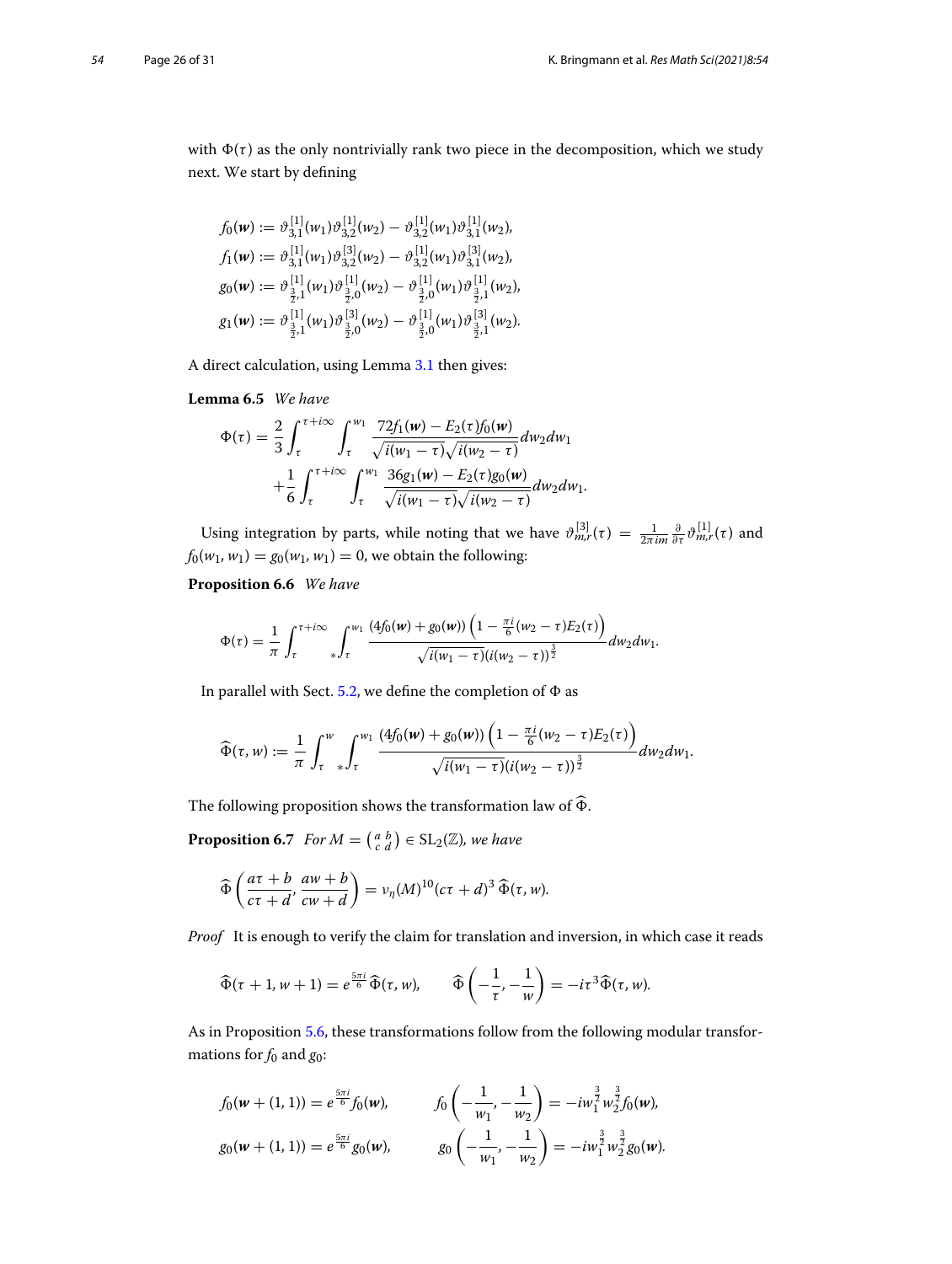# <span id="page-26-0"></span>**7 Higher rank false theta functions from Schur indices and** *Z***ˆ -invariants**

In this section, we study further examples of rank two false theta functions coming from Schur's indices  $[13,16]$  $[13,16]$  and  $\hat{Z}$ -invariants  $[24]$ .

#### **7.1 False theta functions from Schur indices**

A remarkable correspondence (or duality) between four-dimensional  $\mathcal{N}=2$  superconformal field theories (SCFTs) and vertex operator algebras was recently found in [\[4\]](#page-30-13). Accord-ing to [\[4\]](#page-30-13), the Schur index of a  $\mathcal{N}=2$  SCFT agrees with the character of a vertex operator algebra. As mentioned above, the Schur index of the  $(A_1, D_{2k+2})$  Argyres–Douglas theory is a meromorphic Jacobi form of negative index in two variables  $z = (z_1, z_2)$ . It was demonstrated in [\[13](#page-30-14),[16](#page-30-16)] that the index agrees with the character of a certain affine *W*algebra. Up to some Euler factors and change of variables, this character is given by the Jacobi form  $\mathbb{T}_k(z;\tau)$  defined in Sect. [2](#page-4-0) (see [\[16\]](#page-30-16)). Here we analyze its Fourier coefficients. For  $k \in \mathbb{N}$ , letting

$$
\mathbb{F}_{k}(\tau) := \frac{1}{2} \sum_{n \in \mathbb{Z}^{2} + \left(0, \frac{1}{2}\right)} (-1)^{n_1} \text{sgn}(n_1) \text{sgn}(n_2) q^{\frac{n_1^2}{2} + n_1 n_2 + (k+1) n_2^2},
$$

it is not hard to prove the following result using slight adjustments of [\[7,](#page-30-5) Lemma 3.5].

**Proposition 7.1** *For*  $|q| < |\zeta_1|, |\zeta_2|, |\zeta_1 \zeta_2| < 1$  *and*  $r \in \mathbb{Z}^2$ *, the r-th Fourier coefficient of*  $\frac{\eta(\tau)^3 \eta(\frac{k+1}{2}\tau)^2}{\eta((k+1)\tau)} \mathbb{T}_k(z;\tau)$  *equals*<br>  $\frac{k+1}{4}(2r_2+1) \sum_{k=1}^{\infty} (-1)^{k}$ 

$$
q^{\frac{k+1}{4}(2r_2+1)}\sum_{n\in\mathbb{Z}^2}(-1)^{n_1}e_{n_1,n_2+r_1}e_{n_2+r_2,n_2}q^{\frac{n_1(n_1+1)}{2}+n_1(n_2+r_1)+(k+1)n_2^2+(k+1)(r_2+1)n_2},
$$

*where*  $\rho_{m,n} := \frac{1}{2} (\text{sgn}(m + \frac{1}{2}) + \text{sgn}(n + \frac{1}{2}))$ *. In particular,* 

$$
\mathbb{F}_{k}(\tau) = \frac{\eta(\tau)^{3} \eta\left(\frac{k+1}{2}\tau\right)^{2}}{\eta((k+1)\tau)} \mathrm{CT}_{\left[\zeta\right]}(\mathbb{T}_{k}(\mathbf{z};\tau)).
$$

*Proof* We first let

$$
h(z;\tau):=-\frac{i\eta((k+1)\tau)^3\zeta_2^{-1}q^{-\frac{k+1}{2}}\vartheta(z_1;(k+1)\tau)}{\vartheta\left(z_2+\frac{k+1}{2}\tau;(k+1)\tau\right)\vartheta\left(z_1+z_2+\frac{k+1}{2}\tau;(k+1)\tau\right)}.
$$

As in the proof of [\[7,](#page-30-5) Lemma 3.5], we obtain an expansion

$$
\left(2^{j} + 2^{j} \right) \left(1 + 2^{j} \right) \left(2^{j} \right)
$$
\nThe proof of [7, Lemma 3.5], we obtain an expansion

\n
$$
h(z; \tau) = \sum_{(n_3, n_4) \in \mathbb{Z}^2} \varrho_{n_3, n_4} q^{(k+1)n_3 n_4 + \frac{k+1}{2} n_3 + \frac{k+1}{2} n_4} \zeta_1^{-n_4} \zeta_2^{n_3 - n_4}.
$$

This combined with the well-known formula (see [\[3,](#page-30-28) formula (2.1)])

combined with the well-known formula (see [3, for  
\n
$$
-\frac{i\zeta_1^{-\frac{1}{2}}\eta(\tau)^3}{\vartheta(z_1;\tau)} = \sum_{n\in\mathbb{Z}^2} \varrho_{n_1,n_2}(-1)^{n_1} q^{\frac{n_1(n_1+1)}{2}+n_1n_2} \zeta_1^{n_1},
$$

easily implies the statement.

<span id="page-26-1"></span>− 1

A direct calculation using Lemma [3.1](#page-6-0) then shows the following.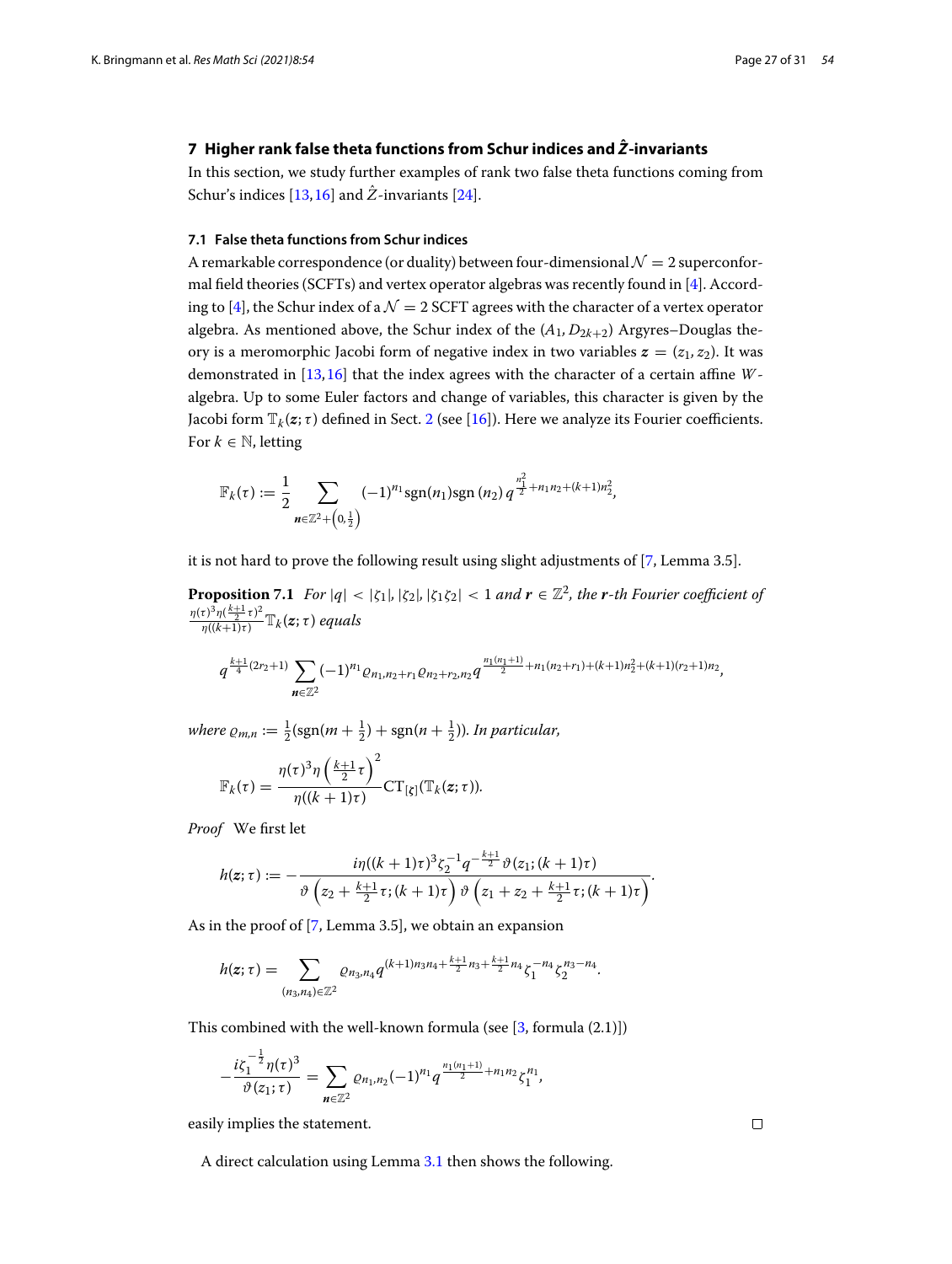# **Proposition 7.2** *We have*

$$
\frac{2\mathbb{F}_{k}(\tau)}{\sqrt{2k+1}} = \int_{\tau}^{\tau+i\infty} \frac{\eta((2k+1)w_{1})^{3}}{\sqrt{i(w_{1}-\tau)}} \int_{\tau}^{w_{1}} \frac{\eta(w_{2})^{3}}{\sqrt{i(w_{2}-\tau)}} dw_{2} dw_{1} + 2(k+1) \sum_{j=0}^{2k+1} (-1)^{j} \int_{\tau}^{\tau+i\infty} \frac{\vartheta_{k+1,j}^{[1]}((2k+1)w_{1})}{\sqrt{i(w_{1}-\tau)}} \int_{\tau}^{w_{1}} \frac{\vartheta_{k+1,j+k+1}^{[1]}(w_{2})}{\sqrt{i(w_{2}-\tau)}} dw_{2} dw_{1}.
$$

We now specialize to  $k = 1$ . This recovers the  $A_2$  false theta function entering the character formula of the  $W^0(2)_{A_2}$  vertex algebra studied in [\[1,](#page-30-29)[6,](#page-30-30)[7\]](#page-30-5). In this case, the righthand side in Proposition [7.2](#page-26-1) simplifies and we obtain an elegant integral representation

$$
\mathbb{F}_1(\tau) = \frac{3\sqrt{3}}{4} \int_{\tau}^{\tau + i\infty} \frac{\eta(3w_1)^3}{\sqrt{i(w_1 - \tau)}} \int_{\tau}^{w_1} \frac{\eta(w_2)^3}{\sqrt{i(w_2 - \tau)}} dw_2 dw_1,
$$

as a consequence of the identity

$$
\sum_{j=0}^{3} (-1)^{j} \vartheta_{2,j}^{[1]}(3w_1) \vartheta_{2,j+2}^{[1]}(w_2) = \frac{1}{8} \eta(3w_1)^3 \eta(w_2)^3.
$$
  
This integral admits a modular completion  $\widehat{\mathbb{F}}_1(\tau, w)$  (see Sect. 5) whose modular transfor-

mation properties under  $SL_2(\mathbb{Z})$  can be easily analyzed.

#### **7.2** *Z***ˆ -invariants of 3-manifolds from unimodular** H**-graphs**

The methods of this paper can also be used in analyzing the modular properties of *Z*ˆinvariants or homological blocks of 3-manifolds. These are certain *q*-series with integer coefficients proposed by  $[24]$  as a new class of 3-manifold invariants. Remarkably, these *q*-series, which are convergent on the unit disk, are designed and expected to produce the WRT (Witten–Reshetikhin–Turaev) invariants of the relevant manifolds through the radial limits of the parameter *q* to the roots of unity.

More concretely, we restrict our attention to plumbed 3-manifolds whose plumbing graphs are trees. The vertices of the plumbing graph, which we label by  $\{v_i\}_{1\leq i\leq N}$ , are decorated with a set of integers  $m_{ij}$  for  $1 \leq j \leq N$ . This data then determines the linking matrix  $M = (m_{jk})_{1 \leq j,k \leq N}$  by setting the off-diagonal entries  $m_{jk}$  to −1 if the associated vertices  $v_j$  and  $v_k$  are connected by an edge in the graph and by setting it to 0 otherwise.<sup>5</sup> We further restrict to cases in which the matrix *M* is positive definite. Finally, we define the shift vector  $\delta := (\delta_i)_{1 \le i \le N}$  where  $\delta_i \equiv \deg(v_i) \pmod{2}$  and  $\deg(v_i)$  denotes the degree of the vertex *v<sub>j</sub>*. Then the  $\hat{Z}$ -invariant is defined for each equivalence class  $\mathbf{a} \in 2\text{coker}(M) + \delta$ <br>by<br> $\hat{Z}_{\mathbf{a}}(q) := \frac{q^{\frac{-3N+\text{tr}(M)}{4}}}{(q) \Delta N} P.V. \int_{\mathbb{R}^{3}} \dots \int_{\mathbb{R}^{3}} \left( w_j - w_j^{-1} \right)^{2-\text{deg}(v_j)}$ by

$$
\hat{Z}_{\boldsymbol{a}}(q) := \frac{q^{\frac{-3N + \text{tr}(M)}{4}}}{(2\pi i)^N} \text{ P.V.} \int_{|w_1| = 1} \dots \int_{|w_N| = 1} \prod_{j=1}^N (w_j - w_j^{-1})^{2 - \deg(v_j)}
$$

$$
\Theta_{-M, \boldsymbol{a}}(q; \boldsymbol{w}) \frac{dw_N}{w_N} \dots \frac{dw_1}{w_1},
$$

where

ve  
\n
$$
w_N \t w_1
$$
\n
$$
\Theta_{-M,\boldsymbol{a}}(q;\boldsymbol{w}) := \sum_{\boldsymbol{\ell} \in 2M \mathbb{Z}^N + \boldsymbol{a}} q^{\frac{1}{4}\boldsymbol{\ell}^T M^{-1} \boldsymbol{\ell}} \boldsymbol{w}^{\boldsymbol{\ell}}
$$

<span id="page-27-0"></span><sup>5</sup> Here we follow the conventions of [\[9](#page-30-18)] and switch the sign of the linking matrix *M* compared to [\[24\]](#page-30-17).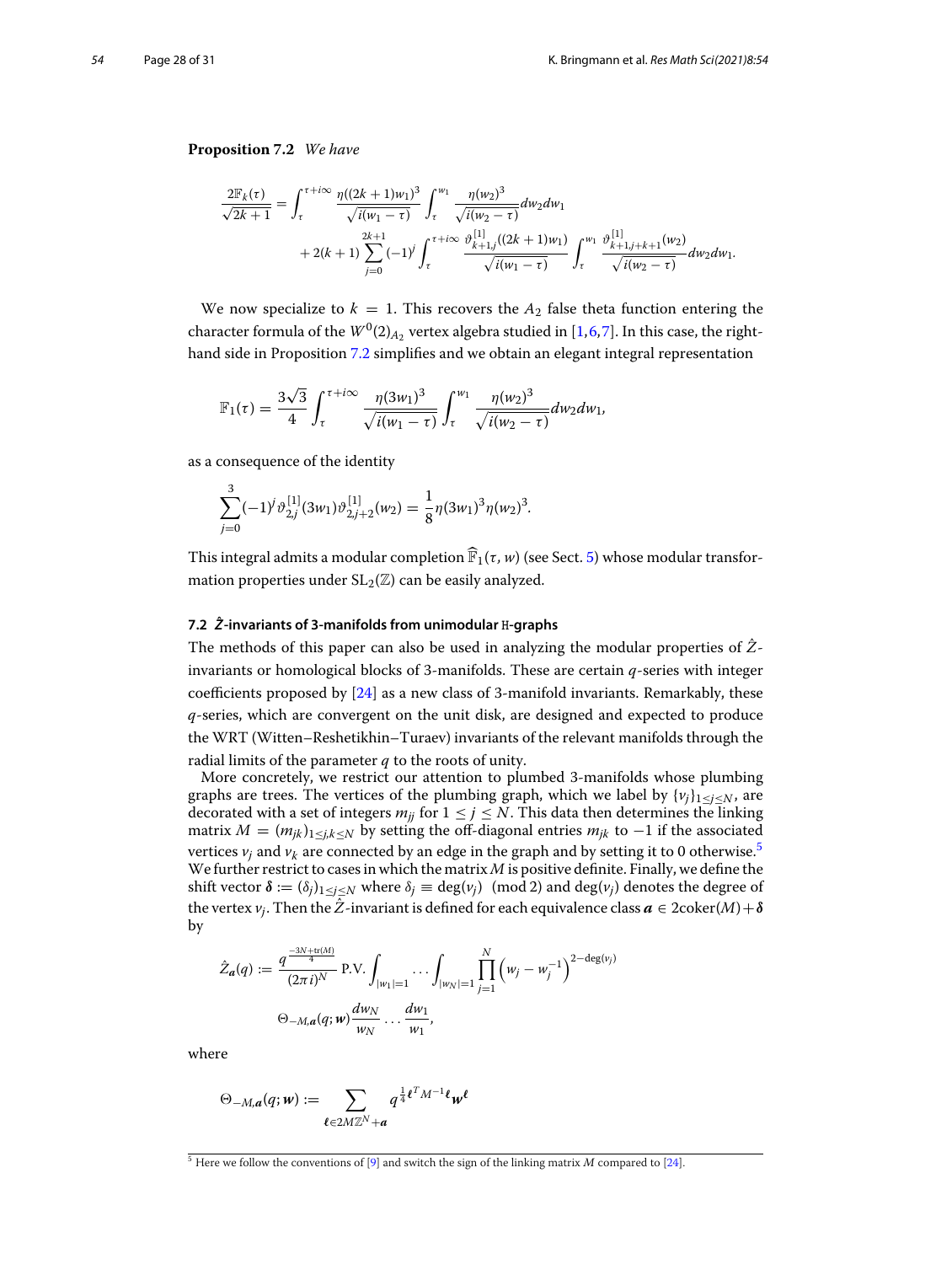

<span id="page-28-0"></span>and the integrals are defined using the Cauchy principal value (as indicated by the notation P*.*V*.*) and performed in counterclockwise direction. If more specifically the linking matrix is invertible (unimodular), in which case we also call the associated plumbing graph unimodular, then  $\mathrm{coker}(M) = 0$  and there is only one  $\hat{Z}$ -invariant.

The *Z*ˆ-invariants are conjectured to yield quantum modular forms, which for example can be verified in the case of unimodular, 3-star plumbing graphs for which the relevant invariants can be written in terms of unary false theta functions [\[23](#page-30-21), Proposition 4.8] (see also [\[9,](#page-30-18)[14\]](#page-30-19)) The simplest plumbing graph for which the corresponding homological block can not be written in terms of one-dimensional false theta functions is the Hgraph (see Fig. [1\)](#page-28-0). For unimodular H-graph, two of the authors and Mahlburg computed the *Z*ˆ-invariants and studied their higher depth quantum modular properties in [\[9](#page-30-18)]. We explain how the method of Sect. [3](#page-6-1) can be used to analyze their modular properties. As demonstrated in [\[9](#page-30-18)], the relevant  $\hat{Z}$ -invariants can be expressed as a difference of two series of the form *FS,Q,ε*(τ) :=  $\sum$ 

$$
F_{S,Q,\varepsilon}(\tau) := \sum_{\alpha \in S} \varepsilon(\alpha) \sum_{n \in \mathbb{N}_0^2} q^{KQ(n+\alpha)}
$$

Here  $Q(n) =: \sigma_1 n_1^2 + 2\sigma_2 n_1 n_2 + \sigma_3 n_2^2$  with  $\sigma_1, \sigma_2, \sigma_3 \in \mathbb{Z}$  defines a positive definite quadratic form and  $\mathcal{S} \subset \mathbb{Q}_{>0}^2$  is a finite set with the property that  $(1,1)-\alpha$ ,  $(1-\alpha_1, \alpha_2) \in \mathcal{S}$  for  $\alpha \in \mathcal{S}$ ,  $\varepsilon(\alpha) = \varepsilon((1, 1) - \alpha) = \varepsilon((1 - \alpha_1, \alpha_2))$ , and  $K \in \mathbb{N}$  is minimal such that  $A := KS \subset \mathbb{N}^2$ . For explicit formulas for *Q* and *S* see [\[9](#page-30-18)]. We can use the symmetry in the sum over *α* to obtain that<br>  $F_{S,Q,\varepsilon}(\tau) = \frac{1}{\tau} \sum \varepsilon(\alpha) \sum \frac{\text{sgn}(n_1)(\text{sgn}(n_1) + \text{sgn}(n_2)) q^{KQ(n)}}{\sigma^2}$ . obtain that

*.*

$$
F_{\mathcal{S},Q,\varepsilon}(\tau)=\frac{1}{4}\sum_{\alpha\in\mathcal{S}}\varepsilon(\alpha)\sum_{n\in\mathbb{Z}^2+\alpha}\operatorname{sgn}(n_1)\left(\operatorname{sgn}(n_1)+\operatorname{sgn}(n_2)\right)q^{KQ(n)}.
$$

The contribution from  $sgn(n_1)sgn(n_1) = 1$  yields a theta function which is a modular form. For the contribution from  $\text{sgn}(n_1)\text{sgn}(n_2)$  we proceed as in Sect. [3](#page-6-1) to obtain a representation of  $\hat{Z}$  in terms of double integrals and ordinary theta functions.

**Proposition 7.3** *We have*

$$
F_{S,Q,\varepsilon}(\tau) = \frac{K\sigma_3\sqrt{D}}{2} \sum_{\substack{\alpha \in S, \\ r \pmod{\sigma_3}}} \varepsilon(\alpha) \int_{\tau}^{\tau+i\infty} \frac{\vartheta^{[1]}_{K D \sigma_3, 2K D(\alpha_1+r)}(w_1)}{\sqrt{i(w_1-\tau)}} \int_{\tau}^{w_1} \frac{\vartheta^{[1]}_{K \sigma_3, 2K(\sigma_2(\alpha_1+r)+\sigma_3\alpha_2)}(w_2)}{\sqrt{i(w_2-\tau)}} dw_2 dw_1 + \frac{K\sigma_1\sqrt{D}}{2} \sum_{\substack{\alpha \in S, \\ r \pmod{\sigma_1}}} \varepsilon(\alpha) \int_{\tau}^{\tau+i\infty} \frac{\vartheta^{[1]}_{K D \sigma_1, 2K D(\alpha_2+r)}(w_1)}{\sqrt{i(w_1-\tau)}} \int_{\tau}^{w_1} \frac{\vartheta^{[1]}_{K \sigma_1, 2K(\sigma_2(\alpha_2+r)+\sigma_1\alpha_1)}(w_2)}{\sqrt{i(w_2-\tau)}} dw_2 dw_1
$$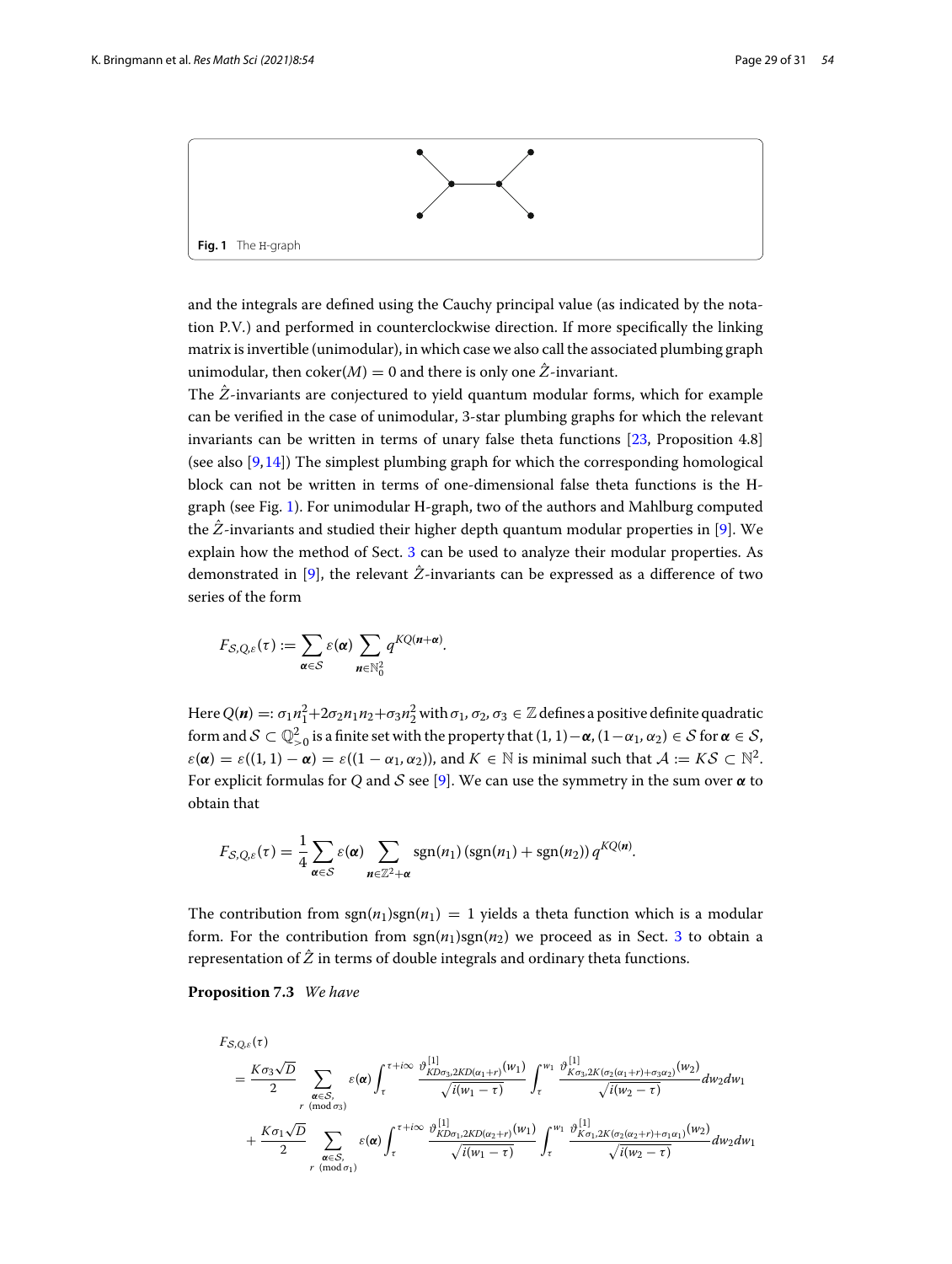$$
+\frac{1}{4}\left(1-\frac{2}{\pi}\arctan\left(\frac{\sigma_2}{\sqrt{D}}\right)\right)\sum_{\substack{\pmb{\alpha}\in\mathcal{S},\\r\pmod{\sigma_3}}}\varepsilon(\pmb{\alpha})\vartheta_{KD\sigma_3,2KD(\alpha_1+r)}(\tau)\,\vartheta_{K\sigma_3,2K(\sigma_2(\alpha_1+r)+\sigma_3\alpha_2)}(\tau),
$$

<span id="page-29-0"></span>*where*  $D := \sigma_1 \sigma_3 - \sigma_2^2$ *.* 

#### **8 Conclusion and future work**

In this paper, modular properties of rank two false theta functions are studied following the recent developments in depth two mock modular forms. These results are then used to study characters of parafermionic vertex algebras of type *A*<sup>2</sup> and *B*2. A natural question is then how our results extend to parafermions associated to other simple Lie algebras. The only remaining rank two simple Lie algebra *G*<sup>2</sup> is a natural setting where our approach would directly apply. A more interesting problem is the extension to higher rank Lie algebras such as *A*3. The approach we use in Sects. [5](#page-9-0) and [6](#page-16-0) to compute the constant term of meromorphic Jacobi forms would still be applicable, albeit becoming computationally more expensive as the number of roots increases. Although being straightforward, computations of the linear combinations that give the characters of parafermionic vertex algebras were a particularly strenuous part of the calculations. Therefore, it would be desirable to streamline this part of the computation ahead of the generalizations.

The modular properties for these higher rank cases, on the other hand, can in principle be studied again following the corresponding structure for mock modular forms. The details on higher depth mock modular forms are developed in [\[2](#page-30-4)[,22](#page-30-31)[,28](#page-30-32)[,31](#page-30-33)[,34](#page-30-34)] and we leave it as future work to form this connection. Another interesting prospect would be to understand and make predictions on these modular behaviors (weights, multiplier systems, etc.) through either physical or algebraic methods.

A slightly different direction would be studying the modular properties of Fourier coefficients of the character of  $V_k(\mathrm{sl}_3)$  at the boundary admissible levels  $k = -3 + \frac{3}{j}$ , where  $j \ge 2$  and gcd(*j*, 3) = 1, generalizing the results for  $j = 2$  obtained in [\[7\]](#page-30-5) (see also Sect. [7\)](#page-26-0). This problem essentially requires analyzing the Fourier coefficients of the Jacobi form (see [\[26\]](#page-30-7))

$$
\frac{\partial (z_1; j\tau)\partial (z_2; j\tau)\partial (z_1+z_2; j\tau)}{\partial (z_1; \tau)\partial (z_2; \tau)\partial (z_1+z_2; \tau)},
$$

which can be handled using the methods of this paper.

#### **Acknowledgements**

The authors thank Sander Zwegers for fruitful discussions. The research of the first author is supported by the Alfried Krupp Prize for Young University Teachers of the Krupp foundation and has received funding from the European Research Council (ERC) under the European Union's Horizon 2020 research and innovation programme (grant agreement No. 101001179). The third author was partially supported by the NSF grant DMS-1601070 and a Simons Collaboration Grant for Mathematicians. The research of the fourth author is supported by the SFB/TRR 191 "Symplectic Structures in Geometry, Algebra and Dynamics", funded by the DFG (Projektnummer 281071066 TRR 191). Finally, we thank the referees for providing useful comments.

#### **Funding**

Open Access funding enabled and organized by Projekt DEAL.

#### **Author details**

1Department of Mathematics and Computer Science, University of Cologne, Weyertal 86-90, 50931 Cologne, Germany, <sup>2</sup> Max Planck Institute for Mathematics, Vivatsgasse 7, 53111 Bonn, Germany, <sup>3</sup> Department of Mathematics and Statistics, SUNY-Albany, Albany, NY 12222, USA.

Received: 22 January 2021 Accepted: 9 July 2021Published online: 05 September 2021